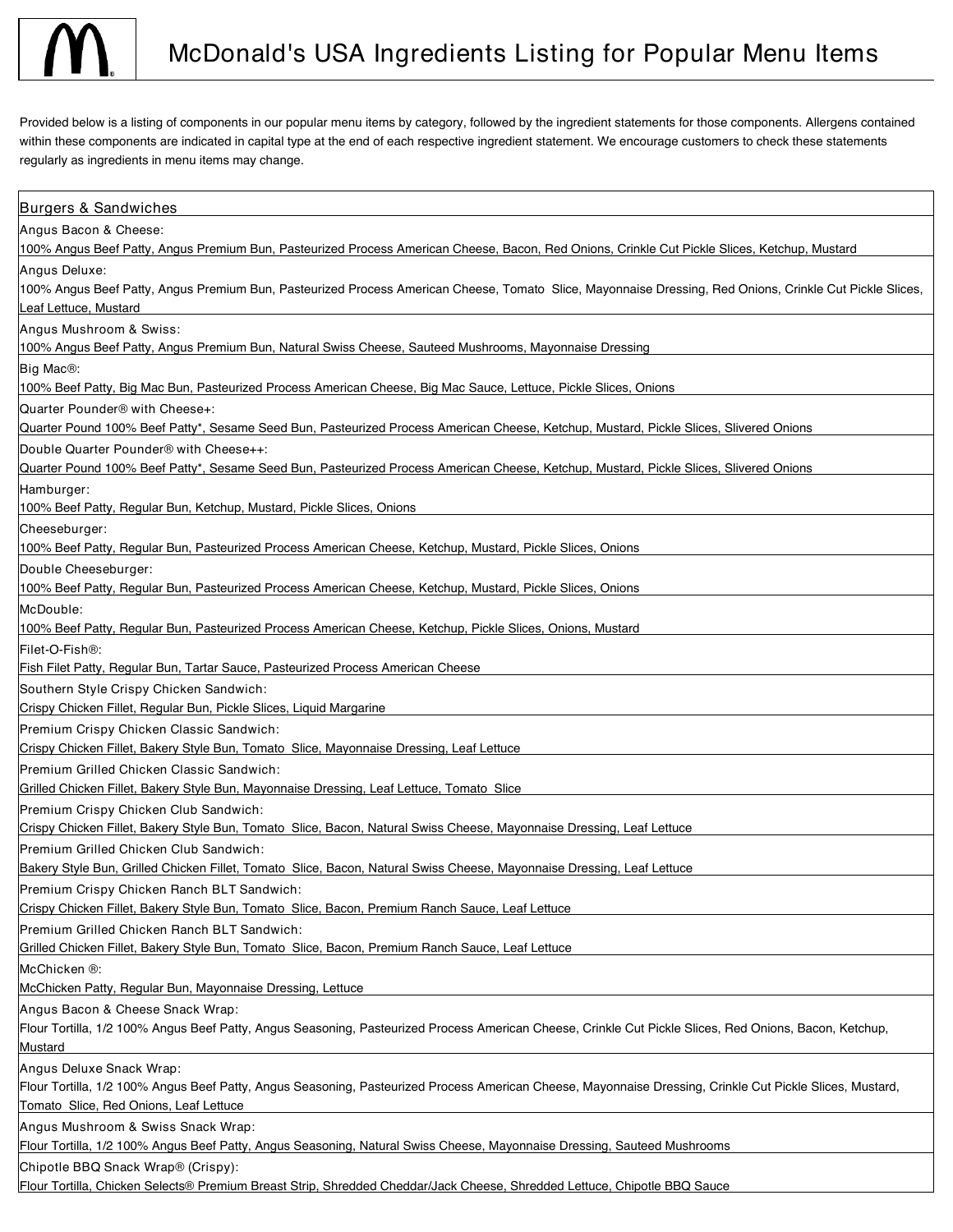Chipotle BBQ Snack Wrap® (Grilled):

Flour Tortilla, Grilled Chicken Fillet, Shredded Cheddar/Jack Cheese, Shredded Lettuce, Chipotle BBQ Sauce

Honey Mustard Snack Wrap® (Crispy):

Chicken Selects® Premium Breast Strip, Flour Tortilla, Shredded Cheddar/Jack Cheese, Shredded Lettuce, Tangy Honey Mustard Sauce

Honey Mustard Snack Wrap® (Grilled):

Grilled Chicken Fillet, Flour Tortilla, Shredded Cheddar/Jack Cheese, Shredded Lettuce, Tangy Honey Mustard Sauce

Ranch Snack Wrap® (Crispy):

Chicken Selects® Premium Breast Strip, Flour Tortilla, Shredded Cheddar/Jack Cheese, Premium Ranch Sauce, Shredded Lettuce

Ranch Snack Wrap® (Grilled):

Grilled Chicken Fillet, Flour Tortilla, Shredded Cheddar/Jack Cheese, Shredded Lettuce, Premium Ranch Sauce

Mac Snack Wrap†:

1/2 Quarter Pound 100% Beef Patty\*, Flour Tortilla, Shredded Lettuce, Big Mac Sauce, Pickle Slices, Pasteurized Process American Cheese, Onions

McRib ®†:

McRib Pork Patty, McRib Bun, McRib Sauce, Pickle Slices, Slivered Onions

1/2 100% Angus Beef Patty:

100% Angus beef.

Prepared with Grill Seasoning (salt, black pepper).

100% Angus Beef Patty:

100% Angus beef.

Prepared with Grill Seasoning (salt, black pepper) and Angus Burger Seasoning: Salt, sugar, onion powder, natural (animal, plant and botanical source) and artificial flavors, spice, maltodextrin, autolyzed yeast extract, dried beef broth, dextrose, garlic powder, worcestershire sauce powder [distilled vinegar, molasses, corn syrup, salt, caramel color, garlic powder, sugar, spices, tamarind, natural flavor (fruit source)], spice extractives, beef fat, caramel color, annatto and turmeric (color).

### 100% Beef Patty:

100% pure USDA inspected beef; no fillers, no extenders. Prepared with grill seasoning (salt, black pepper).

### Angus Premium Bun:

Enriched flour (bleached wheat flour, malted barley flour, niacin, reduced iron, thiamin mononitrate, riboflavin, folic acid), water, high fructose corn syrup, yeast, barley malt extract, soybean oil, salt, wheat gluten, contains 2% or less of the following: soybean oil, calcium sulfate, ammonium sulfate, yellow corn flour, dough conditioners (sodium stearoyl lactylate, datem, ascorbic acid, azodicarbonamide, distilled monoglycerides, monocalcium phosphate, enzymes, calcium peroxide), turmeric, annatto and paprika extracts (color), natural (plant source) and artificial flavors, caramel color, calcium propionate (preservative), sesame seed. CONTAINS: WHEAT.

Angus Seasoning:

Salt, sugar, onion powder, natural (animal, plant and botanical source) and artificial flavors, spice, maltodextrin, autolyzed yeast extract, dried beef broth, dextrose, garlic powder, worcestershire sauce powder [distilled vinegar, molasses, corn syrup, salt, caramel color, garlic powder, sugar, spices, tamarind, natural flavor (fruit source)], spice extractives, beef fat, caramel color, annatto and turmeric (color).

Bacon:

Pork bellies cured with [water, salt, sugar, natural smoke flavor (plant source), sodium phosphate, sodium erythorbate, sodium nitrite].

Bakery Style Bun:

Enriched flour (bleached wheat flour, malted barley flour, niacin, reduced iron, thiamin mononitrate, riboflavin, folic acid), water, whole wheat flour, high fructose corn syrup, honey, wheat gluten, contains 2% or less of the following: yeast, soybean oil, maltodextrin (dietary fiber), salt, calcium sulfate, dough conditioners (wheat flour, datem, ascorbic acid, azodicarbonamide, sodium stearoyl lactylate, mono and diglycerides, enzymes, calcium peroxide), ammonium sulfate, natural flavor (botanical source), calcium propionate (preservative), vitamin D3, rolled wheat (topping).

#### CONTAINS: WHEAT.

Big Mac Bun:

Enriched flour (bleached wheat flour, malted barley flour, niacin, reduced iron, thiamin mononitrate, riboflavin, folic acid), water, high fructose corn syrup and/or sugar, soybean oil and/or canola oil, contains 2% or less of the following: salt, calcium sulfate, calcium carbonate, wheat gluten, ammonium sulfate, ammonium chloride, dough conditioners (may contain one or more of the following: sodium stearoyl lactylate, datem, ascorbic acid, azodicarbonamide, mono- and diglycerides, ethoxylated monoglycerides, monocalcium phosphate, enzymes, guar gum, calcium peroxide), calcium propionate and/or sodium propionate (preservatives), soy lecithin, sesame seed.

### CONTAINS: WHEAT AND SOY LECITHIN.

Big Mac Sauce:

Soybean oil, pickle relish [diced pickles, high fructose corn syrup, sugar, vinegar, corn syrup, salt, calcium chloride, xanthan gum, potassium sorbate (preservative), spice extractives, polysorbate 80], distilled vinegar, water, egg yolks, high fructose corn syrup, onion powder, mustard seed, salt, spices, propylene glycol alginate, sodium benzoate (preservative), mustard bran, sugar, garlic powder, vegetable protein (hydrolyzed corn, soy and wheat), caramel color, extractives of paprika, soy lecithin, turmeric (color), calcium disodium EDTA (protect flavor). CONTAINS: WHEAT, EGG AND SOY.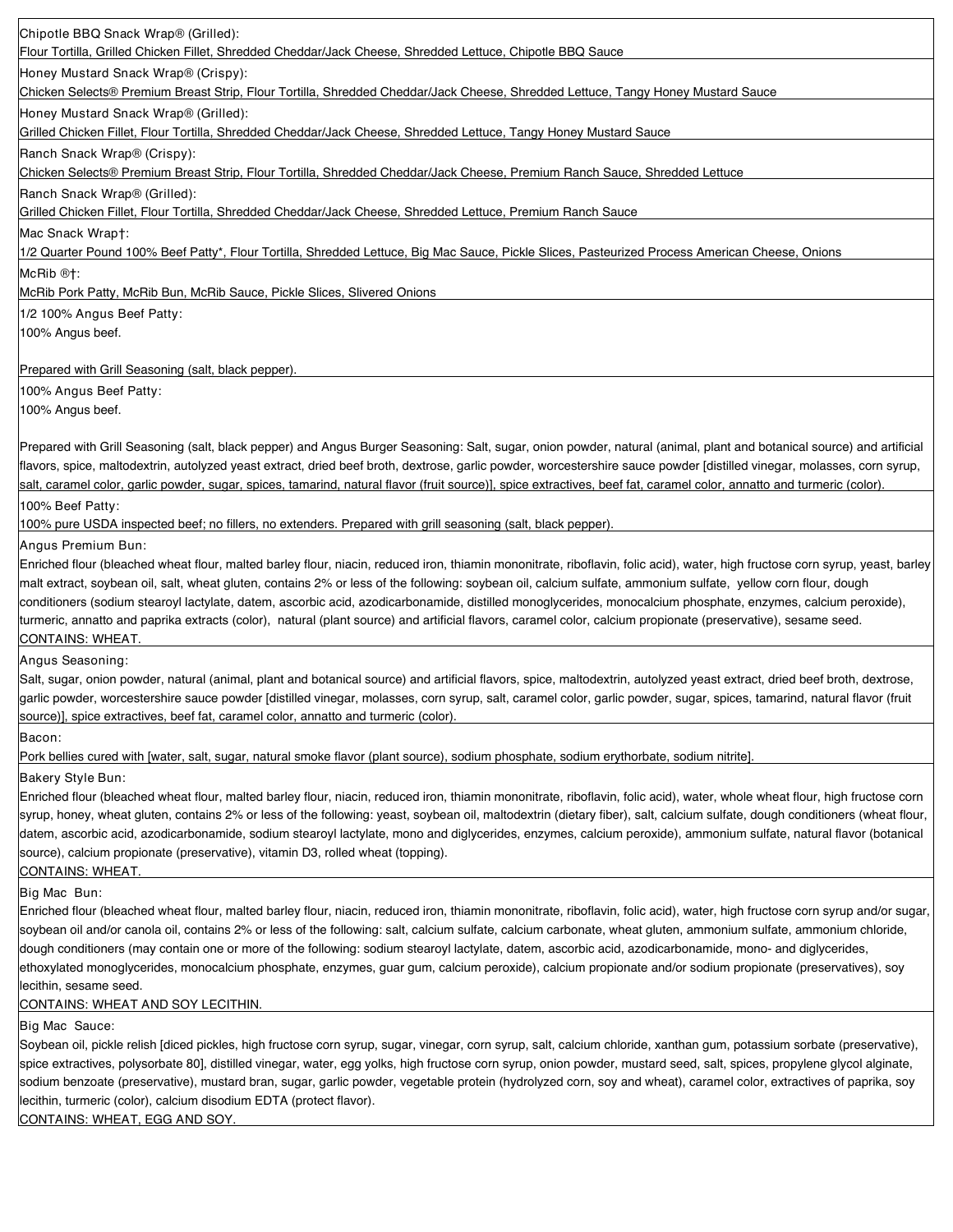Chicken Selects® Premium Breast Strip:

Prepared in vegetable oil (Canola oil, corn oil, soybean oil, hydrogenated soybean oil with TBHQ and citric acid added to preserve freshness). Dimethylpolysiloxane added as an antifoaming agent.

Chicken breast strips with rib meat, water, seasoning [potato starch, salt, autolyzed yeast extract, maltodextrin, chicken broth, natural flavors (plant and animal source), spice, chicken fat, sunflower lecithin], sodium phosphates. Battered and breaded with: wheat flour, water, food starch-modified, leavening (baking soda, sodium aluminum phosphate, monocalcium phosphate, sodium acid pyrophosphate), spices, salt, modified cellulose gum, wheat gluten, garlic powder, onion powder, soybean oil, xanthan gum, spice extractives, extractives of paprika (color).

CONTAINS: WHEAT.

Chipotle BBQ Sauce:

High fructose corn syrup, water, tomato paste, honey, distilled vinegar, molasses, food starch-modified, natural (plant source) and artificial flavors, salt, dried chipotle peppers, natural smoke flavor (plant source), dried chili peppers, soybean oil, sodium benzoate and potassium sorbate (preservatives), onion powder, garlic powder, caramel color, propylene glycol alginate, spice.

Crinkle Cut Pickle Slices:

Cucumbers, water, distilled vinegar, salt, calcium chloride, sodium benzoate (preservative), natural flavors (plant source), polysorbate 80, extractives of turmeric (color).

Crispy Chicken Fillet:

Chicken breast fillet with rib meat, water, seasoning [sugar, salt, sodium phosphates, modified tapioca starch, spice, autolyzed yeast extract, carrageenan, natural (vegetable and botanical source) and artificial flavors, maltodextrin, sunflower lecithin, gum arabic]. Battered and breaded with: bleached wheat flour, water, wheat flour, sugar, salt, food starch-modified, yellow corn flour, leavening (sodium acid pyrophosphate, baking soda, sodium aluminum phosphate, monocalcium phosphate, ammonium bicarbonate), wheat gluten, spices, corn starch, dextrose, xanthan gum, extractives of paprika.

CONTAINS: WHEAT.

Prepared in vegetable oil (Canola oil, corn oil, soybean oil, hydrogenated soybean oil with TBHQ and citric acid added to preserve freshness). Dimethylpolysiloxane added as an antifoaming agent.

Fish Filet Patty:

Fish Filet (Pollock), wheat flour, water, food starch-modified, contains 2% or less of the following: yellow corn flour, bleached wheat flour, salt, whey, dextrose, dried yeast, sugar, cellulose gum, colored with paprika and turmeric extract, spice extractives. Prepared in vegetable oil (Canola oil, corn oil, soybean oil, hydrogenated soybean oil with TBHQ and citric acid added to preserve freshness). Dimethylpolysiloxane added as an antifoaming agent.

CONTAINS: FISH (POLLOCK), WHEAT AND MILK.

Flour Tortilla:

Enriched flour (bleached wheat flour, malted barley flour, niacin, reduced iron, thiamin mononitrate, riboflavin, folic acid), water, shortening (interesterified soybean oil and/or hydrogenated soybean oil and/or soybean oil and/or hydrogenated cottonseed oil), contains 2% or less of the following: sugar, leavening (may contain one or more of the following: baking soda, sodium aluminum sulfate, corn starch, sodium acid pyrophosphate, calcium sulfate, monocalcium phosphate), salt, wheat gluten, dough conditioners [sodium metabisulfite (contains sulfites), distilled monoglycerides].

CONTAINS: WHEAT.

Grilled Chicken Fillet:

Chicken breast fillet with rib meat, water, seasoning (rice starch, salt, sugar, yeast extract, canola oil, onion powder, maltodextrin, chicken skin, paprika, flavor, sunflower oil, chicken, garlic powder, chicken fat, spices), sodium phosphates.

Prepared with Liquid Margarine: Liquid soybean oil and hydrogenated cottonseed and soybean oils, water, partially hydrogenated soybean oil, salt, soy lecithin, mono-and diglycerides, sodium benzoate and potassium sorbate (preservatives), artificial flavor, citric acid, vitamin A palmitate, beta carotene (color). CONTAINS: SOY LECITHIN.

Ketchup:

Tomato concentrate from red ripe tomatoes, distilled vinegar, high fructose corn syrup, corn syrup, water, salt, natural flavors (vegetable source).

Leaf Lettuce

Lettuce

Liquid Margarine:

Liquid soybean oil and hydrogenated cottonseed and soybean oils, water, partially hydrogenated soybean oil, salt, soy lecithin, mono-and diglycerides, sodium

Mayonnaise Dressing:

Water, soybean oil, distilled vinegar, maltodextrin, food starch-modified, enzyme modified egg yolk, salt, sugar, xanthan gum, mustard flour, potassium sorbate (preservative), lemon juice concentrate, polysorbate 80, natural flavor (animal source), calcium disodium EDTA to protect flavor, beta carotene (color). CONTAINS: EGG.

McChicken Patty:

Chicken, water, salt, sodium phosphates. Battered and breaded with: bleached wheat flour, water, wheat flour, food starch-modified, salt, spices, wheat gluten, paprika, dextrose, yeast, garlic powder, partially hydrogenated soybean oil and cottonseed oil with mono -and diglycerides, leavening (sodium acid pyrophosphate, baking soda, ammonium bicarbonate, monocalcium phosphate), natural flavor (plant source) with extractives of paprika. Prepared in vegetable oil (Canola oil, corn oil, soybean oil, hydrogenated soybean oil with TBHQ and citric acid added to preserve freshness). Dimethylpolysiloxane added as an antifoaming agent. CONTAINS: WHEAT.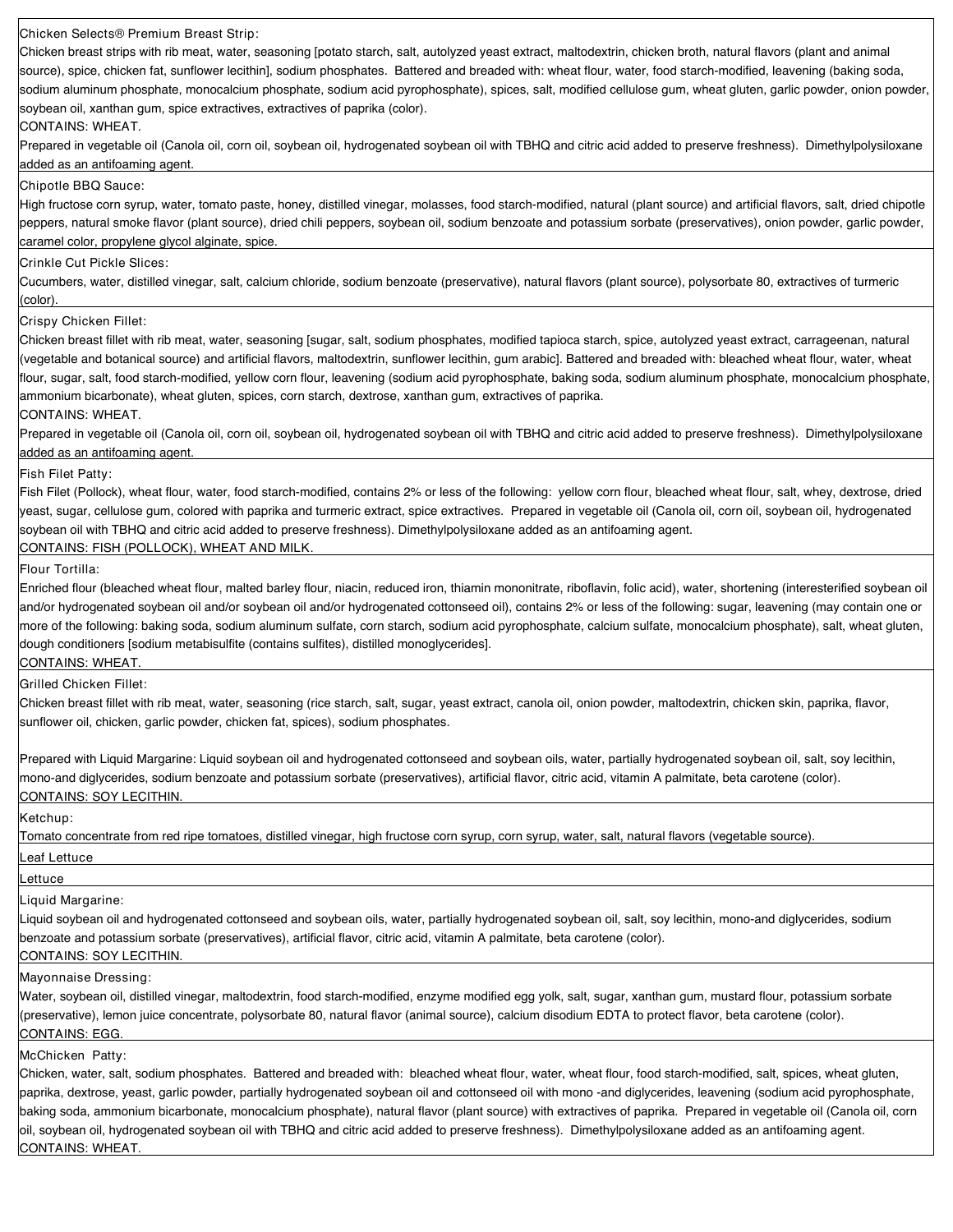#### McRib Bun:

Enriched flour (bleached wheat flour, malted barley flour, niacin, reduced iron, thiamin mononitrate, riboflavin, folic acid), water, yeast, high fructose corn syrup, contains 2% or less of the following: salt, corn meal, wheat gluten, soybean oil, partially hydrogenated soybean and/or cottonseed oils, dextrose, sugar, malted barley flour, cultured wheat flour, calcium sulfate, ammonium sulfate, soy flour, dough conditioners (sodium stearoyl lactylate, datem, ascorbic acid, azodicarbonamide, mono- and diglycerides, ethoxylated mono- and diglycerides, monocalcium phosphate, enzymes, guar gum, calcium peroxide), calcium propionate (preservative), soy lecithin.

### CONTAINS: WHEAT AND SOY.

McRib Pork Patty:

Pork, water, salt, dextrose, preservatives (BHA, propyl gallate, citric acid).

McRib Sauce:

Water, high fructose corn syrup, tomato paste, distilled vinegar, molasses, natural smoke flavor (plant source), food starch-modified, salt, sugar, spices, soybean oil, xanthan gum, onion powder, garlic powder, chili pepper, sodium benzoate (preservative), caramel color, beet powder.

Mustard:

Distilled vinegar, water, mustard seed, salt, turmeric, paprika, spice extractive.

Natural Swiss Cheese:

Swiss cheese (pasteurized milk, cheese culture, salt, enzymes), powdered cellulose and potato starch (prevent caking), natamycin (natural mold inhibitor). CONTAINS: MILK.

Onions:

Chopped onions.

Pasteurized Process American Cheese:

Milk, water, milkfat, cheese culture, sodium citrate, salt, citric acid, sorbic acid (preservative), sodium phosphate, color added, lactic acid, acetic acid, enzymes, soy lecithin (added for slice separation).

CONTAINS: MILK AND SOY LECITHIN.

Pickle Slices:

Cucumbers, water, distilled vinegar, salt, calcium chloride, alum, potassium sorbate (preservative), natural flavors (plant source), polysorbate 80, extractives of turmeric (color).

Premium Ranch Sauce:

Soybean oil, buttermilk, water, sour cream (milk, cream, food starch-modified, guar gum, sodium phosphate, carob bean gum, sodium citrate, carrageenan, dextrose, potassium sorbate),

egg yolks, distilled vinegar, maltodextrin, salt, dextrose, food starch-modified, soy sauce (soybeans, wheat, salt), dried onion, garlic powder, lactic acid, natural flavor (vegetable source), shallots, preservatives (sodium benzoate, potassium sorbate, calcium disodium EDTA), xanthan gum, spice, phosphoric acid, sodium acid sulfate, propylene glycol alginate, autolyzed yeast extract.

CONTAINS: MILK, EGG, SOY, WHEAT.

Quarter Pound 100% Beef Patty:

100% pure USDA inspected beef; no fillers, no extenders. Prepared with grill seasoning (salt, black pepper). \*Based on the weight before cooking 4 oz. (113.4g).

Red Onions

Regular Bun:

Enriched flour (bleached wheat flour, malted barley flour, niacin, reduced iron, thiamin mononitrate, riboflavin, folic acid), water, high fructose corn syrup and/or sugar, yeast, soybean oil and/or canola oil, contains 2% or less of the following: salt, wheat gluten, calcium sulfate, calcium carbonate, ammonium sulfate, ammonium chloride, dough conditioners (may contain one or more of the following: sodium stearoyl lactylate, datem, ascorbic acid, azodicarbonamide, mono- and diglycerides, ethoxylated monoglycerides, monocalcium phosphate, enzymes, guar gum, calcium peroxide), sorbic acid, calcium propionate and/or sodium propionate (preservatives), soy lecithin.

CONTAINS: WHEAT AND SOY LECITHIN.

Sauteed Mushrooms:

Mushrooms. Prepared with Liquid Margarine: Liquid soybean oil and hydrogenated cottonseed and soybean oils, water, partially hydrogenated soybean oil, salt, soy lecithin, mono-and diglycerides, sodium benzoate and potassium sorbate (preservatives), artificial flavor, citric acid, vitamin A palmitate, beta carotene (color). CONTAINS: SOY LECITHIN.

#### Sesame Seed Bun:

Enriched flour (bleached wheat flour, malted barley flour, niacin, reduced iron, thiamin mononitrate, riboflavin, folic acid), water, high fructose corn syrup and/or sugar, yeast, soybean oil and/or canola oil, contains 2% or less of the following: salt, wheat gluten, calcium sulfate, calcium carbonate, ammonium sulfate, ammonium chloride, dough conditioners (may contain one or more of the following: sodium stearoyl lactylate, datem, ascorbic acid, azodicarbonamide, mono- and diglycerides, ethoxylated monoglycerides, monocalcium phosphate, enzymes, guar gum, calcium peroxide), sorbic acid, calcium propionate and/or sodium propionate (preservatives), soy lecithin, sesame seed. CONTAINS: WHEAT AND SOY LECITHIN.

Shredded Cheddar/Jack Cheese:

Cheddar cheese [pasteurized milk, cheese culture, salt, enzymes, annatto (color)], Monterey Jack cheese (pasteurized milk, cheese culture, salt, enzymes), potato

starch and corn starch and powdered cellulose (prevent caking), dextrose, enzymes, natamycin (natural mold inhibitor).

#### CONTAINS: MILK.

Shredded Lettuce

#### Slivered Onions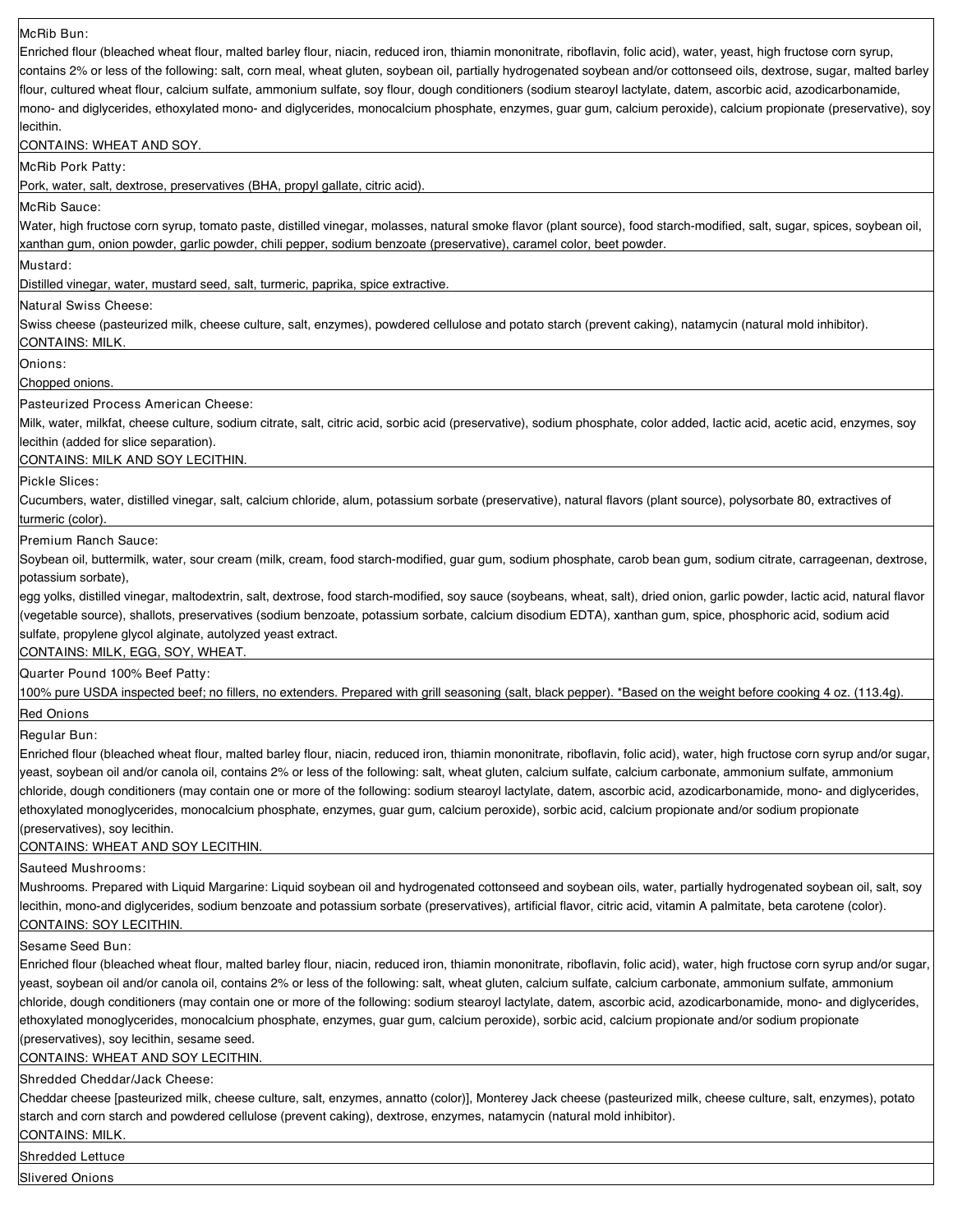#### Tangy Honey Mustard Sauce:

Water, sugar, dijon mustard (distilled vinegar, mustard seed, salt, water, white wine, spices), corn syrup solids, honey, soybean oil, distilled vinegar, food starchmodified, egg yolks, contains 2% or less of the following: mustard seed, turmeric (color), spices, xanthan gum, salt, titanium dioxide, propylene glycol alginate, sodium benzoate (preservative), yellow 5, yellow 6.

### CONTAINS: EGG.

Tartar Sauce:

Soybean oil, pickle relish [diced pickles, vinegar, salt, capers, xanthan gum, potassium sorbate (preservative), calcium chloride, spice extractives, polysorbate 80], egg yolks, water, onions, distilled vinegar, sugar, spice, salt, xanthan gum, potassium sorbate (preservative), parsley. CONTAINS: EGG.

# Tomato Slice

| Chicken                                                                                  |
|------------------------------------------------------------------------------------------|
| Spicy Chicken McBites™ Regular Size†:                                                    |
| <b>Spicy Chicken McBites</b>                                                             |
| Chicken McNuggets :                                                                      |
| Chicken McNuggets® (4 piece)                                                             |
| Chicken McBites™ Snack Size:                                                             |
| Chicken McBites Snack Size                                                               |
| Chicken Selects Premium Breast Strips:                                                   |
| Chicken Selects® Premium Breast Strips (3 pc)                                            |
| Premium Crispy Chicken Classic Sandwich:                                                 |
| Crispy Chicken Fillet, Bakery Style Bun, Tomato Slice, Mayonnaise Dressing, Leaf Lettuce |

Premium Grilled Chicken Classic Sandwich: Grilled Chicken Fillet, Bakery Style Bun, Mayonnaise Dressing, Leaf Lettuce, Tomato Slice Premium Crispy Chicken Club Sandwich: Crispy Chicken Fillet, Bakery Style Bun, Tomato Slice, Bacon, Natural Swiss Cheese, Mayonnaise Dressing, Leaf Lettuce Premium Grilled Chicken Club Sandwich: Bakery Style Bun, Grilled Chicken Fillet, Tomato Slice, Bacon, Natural Swiss Cheese, Mayonnaise Dressing, Leaf Lettuce Premium Crispy Chicken Ranch BLT Sandwich: Crispy Chicken Fillet, Bakery Style Bun, Tomato Slice, Bacon, Premium Ranch Sauce, Leaf Lettuce Premium Grilled Chicken Ranch BLT Sandwich: Grilled Chicken Fillet, Bakery Style Bun, Tomato Slice, Bacon, Premium Ranch Sauce, Leaf Lettuce Chipotle BBQ Snack Wrap® (Crispy): Flour Tortilla, Chicken Selects® Premium Breast Strip, Shredded Cheddar/Jack Cheese, Shredded Lettuce, Chipotle BBQ Sauce Chipotle BBQ Snack Wrap® (Grilled): Flour Tortilla, Grilled Chicken Fillet, Shredded Cheddar/Jack Cheese, Shredded Lettuce, Chipotle BBQ Sauce Honey Mustard Snack Wrap® (Crispy): Chicken Selects® Premium Breast Strip, Flour Tortilla, Shredded Cheddar/Jack Cheese, Shredded Lettuce, Tangy Honey Mustard Sauce Honey Mustard Snack Wrap® (Grilled): Grilled Chicken Fillet, Flour Tortilla, Shredded Cheddar/Jack Cheese, Shredded Lettuce, Tangy Honey Mustard Sauce Ranch Snack Wrap® (Crispy): Chicken Selects® Premium Breast Strip, Flour Tortilla, Shredded Cheddar/Jack Cheese, Premium Ranch Sauce, Shredded Lettuce Ranch Snack Wrap® (Grilled): Grilled Chicken Fillet, Flour Tortilla, Shredded Cheddar/Jack Cheese, Shredded Lettuce, Premium Ranch Sauce McChicken ®:

McChicken Patty, Regular Bun, Mayonnaise Dressing, Lettuce

Southern Style Crispy Chicken Sandwich:

Crispy Chicken Fillet, Regular Bun, Pickle Slices, Liquid Margarine

Premium Bacon Ranch Salad with Crispy Chicken:

Crispy Chicken Fillet, Salad Mix, Grape Tomatoes, Shredded Cheddar/Jack Cheese, Bacon Bits

Premium Bacon Ranch Salad with Grilled Chicken:

Grilled Chicken Fillet, Salad Mix, Grape Tomatoes, Shredded Cheddar/Jack Cheese, Bacon Bits

Premium Caesar Salad with Crispy Chicken:

Crispy Chicken Fillet, Salad Mix, Grape Tomatoes, Shredded Parmesan Cheese

Premium Caesar Salad with Grilled Chicken:

Grilled Chicken Fillet, Salad Mix, Grape Tomatoes, Shredded Parmesan Cheese

Premium Southwest Salad with Crispy Chicken:

Crispy Chicken Fillet, Salad Mix, Southwest Vegetable Blend, Cilantro Lime Glaze, Shredded Cheddar/Jack Cheese, Chili Lime Tortilla Strips, Lime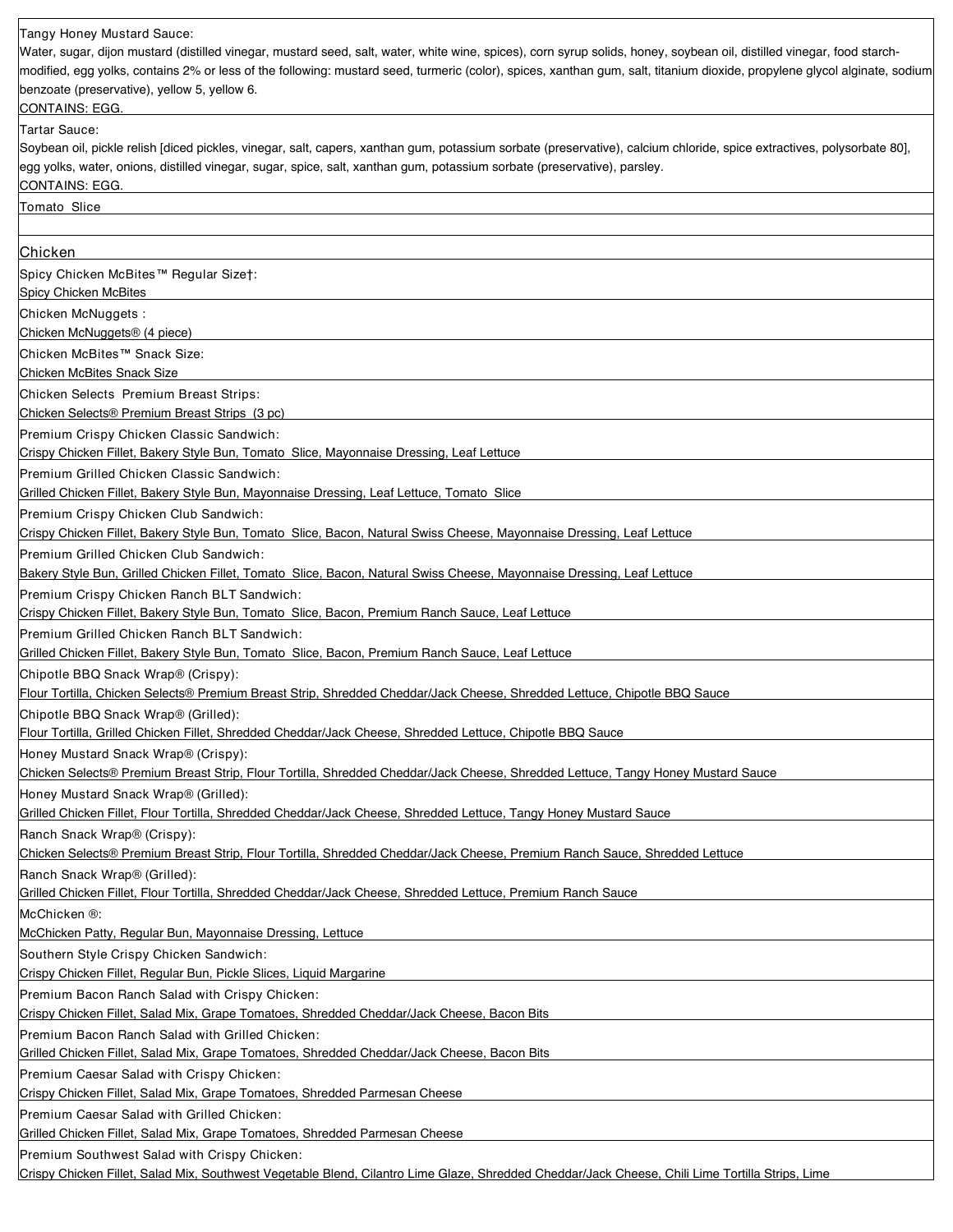Premium Southwest Salad with Grilled Chicken:

Grilled Chicken Fillet, Salad Mix, Southwest Vegetable Blend, Shredded Cheddar/Jack Cheese, Cilantro Lime Glaze, Chili Lime Tortilla Strips, Lime

Chicken McBites™ Shareable Size :

Chicken McBites Shareable Size

Bacon:

Pork bellies cured with [water, salt, sugar, natural smoke flavor (plant source), sodium phosphate, sodium erythorbate, sodium nitrite].

Bacon Bits:

Pork bellies cured with [water, salt, sugar, natural smoke flavor (plant source), sodium phosphate, sodium erythorbate, sodium nitrite].

Bakery Style Bun:

Enriched flour (bleached wheat flour, malted barley flour, niacin, reduced iron, thiamin mononitrate, riboflavin, folic acid), water, whole wheat flour, high fructose corn syrup, honey, wheat gluten, contains 2% or less of the following: yeast, soybean oil, maltodextrin (dietary fiber), salt, calcium sulfate, dough conditioners (wheat flour, datem, ascorbic acid, azodicarbonamide, sodium stearoyl lactylate, mono and diglycerides, enzymes, calcium peroxide), ammonium sulfate, natural flavor (botanical source), calcium propionate (preservative), vitamin D3, rolled wheat (topping). CONTAINS: WHEAT.

# Chicken McBites Shareable Size:

Chicken breast chunks with rib meat, water, maltodextrin, modified rice starch, yeast extract, sodium phosphates, salt, modified tapioca starch, onion powder, garlic powder, sugar, spices, carrageenan, natural (botanical and animal source) and artificial flavors, chicken broth, citric acid, spice extractive, gum arabic, lactic acid, chicken fat. Battered and breaded with: bleached wheat flour, water, wheat flour, food starch-modified, wheat gluten, leavening (baking soda, sodium aluminum phosphate, sodium acid pyrophosphate, monocalcium phosphate), salt, spices, garlic powder, dried onion, dried garlic, maltodextrin, onion powder, citric acid, natural (plant source) and artificial flavors, lactic acid, yellow corn flower, extractives of paprika and turmeric (color).

## CONTAINS: WHEAT.

Prepared in vegetable oil (Canola oil, corn oil, soybean oil, hydrogenated soybean oil with TBHQ and citric acid added to preserve freshness). Dimethylpolysiloxane added as an antifoaming agent.

Chicken McBites Snack Size:

Chicken breast chunks with rib meat, water, maltodextrin, modified rice starch, yeast extract, sodium phosphates, salt, modified tapioca starch, onion powder, garlic powder, sugar, spices, carrageenan, natural (botanical and animal source) and artificial flavors, chicken broth, citric acid, spice extractive, gum arabic, lactic acid, chicken fat. Battered and breaded with: bleached wheat flour, water, wheat flour, food starch-modified, wheat gluten, leavening (baking soda, sodium aluminum phosphate, sodium acid pyrophosphate, monocalcium phosphate), salt, spices, garlic powder, dried onion, dried garlic, maltodextrin, onion powder, citric acid, natural (plant source) and artificial flavors, lactic acid, yellow corn flower, extractives of paprika and turmeric (color).

CONTAINS: WHEAT.

Prepared in vegetable oil (Canola oil, corn oil, soybean oil, hydrogenated soybean oil with TBHQ and citric acid added to preserve freshness). Dimethylpolysiloxane added as an antifoaming agent.

Chicken McNuggets® (10 piece):

White boneless chicken, water, food starch-modified, salt, seasoning [autolyzed yeast extract, salt, wheat starch, natural flavoring (botanical source), safflower oil, dextrose, citric acid], sodium phosphates, natural flavor (botanical source). Battered and breaded with: water, enriched flour (bleached wheat flour, niacin, reduced iron, thiamin mononitrate, riboflavin, folic acid), yellow corn flour, bleached wheat flour, food starch-modified, salt, leavening (baking soda, sodium acid pyrophosphate, sodium aluminum phosphate, monocalcium phosphate, calcium lactate), spices, wheat starch, dextrose, corn starch. CONTAINS: WHEAT.

Prepared in vegetable oil (Canola oil, corn oil, soybean oil, hydrogenated soybean oil with TBHQ and citric acid added to preserve freshness). Dimethylpolysiloxane added as an antifoaming agent.

Chicken McNuggets® (4 piece):

White boneless chicken, water, food starch-modified, salt, seasoning [autolyzed yeast extract, salt, wheat starch, natural flavoring (botanical source), safflower oil, dextrose, citric acid], sodium phosphates, natural flavor (botanical source). Battered and breaded with: water, enriched flour (bleached wheat flour, niacin, reduced iron, thiamin mononitrate, riboflavin, folic acid), yellow corn flour, bleached wheat flour, food starch-modified, salt, leavening (baking soda, sodium acid pyrophosphate, sodium aluminum phosphate, monocalcium phosphate, calcium lactate), spices, wheat starch, dextrose, corn starch. CONTAINS: WHEAT.

Prepared in vegetable oil (Canola oil, corn oil, soybean oil, hydrogenated soybean oil with TBHQ and citric acid added to preserve freshness). Dimethylpolysiloxane added as an antifoaming agent.

#### Chicken McNuggets® (6 piece):

White boneless chicken, water, food starch-modified, salt, seasoning [autolyzed yeast extract, salt, wheat starch, natural flavoring (botanical source), safflower oil, dextrose, citric acid], sodium phosphates, natural flavor (botanical source). Battered and breaded with: water, enriched flour (bleached wheat flour, niacin, reduced iron, thiamin mononitrate, riboflavin, folic acid), yellow corn flour, bleached wheat flour, food starch-modified, salt, leavening (baking soda, sodium acid pyrophosphate, sodium aluminum phosphate, monocalcium phosphate, calcium lactate), spices, wheat starch, dextrose, corn starch. CONTAINS: WHEAT.

Prepared in vegetable oil (Canola oil, corn oil, soybean oil, hydrogenated soybean oil with TBHQ and citric acid added to preserve freshness). Dimethylpolysiloxane added as an antifoaming agent.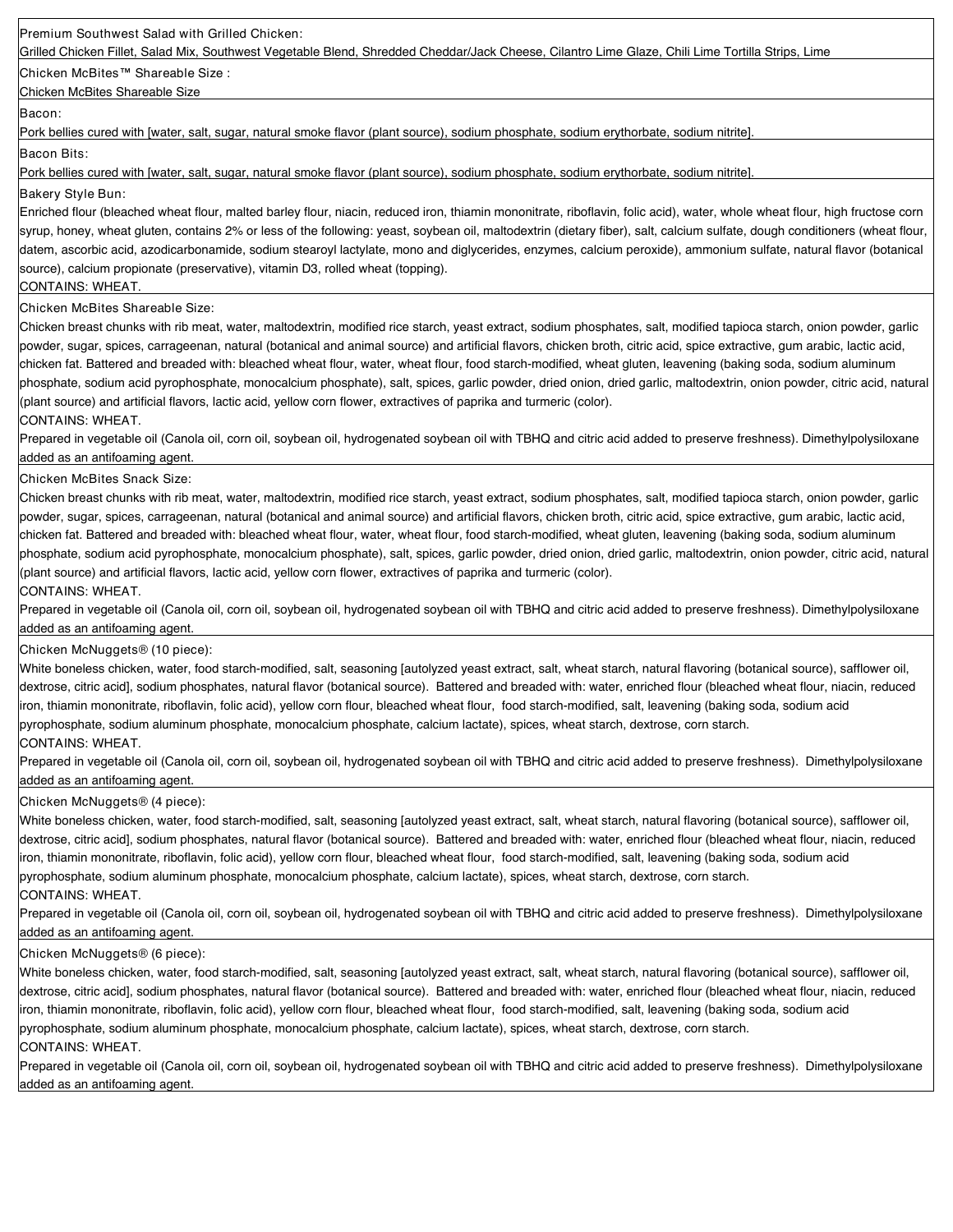Chicken Selects® Premium Breast Strip:

Chicken breast strips with rib meat, water, seasoning [potato starch, salt, autolyzed yeast extract, maltodextrin, chicken broth, natural flavors (plant and animal source), spice, chicken fat, sunflower lecithin], sodium phosphates. Battered and breaded with: wheat flour, water, food starch-modified, leavening (baking soda, sodium aluminum phosphate, monocalcium phosphate, sodium acid pyrophosphate), spices, salt, modified cellulose gum, wheat gluten, garlic powder, onion powder, soybean oil, xanthan gum, spice extractives, extractives of paprika (color).

CONTAINS: WHEAT.

Prepared in vegetable oil (Canola oil, corn oil, soybean oil, hydrogenated soybean oil with TBHQ and citric acid added to preserve freshness). Dimethylpolysiloxane added as an antifoaming agent.

Chicken Selects® Premium Breast Strips (3 pc):

Chicken breast strips with rib meat, water, seasoning [potato starch, salt, autolyzed yeast extract, maltodextrin, chicken broth, natural flavors (plant and animal source), spice, chicken fat, sunflower lecithin], sodium phosphates. Battered and breaded with: wheat flour, water, food starch-modified, leavening (baking soda, sodium aluminum phosphate, monocalcium phosphate, sodium acid pyrophosphate), spices, salt, modified cellulose gum, wheat gluten, garlic powder, onion powder, soybean oil, xanthan gum, spice extractives, extractives of paprika (color).

CONTAINS: WHEAT.

Prepared in vegetable oil (Canola oil, corn oil, soybean oil, hydrogenated soybean oil with TBHQ and citric acid added to preserve freshness). Dimethylpolysiloxane added as an antifoaming agent.

Chicken Selects® Premium Breast Strips (5 pc):

Chicken breast strips with rib meat, water, seasoning [potato starch, salt, autolyzed yeast extract, maltodextrin, chicken broth, natural flavors (plant and animal source), spice, chicken fat, sunflower lecithin], sodium phosphates. Battered and breaded with: wheat flour, water, food starch-modified, leavening (baking soda, sodium aluminum phosphate, monocalcium phosphate, sodium acid pyrophosphate), spices, salt, modified cellulose gum, wheat gluten, garlic powder, onion powder, soybean oil, xanthan gum, spice extractives, extractives of paprika (color).

#### CONTAINS: WHEAT.

Prepared in vegetable oil (Canola oil, corn oil, soybean oil, hydrogenated soybean oil with TBHQ and citric acid added to preserve freshness). Dimethylpolysiloxane

#### added as an antifoaming agent.

#### Chili Lime Tortilla Strips:

Corn, vegetable oil (corn oil, soybean oil and/or sunflower oil), salt, maltodextrin, sugar, dried tomato, dextrose, spices, onion powder, green bell pepper powder, citric acid, autolyzed yeast extract, malic acid, paprika extract (color), disodium inosinate, disodium guanylate, natural flavor (vegetable source), lemon extract, spice extractive.

#### Chipotle BBQ Sauce:

High fructose corn syrup, water, tomato paste, honey, distilled vinegar, molasses, food starch-modified, natural (plant source) and artificial flavors, salt, dried chipotle peppers, natural smoke flavor (plant source), dried chili peppers, soybean oil, sodium benzoate and potassium sorbate (preservatives), onion powder, garlic powder, caramel color, propylene glycol alginate, spice.

Cilantro Lime Glaze:

Water, corn syrup solids, high fructose corn syrup, sugar, distilled vinegar, olive oil, soybean oil, freeze-dried orange juice concentrate, cilantro, salt, freeze-dried lime juice concentrate, xanthan gum, sodium benzoate and potassium sorbate (preservatives), garlic powder, propylene glycol alginate, spice, onion powder, citric acid.

Crispy Chicken Fillet:

Chicken breast fillet with rib meat, water, seasoning [sugar, salt, sodium phosphates, modified tapioca starch, spice, autolyzed yeast extract, carrageenan, natural (vegetable and botanical source) and artificial flavors, maltodextrin, sunflower lecithin, gum arabic]. Battered and breaded with: bleached wheat flour, water, wheat flour, sugar, salt, food starch-modified, yellow corn flour, leavening (sodium acid pyrophosphate, baking soda, sodium aluminum phosphate, monocalcium phosphate, ammonium bicarbonate), wheat gluten, spices, corn starch, dextrose, xanthan gum, extractives of paprika.

CONTAINS: WHEAT.

Prepared in vegetable oil (Canola oil, corn oil, soybean oil, hydrogenated soybean oil with TBHQ and citric acid added to preserve freshness). Dimethylpolysiloxane added as an antifoaming agent.

Flour Tortilla:

Enriched flour (bleached wheat flour, malted barley flour, niacin, reduced iron, thiamin mononitrate, riboflavin, folic acid), water, shortening (interesterified soybean oil and/or hydrogenated soybean oil and/or soybean oil and/or hydrogenated cottonseed oil), contains 2% or less of the following: sugar, leavening (may contain one or more of the following: baking soda, sodium aluminum sulfate, corn starch, sodium acid pyrophosphate, calcium sulfate, monocalcium phosphate), salt, wheat gluten, dough conditioners [sodium metabisulfite (contains sulfites), distilled monoglycerides].

### CONTAINS: WHEAT.

#### Grape Tomatoes

Grilled Chicken Fillet:

Chicken breast fillet with rib meat, water, seasoning (rice starch, salt, sugar, yeast extract, canola oil, onion powder, maltodextrin, chicken skin, paprika, flavor, sunflower oil, chicken, garlic powder, chicken fat, spices), sodium phosphates.

Prepared with Liquid Margarine: Liquid soybean oil and hydrogenated cottonseed and soybean oils, water, partially hydrogenated soybean oil, salt, soy lecithin, mono-and diglycerides, sodium benzoate and potassium sorbate (preservatives), artificial flavor, citric acid, vitamin A palmitate, beta carotene (color). CONTAINS: SOY LECITHIN.

| Leaf Lettuce      |
|-------------------|
| Lettuce           |
| Lime:             |
| Fresh lime wedge. |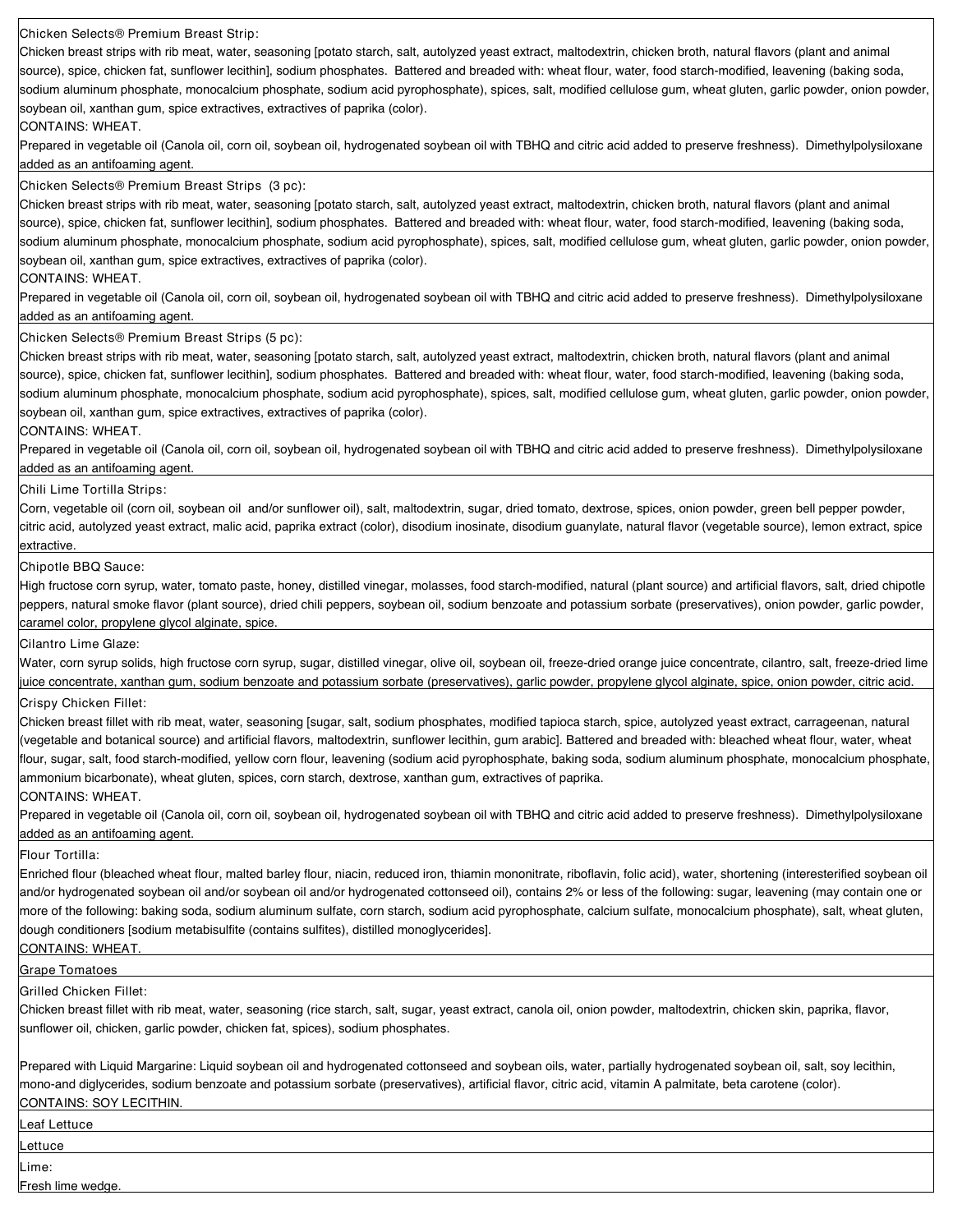### Liquid Margarine:

Liquid soybean oil and hydrogenated cottonseed and soybean oils, water, partially hydrogenated soybean oil, salt, soy lecithin, mono-and diglycerides, sodium benzoate and potassium sorbate (preservatives), artificial flavor, citric acid, vitamin A palmitate, beta carotene (color).

# CONTAINS: SOY LECITHIN.

### Mayonnaise Dressing:

Water, soybean oil, distilled vinegar, maltodextrin, food starch-modified, enzyme modified egg yolk, salt, sugar, xanthan gum, mustard flour, potassium sorbate (preservative), lemon juice concentrate, polysorbate 80, natural flavor (animal source), calcium disodium EDTA to protect flavor, beta carotene (color). CONTAINS: EGG.

McChicken Patty:

Chicken, water, salt, sodium phosphates. Battered and breaded with: bleached wheat flour, water, wheat flour, food starch-modified, salt, spices, wheat gluten, paprika, dextrose, yeast, garlic powder, partially hydrogenated soybean oil and cottonseed oil with mono -and diglycerides, leavening (sodium acid pyrophosphate, baking soda, ammonium bicarbonate, monocalcium phosphate), natural flavor (plant source) with extractives of paprika. Prepared in vegetable oil (Canola oil, corn oil, soybean oil, hydrogenated soybean oil with TBHQ and citric acid added to preserve freshness). Dimethylpolysiloxane added as an antifoaming agent. CONTAINS: WHEAT.

Natural Swiss Cheese:

Swiss cheese (pasteurized milk, cheese culture, salt, enzymes), powdered cellulose and potato starch (prevent caking), natamycin (natural mold inhibitor). CONTAINS: MILK.

Pickle Slices:

Cucumbers, water, distilled vinegar, salt, calcium chloride, alum, potassium sorbate (preservative), natural flavors (plant source), polysorbate 80, extractives of turmeric (color).

Iceberg lettuce, romaine lettuce, spring mix (may contain baby red romaine, baby red leaf, baby green leaf, baby red swiss chard, baby red oak, baby green oak, parella, lolla rosa, tango, totsoi, arugula, mizuna, radicchio, frisee), carrots.

Premium Ranch Sauce:

Soybean oil, buttermilk, water, sour cream (milk, cream, food starch-modified, guar gum, sodium phosphate, carob bean gum, sodium citrate, carrageenan, dextrose, potassium sorbate),

egg yolks, distilled vinegar, maltodextrin, salt, dextrose, food starch-modified, soy sauce (soybeans, wheat, salt), dried onion, garlic powder, lactic acid, natural flavor (vegetable source), shallots, preservatives (sodium benzoate, potassium sorbate, calcium disodium EDTA), xanthan gum, spice, phosphoric acid, sodium acid sulfate, propylene glycol alginate, autolyzed yeast extract.

CONTAINS: MILK, EGG, SOY, WHEAT.

Regular Bun:

Enriched flour (bleached wheat flour, malted barley flour, niacin, reduced iron, thiamin mononitrate, riboflavin, folic acid), water, high fructose corn syrup and/or sugar, yeast, soybean oil and/or canola oil, contains 2% or less of the following: salt, wheat gluten, calcium sulfate, calcium carbonate, ammonium sulfate, ammonium chloride, dough conditioners (may contain one or more of the following: sodium stearoyl lactylate, datem, ascorbic acid, azodicarbonamide, mono- and diglycerides, ethoxylated monoglycerides, monocalcium phosphate, enzymes, guar gum, calcium peroxide), sorbic acid, calcium propionate and/or sodium propionate (preservatives), soy lecithin.

CONTAINS: WHEAT AND SOY LECITHIN.

Salad Mix:

# CURRENTLY, OUR SALADS DO NOT CONTAIN SPINACH.

Shredded Cheddar/Jack Cheese:

Cheddar cheese [pasteurized milk, cheese culture, salt, enzymes, annatto (color)], Monterey Jack cheese (pasteurized milk, cheese culture, salt, enzymes), potato starch and corn starch and powdered cellulose (prevent caking), dextrose, enzymes, natamycin (natural mold inhibitor). CONTAINS: MILK.

Shredded Lettuce

Shredded Parmesan Cheese:

Parmesan cheese (pasteurized milk, salt, cheese culture, enzymes), powdered cellulose and potato starch (prevent caking), natamycin (natural mold inhibitor). CONTAINS: MILK.

#### Roasted corn, black beans, roasted tomato, poblano pepper, lime juice (water, lime juice concentrate, lime oil), cilantro.

# Spicy Chicken McBites:

Chicken breast chunks with rib meat, water, salt, food starch-modified, yeast extract, sodium phosphates, dried chicken broth, garlic powder, spice, onion powder, chicken fat, natural flavor (botanical source), soybean oil, maltodextrin, citric acid, vinegar. Battered and breaded with: bleached wheat flour, water, wheat flour, palm oil, food starch-modified, leavening (baking soda, sodium aluminum phosphate, monocalcium phosphate), tapioca maltodextrin, salt, extractives of paprika, spice extractives, maltodextrin, garlic powder, onion powder, artificial flavor, lactic acid. CONTAINS: WHEAT.

Prepared in vegetable oil (Canola oil, corn oil, soybean oil, hydrogenated soybean oil with TBHQ and citric acid added to preserve freshness). Dimethylpolysiloxane added as an antifoaming agent.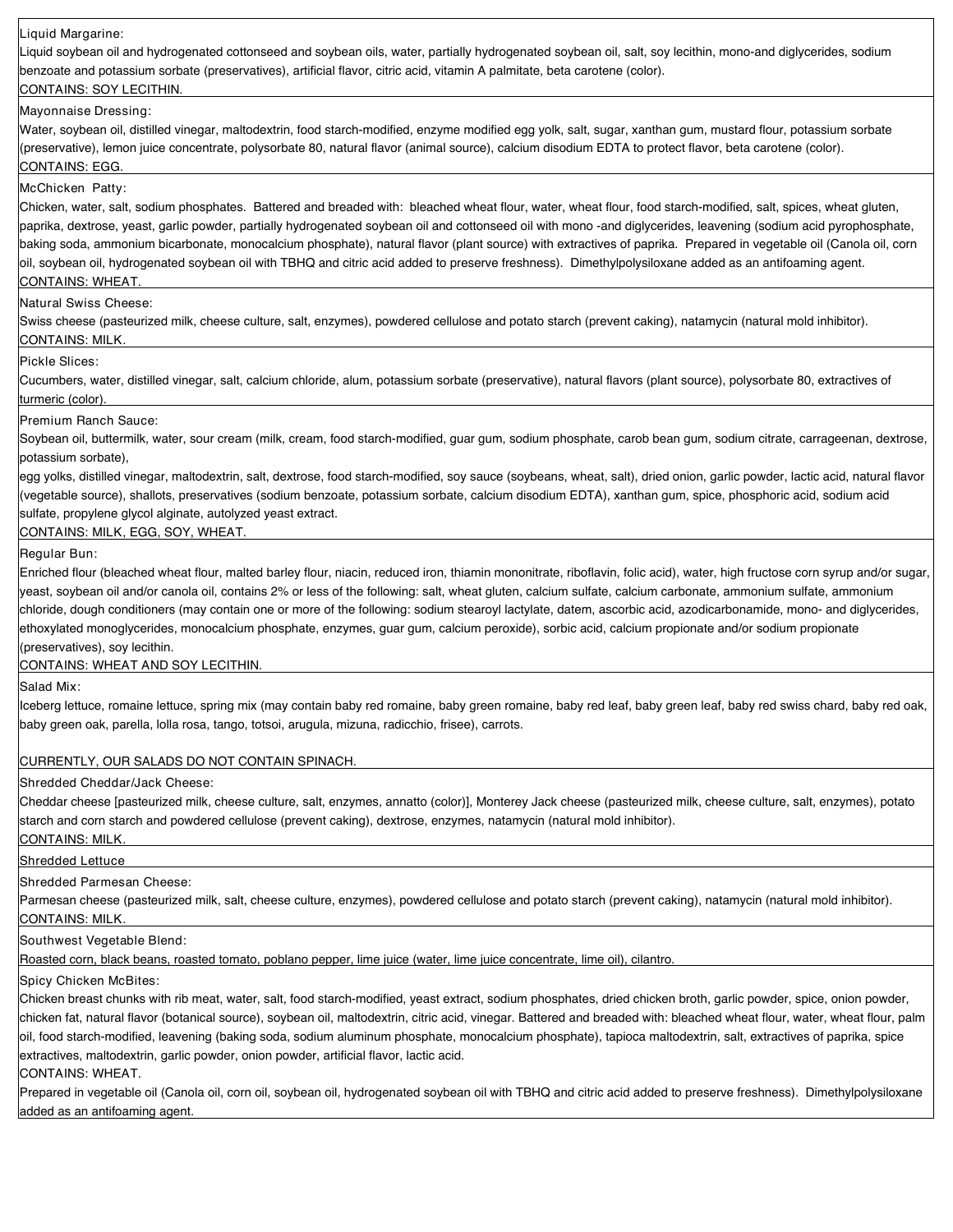#### Tangy Honey Mustard Sauce:

Water, sugar, dijon mustard (distilled vinegar, mustard seed, salt, water, white wine, spices), corn syrup solids, honey, soybean oil, distilled vinegar, food starchmodified, egg yolks, contains 2% or less of the following: mustard seed, turmeric (color), spices, xanthan gum, salt, titanium dioxide, propylene glycol alginate, sodium benzoate (preservative), yellow 5, yellow 6.

#### CONTAINS: EGG.

Tomato Slice

# Breakfast

Blueberry Banana Nut Oatmeal†:

Banana Oatmeal, Blueberries, Light Cream, Walnuts

Fruit 'n Yogurt Parfait:

Low Fat Yogurt (for Parfaits), Strawberries, Blueberries (for Parfait), Low Fat Granola

Snack Size Fruit & Walnuts:

Apple Slices and Red Grapes: Apples, calcium ascorbate (a blend of calcium and vitamin C to maintain color), red grapes. Vanilla Lowfat Yogurt: Cultured pasteurized Grade A reduced fat milk, sugar, food starch-modified, fructose, whey protein concentrate, corn starch, gelatin, natural (plant source) and artificial flavor,

potassium sorbate (added to maintain freshness). Candied

Walnuts: Walnuts (TBHQ and BHT added as a preservative), sugar, peanut oil, honey, salt, wheat starch, maltodextrin, xanthan gum, natural (plant source) and artificial flavor.

CONTAINS: MILK, WHEAT AND WALNUTS

.

### MAY CONTAIN SHELL PARTS, PEANUTS AND OTHER TREE NUTS

Egg McMuffin®:

| English Muffin, Egg, Pasteurized Process American Cheese, Canadian Style Bacon, Liquid Margarine                                                                          |  |
|---------------------------------------------------------------------------------------------------------------------------------------------------------------------------|--|
| <b>Sausage McMuffin®:</b>                                                                                                                                                 |  |
| English Muffin, Sausage Patty, Pasteurized Process American Cheese, Liquid Margarine                                                                                      |  |
| Sausage McMuffin <sup>®</sup> with Egg:                                                                                                                                   |  |
| English Muffin, Sausage Patty, Egg, Pasteurized Process American Cheese, Liquid Margarine                                                                                 |  |
| Bacon, Egg & Cheese Biscuit (Regular Size Biscuit):                                                                                                                       |  |
| Biscuit (Regular), Bacon, Folded Egg, Pasteurized Process American Cheese                                                                                                 |  |
| Sausage Biscuit (Regular Size Biscuit):                                                                                                                                   |  |
| Biscuit (Regular), Sausage Patty                                                                                                                                          |  |
| Sausage Biscuit with Egg (Regular Size Biscuit):                                                                                                                          |  |
| Biscuit (Regular), Sausage Patty, Folded Egg                                                                                                                              |  |
| Bacon, Egg & Cheese McGriddles <sup>®</sup> :                                                                                                                             |  |
| Griddle Cakes, Folded Egg, Pasteurized Process American Cheese, Bacon, Liquid Margarine                                                                                   |  |
| <b>Sausage McGriddles®:</b>                                                                                                                                               |  |
| Griddle Cakes, Sausage Patty                                                                                                                                              |  |
| Sausage, Egg & Cheese McGriddles <sup>®</sup> :                                                                                                                           |  |
| Griddle Cakes, Sausage Patty, Folded Egg, Pasteurized Process American Cheese, Liquid Margarine                                                                           |  |
| Big Breakfast® (Regular Size Biscuit):                                                                                                                                    |  |
| Scrambled Eggs, Sausage Patty, Hash Brown, Biscuit (Regular)                                                                                                              |  |
| Big Breakfast with Hotcakes (Regular Size Biscuit):                                                                                                                       |  |
| Scrambled Eggs, Sausage Patty, Biscuit (Regular), Hash Brown, Hotcakes (3)                                                                                                |  |
| Cinnamon Melts:                                                                                                                                                           |  |
| Enriched flour (bleached wheat flour, malted barley flour, niacin, reduced iron, thiamin mononitrate, riboflavin, folic acid), water, sugar, margarine [palm oil, soybean |  |

oil, water, salt, whey, partially hydrogenated soybean oil, mono- and diglycerides, soy lecithin, sodium benzoate (preservative), lactic acid (protect flavor), artificial

flavor, beta carotene (color), vitamin A palmitate], brown sugar, shortening (palm oil, soybean oil, mono- and diglycerides, soy lecithin), eggs, cream cheese powder [a dehydrated blend of cream cheese (pasteurized milk and cream, cheese cultures, salt, carob bean gum), nonfat dry milk, disodium phosphate, natural flavor (vegetable source)], cinnamon, nonfat dry milk, yeast, contains 2% or less of the following: salt, soybean oil, natural (plant and dairy source) and artificial flavors, mono- and diglycerides, sodium alginate, sodium stearoyl lactylate, polysorbate 60, titanium dioxide (color), potassium sorbate (preservative), enzymes, pectin. CONTAINS: WHEAT, EGG, MILK, SOY LECITHIN.

Hotcakes :

Hotcakes (3)

Hotcakes and Sausage :

Hotcakes (3), Sausage Patty

Bacon, Egg & Cheese Bagel†:

Bagel, Folded Egg, Pasteurized Process American Cheese, Bacon, Breakfast Sauce

Southern Style Chicken Biscuit (Regular Size Biscuit):

Biscuit (Regular), Southern Style Crispy Breakfast Chicken Breast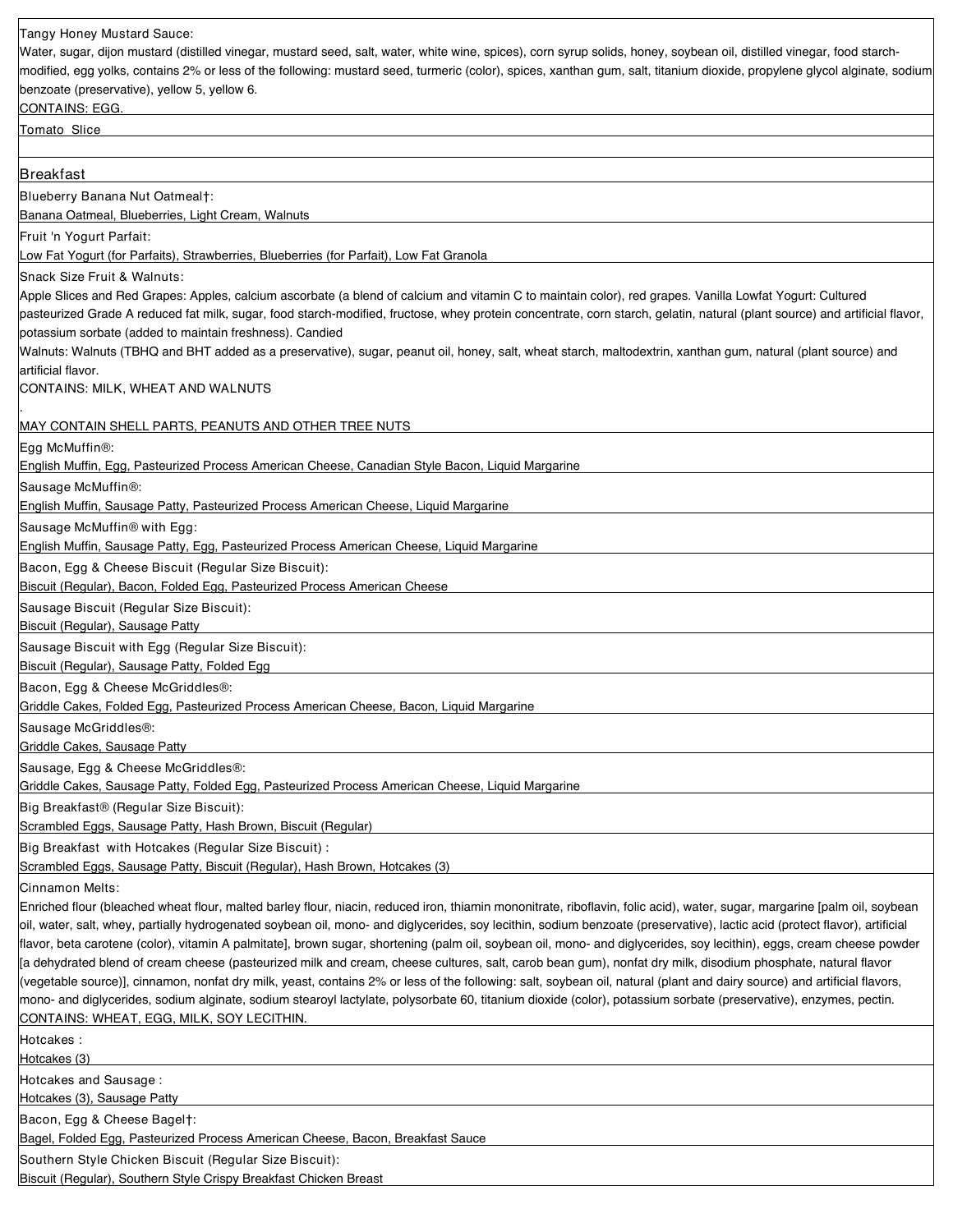| Sausage Burrito: |  |  |  |
|------------------|--|--|--|
|------------------|--|--|--|

#### Flour Tortilla, Sausage & Scrambled Egg Mix, Pasteurized Process American Cheese

Hash Brown:

Potatoes, vegetable oil (canola oil, hydrogenated soybean oil, natural beef flavor [wheat and milk derivatives]\*, citric acid [preservative]), salt, corn flour, dehydrated potato, dextrose, sodium acid pyrophosphate (maintain color), extractives of black pepper. Prepared in vegetable oil: Canola oil, corn oil, soybean oil, hydrogenated soybean oil with TBHQ and citric acid added to preserve freshness. Dimethylpolysiloxane added as an antifoaming agent.

CONTAINS: WHEAT AND MILK.

\*(Natural beef flavor contains hydrolyzed wheat and hydrolyzed milk as starting ingredients).

Bacon, Egg & Cheese Biscuit (Large Size Biscuit):

Biscuit (Large), Bacon, Folded Egg, Pasteurized Process American Cheese

Big Breakfast with Hotcakes (Large Size Biscuit):

Scrambled Eggs, Sausage Patty, Biscuit (Large), Hash Brown, Hotcakes (3)

Big Breakfast® (Large Size Biscuit):

Scrambled Eggs, Sausage Patty, Hash Brown, Biscuit (Large)

Sausage Biscuit (Large Size Biscuit):

Biscuit (Large), Sausage Patty

Sausage Biscuit with Egg (Large Size Biscuit):

Biscuit (Large), Sausage Patty, Folded Egg

Southern Style Chicken Biscuit (Large Size Biscuit):

Biscuit (Large), Southern Style Crispy Breakfast Chicken Breast

Fruit & Maple Oatmeal †:

Oatmeal, Diced Apples, Cranberry Raisin Blend, Light Cream

Fruit & Maple Oatmeal without Brown Sugar†:

Oatmeal without Brown Sugar, Cranberry Raisin Blend, Diced Apples, Light Cream

Bacon:

Pork bellies cured with [water, salt, sugar, natural smoke flavor (plant source), sodium phosphate, sodium erythorbate, sodium nitrite].

#### Bagel:

Enriched flour (wheat flour, malted barley flour, niacin, reduced iron, thiamin mononitrate, riboflavin, folic acid), water, brown sugar, sugar, contains 2% or less of the following: salt, yeast, rice flour, oat fiber, propylene glycol, inactive yeast, monocalcium phosphate, food starch-modified, corn starch, sodium alginate, dough conditioners (ascorbic acid, mono-and diglycerides, enzymes, calcium iodate, potassium iodate, azodicarbonamide), solubilized wheat gluten, modified tapioca starch, wheat gluten, polysorbate 60, soy lecithin, calcium propionate and sodium metabisulfite as preservatives (contains sulfites), soy flour. CONTAINS: WHEAT AND SOY.

Prepared with Liquid Margarine: Liquid soybean oil and hydrogenated cottonseed and soybean oils, water, partially hydrogenated soybean oil, salt, soy lecithin, mono-and diglycerides, sodium benzoate and potassium sorbate (preservatives), artificial flavor, citric acid, vitamin A palmitate, beta carotene (color). CONTAINS: SOY LECITHIN.

Banana Oatmeal:

Whole grain rolled oats, brown sugar, dried crushed banana, food starch-modified, natural flavor (wheat and botanical source), salt, spices. CONTAINS: WHEAT.

# Biscuit (Large):

Enriched flour (bleached wheat flour, niacin, reduced iron, thiamin mononitrate, riboflavin, folic acid), cultured nonfat buttermilk, vegetable oil (palm oil, palm kernel  $|$ oil), water, leavening (baking soda, sodium aluminum phosphate, monocalcium phosphate), contains 2% or less of the following: salt, sugar, modified cellulose, wheat protein isolate, natural flavor (dairy and vegetable source), soy lecithin.

CONTAINS: WHEAT, MILK AND SOY LECITHIN.

Prepared with Liquid Margarine:

Liquid soybean oil and hydrogenated cottonseed and soybean oils, water, partially hydrogenated soybean oil, salt, soy lecithin, mono-and diglycerides, sodium benzoate and potassium sorbate (preservatives), artificial flavor, citric acid, vitamin A palmitate, beta carotene (color).

#### CONTAINS: SOY LECITHIN.

### Biscuit (Regular):

Enriched flour (bleached wheat flour, niacin, reduced iron, thiamin mononitrate, riboflavin, folic acid), cultured nonfat buttermilk, vegetable oil (palm oil, palm kernel  $|$ oil), water, leavening (baking soda, sodium aluminum phosphate, monocalcium phosphate), contains 2% or less of the following: salt, sugar, modified cellulose, wheat $|$ protein isolate, natural flavor (dairy and vegetable source), soy lecithin. CONTAINS: WHEAT, MILK AND SOY LECITHIN.

Prepared with Liquid Margarine:

Liquid soybean oil and hydrogenated cottonseed and soybean oils, water, partially hydrogenated soybean oil, salt, soy lecithin, mono-and diglycerides, sodium benzoate and potassium sorbate (preservatives), artificial flavor, citric acid, vitamin A palmitate, beta carotene (color). CONTAINS: SOY LECITHIN.

Blueberries:

Blueberries.

Blueberries (for Parfait):

Blueberries.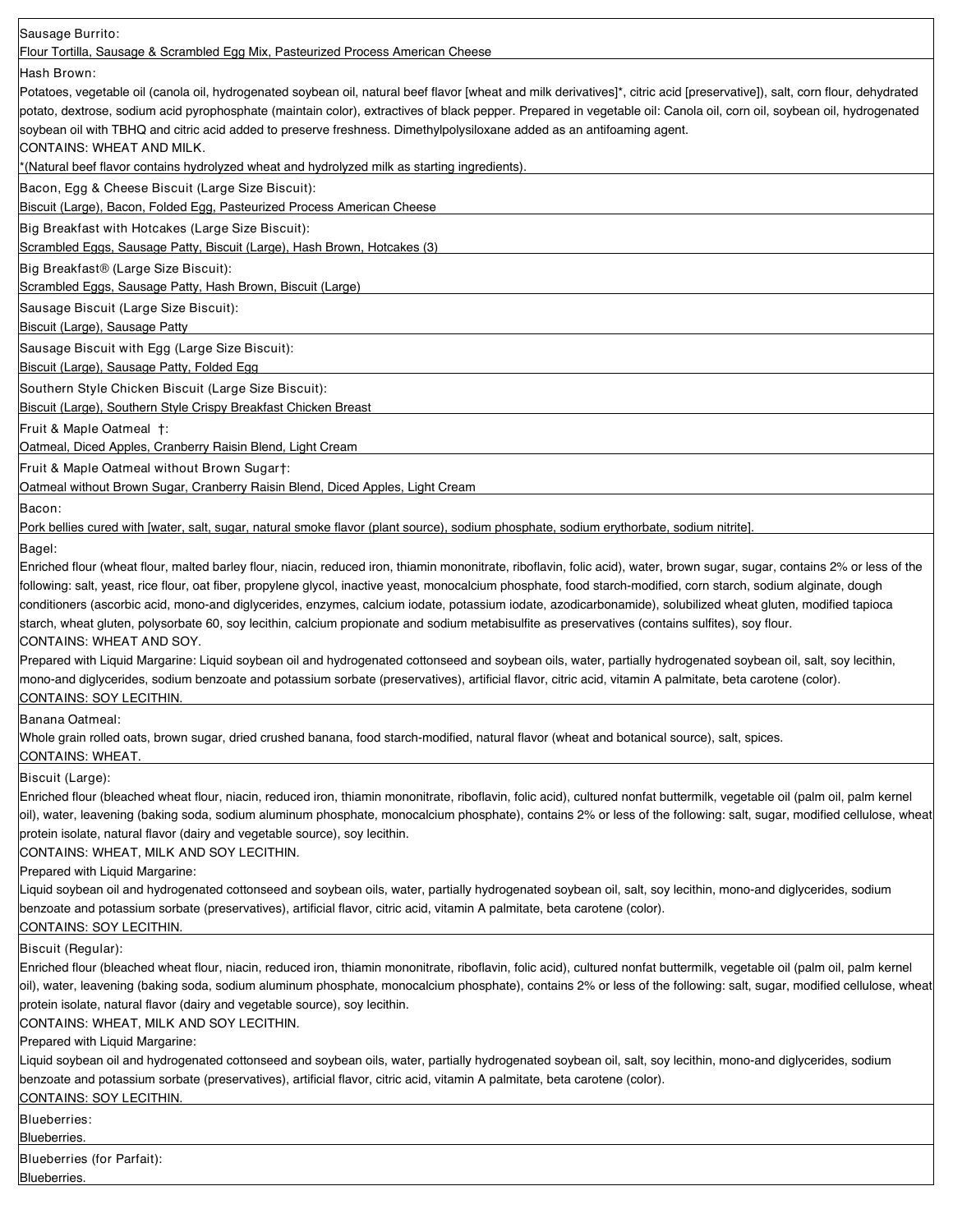#### Breakfast Sauce:

Soybean oil, water, eggs, distilled vinegar, contains 2% or less of the following: salt, corn syrup solids, lemon juice concentrate, sugar, food starch-modified, natural (dairy and vegetable source) and artificial flavors, spices, propylene glycol alginate, preservatives (potassium sorbate, sodium benzoate, calcium disodium EDTA), dehydrated swiss cheese (milk, cheese cultures, salt, enzymes), buttermilk powder, xanthan gum, extractives of turmeric (color), disodium guanylate, disodium inosinate, soy lecithin.

#### CONTAINS: EGG, MILK AND SOY LECITHIN.

Canadian Style Bacon:

Pork, water, sugar, salt, sodium lactate, sodium phosphate, natural flavor (vegetable), sodium diacetate and sodium nitrite (preservatives).

Cranberry Raisin Blend:

Sweetened dried cranberries (sugar, cranberries), California raisins, golden raisins, sunflower oil, sulfur dioxide as a preservative (contains sulfites).

Diced Apples:

Apples, calcium ascorbate (a blend of calcium and vitamin C to maintain color).

### Egg:

USDA Grade A eggs, soy lecithin (release agent). Prepared with Liquid Margarine: Liquid soybean oil and hydrogenated cottonseed and soybean oils, water, partially hydrogenated soybean oil, salt, soy lecithin, mono-and diglycerides, sodium benzoate and potassium sorbate (preservatives), artificial flavor, citric acid, vitamin A palmitate, beta carotene (color).

CONTAINS: EGG AND SOY LECITHIN.

#### English Muffin:

Enriched flour (bleached wheat flour, malted barley flour, niacin, reduced iron, thiamin mononitrate, riboflavin, folic acid), water, yeast, high fructose corn syrup, sugar, wheat gluten, soybean oil and/or canola oil, contains 2% or less of the following: salt, calcium sulfate, calcium carbonate, citric acid, calcium citrate, yellow corn flour, corn meal, rice flour, barley malt, artificial flavors, natural flavors (botanical source), dough conditioners (ascorbic acid, azodicarbonamide, datem, tricalcium phosphate, monocalcium phosphate, enzymes, calcium peroxide), calcium propionate and potassium sorbate (preservatives), soy lecithin. CONTAINS: WHEAT AND SOY LECITHIN.

Prepared with Liquid Margarine: Liquid soybean oil and hydrogenated cottonseed and soybean oils, water, partially hydrogenated soybean oil, salt, soy lecithin, mono-and diglycerides, sodium benzoate and potassium sorbate (preservatives), artificial flavor, citric acid, vitamin A palmitate, beta carotene (color). CONTAINS: SOY LECITHIN.

# Flour Tortilla:

Enriched flour (bleached wheat flour, malted barley flour, niacin, reduced iron, thiamin mononitrate, riboflavin, folic acid), water, shortening (interesterified soybean oil and/or hydrogenated soybean oil and/or soybean oil and/or hydrogenated cottonseed oil), contains 2% or less of the following: sugar, leavening (may contain one or more of the following: baking soda, sodium aluminum sulfate, corn starch, sodium acid pyrophosphate, calcium sulfate, monocalcium phosphate), salt, wheat gluten, dough conditioners [sodium metabisulfite (contains sulfites), distilled monoglycerides].

# CONTAINS: WHEAT.

# Folded Egg:

Pasteurized whole eggs, food starch-modified, soybean oil, natural flavors (botanical source), sodium acid pyrophosphate, carrageenan, flavor enhancer [salt, maltodextrin, natural flavor (plant source), spices, herb, turmeric (color)], monosodium phosphate, citric acid, soy lecithin (release agent). Prepared with Liquid Margarine: Liquid soybean oil and hydrogenated cottonseed and soybean oils, water, partially hydrogenated soybean oil, salt, soy lecithin, mono-and diglycerides, sodium benzoate and potassium sorbate (preservatives), artificial flavor, citric acid, vitamin A palmitate, beta carotene (color). CONTAINS: EGG AND SOY LECITHIN.

# Griddle Cakes:

Water, enriched flour (bleached wheat flour, malted barley flour, niacin, reduced iron, thiamin mononitrate, riboflavin, folic acid), sugar, dextrose, palm oil, leavening (baking soda, sodium acid pyrophosphate, monocalcium phosphate), brown sugar, salt, soybean oil, rice flour, whey powder, modified tapioca starch, buttermilk powder, caramel color, natural (dairy and botanical source) and artificial flavors, soy lecithin, corn oil (processing aid).

# CONTAINS: WHEAT, MILK AND SOY LECITHIN.

## Hash Brown:

Potatoes, vegetable oil (canola oil, hydrogenated soybean oil, natural beef flavor [wheat and milk derivatives]\*, citric acid [preservative]), salt, corn flour, dehydrated potato, dextrose, sodium acid pyrophosphate (maintain color), extractives of black pepper. Prepared in vegetable oil (Canola oil, corn oil, soybean oil, hydrogenated soybean oil with TBHQ and citric acid added to preserve freshness). Dimethylpolysiloxane added as an antifoaming agent. \*

#### CONTAINS: WHEAT AND MILK.

#### (Natural beef flavor contains hydrolyzed wheat and hydrolyzed milk as starting ingredients).

#### Hotcakes (3):

Water, enriched flour (wheat flour, niacin, reduced iron, thiamin mononitrate, riboflavin, folic acid), whey powder, yellow corn flour, soybean oil, sugar, whole eggs, contains 2% or less of the following: leavening (sodium bicarbonate, sodium aluminum phosphate, monocalcium phosphate), dextrose, egg whites, emulsifier (monoand diglycerides, propylene glycol monoester, sodium stearoyl lactylate), salt, artificial flavor, xanthan gum, beta carotene (color), soy lecithin (processing aid). CONTAINS: WHEAT, MILK, EGG AND SOY LECITHIN.

Light Cream:

Milk, cream, sodium phosphate, datem, sodium stearoyl lactylate, sodium citrate, carrageenan.

CONTAINS: MILK.

Liquid Margarine:

Liquid soybean oil and hydrogenated cottonseed and soybean oils, water, partially hydrogenated soybean oil, salt, soy lecithin, mono-and diglycerides, sodium

benzoate and potassium sorbate (preservatives), artificial flavor, citric acid, vitamin A palmitate, beta carotene (color).

CONTAINS: SOY LECITHIN.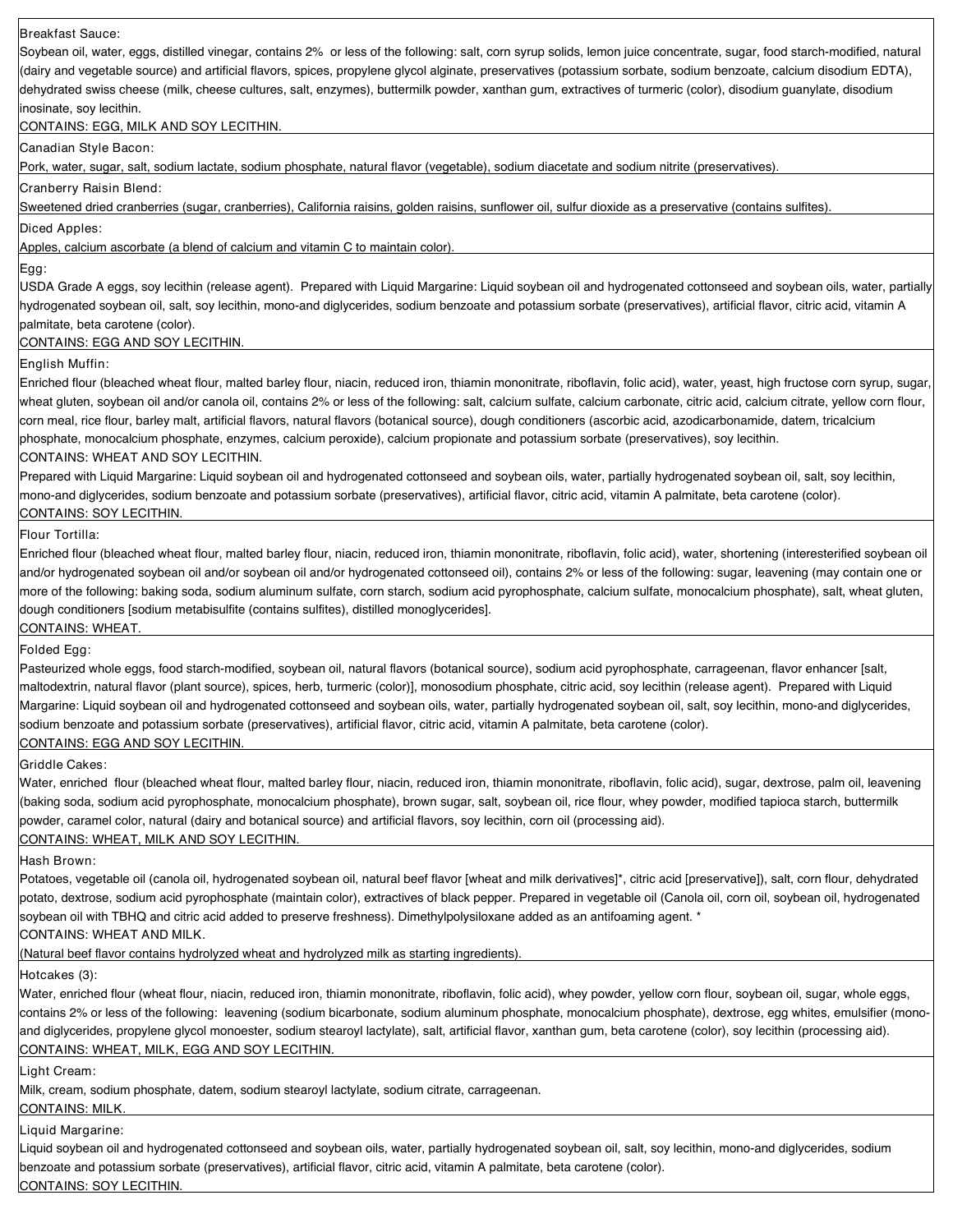### Low Fat Granola:

Whole grain rolled oats, brown sugar, crisp rice (rice flour, barley malt extract, salt), dried high maltose corn syrup, honey, sunflower oil, salt, baking soda, sodium aluminum phosphate, apple puree concentrate, soy lecithin, cinnamon, crushed oranges, natural flavor (vegetable source).

## CONTAINS: SOY LECITHIN.

### Low Fat Yogurt (for Parfaits):

Cultured pasteurized Grade A reduced fat milk, sugar, food starch-modified, fructose, whey protein concentrate, corn starch, gelatin, natural (plant source) and artificial flavor, potassium sorbate (added to maintain freshness).

#### CONTAINS: MILK.

Oatmeal:

Whole grain rolled oats, brown sugar, food starch-modified, salt, natural flavor (plant source), barley malt extract, caramel color.

Oatmeal without Brown Sugar:

Whole grain rolled oats, food starch- modified, maltodextrin, natural flavor (plant source), barley malt extract, caramel color, salt.

Pasteurized Process American Cheese:

Milk, water, milkfat, cheese culture, sodium citrate, salt, citric acid, sorbic acid (preservative), sodium phosphate, color added, lactic acid, acetic acid, enzymes, soy lecithin (added for slice separation).

CONTAINS: MILK AND SOY LECITHIN.

Sausage & Scrambled Egg Mix:

Pre-cooked egg product [eggs, nonfat dry milk, soybean oil, food starch-modified, salt, natural flavor (plant source), extractives of black pepper, xanthan gum, citric acid, natural (dairy and botanical source) and artificial flavor, annatto extract (color)], pre-cooked sausage [pork, water, dextrose, spices, corn syrup solids, sugar, monosodium glutamate, BHA, propyl gallate, citric acid (protect flavor)], vegetable blend (tomatoes, green chilies, onions, calcium chloride, citric acid). CONTAINS: EGG AND MILK.

#### Sausage Patty:

Pork, water, seasoning (salt, corn syrup solids, spices, dextrose, sugar, spice extractives), preservatives (BHA, citric acid and propyl gallate).

Scrambled Eggs:

Pasteurized whole eggs with sodium phosphate, citric acid and monosodium phosphate (added to preserve color), nisin preparation (preservative). CONTAINS: EGG.

Prepared with Liquid Margarine: Liquid soybean oil and hydrogenated cottonseed and soybean oils, water, partially hydrogenated soybean oil, salt, soy lecithin, mono-and diglycerides, sodium benzoate and potassium sorbate (preservatives), artificial flavor, citric acid, vitamin A palmitate, beta carotene (color). CONTAINS: SOY LECITHIN.

Southern Style Crispy Breakfast Chicken Breast:

Chicken breast filets, water, sugar, salt, modified tapioca starch, spice, yeast extract, sodium phosphates, carrageenan, maltodextrin, natural (plant source) and artificial flavors, gum arabic, sunflower lecithin. Battered and breaded with: wheat flour, water, sugar, salt, food starch-modified, yellow corn flour, leavening (baking soda, sodium aluminum phosphate, sodium acid pyrophosphate, monocalcium phosphate), wheat gluten, spice, gum arabic, natural flavors (plant source), extractives of paprika.

Prepared in vegetable oil (Canola oil, corn oil, soybean oil, hydrogenated soybean oil with TBHQ and citric acid added to preserve freshness). Dimethylpolysiloxane added as an antifoaming agent.

#### CONTAINS: WHEAT.

| Strawberries:                                         |  |
|-------------------------------------------------------|--|
| Strawberries, konjac flour (stabilizer).              |  |
| Walnuts:                                              |  |
| Walnuts.                                              |  |
| CONTAINS: WALNUTS.                                    |  |
| MAY CONTAIN SHELL PARTS, PEANUTS AND OTHER TREE NUTS. |  |

#### Salads

Premium Bacon Ranch Salad (without chicken):

Salad Mix, Grape Tomatoes, Shredded Cheddar/Jack Cheese, Bacon Bits

Premium Bacon Ranch Salad with Crispy Chicken:

Crispy Chicken Fillet, Salad Mix, Grape Tomatoes, Shredded Cheddar/Jack Cheese, Bacon Bits

Premium Bacon Ranch Salad with Grilled Chicken:

Grilled Chicken Fillet, Salad Mix, Grape Tomatoes, Shredded Cheddar/Jack Cheese, Bacon Bits

Premium Caesar Salad (without chicken):

Salad Mix, Grape Tomatoes, Shredded Parmesan Cheese

Premium Caesar Salad with Crispy Chicken:

Crispy Chicken Fillet, Salad Mix, Grape Tomatoes, Shredded Parmesan Cheese

Premium Caesar Salad with Grilled Chicken:

Grilled Chicken Fillet, Salad Mix, Grape Tomatoes, Shredded Parmesan Cheese

Premium Southwest Salad (without chicken):

Salad Mix, Southwest Vegetable Blend, Shredded Cheddar/Jack Cheese, Chili Lime Tortilla Strips, Lime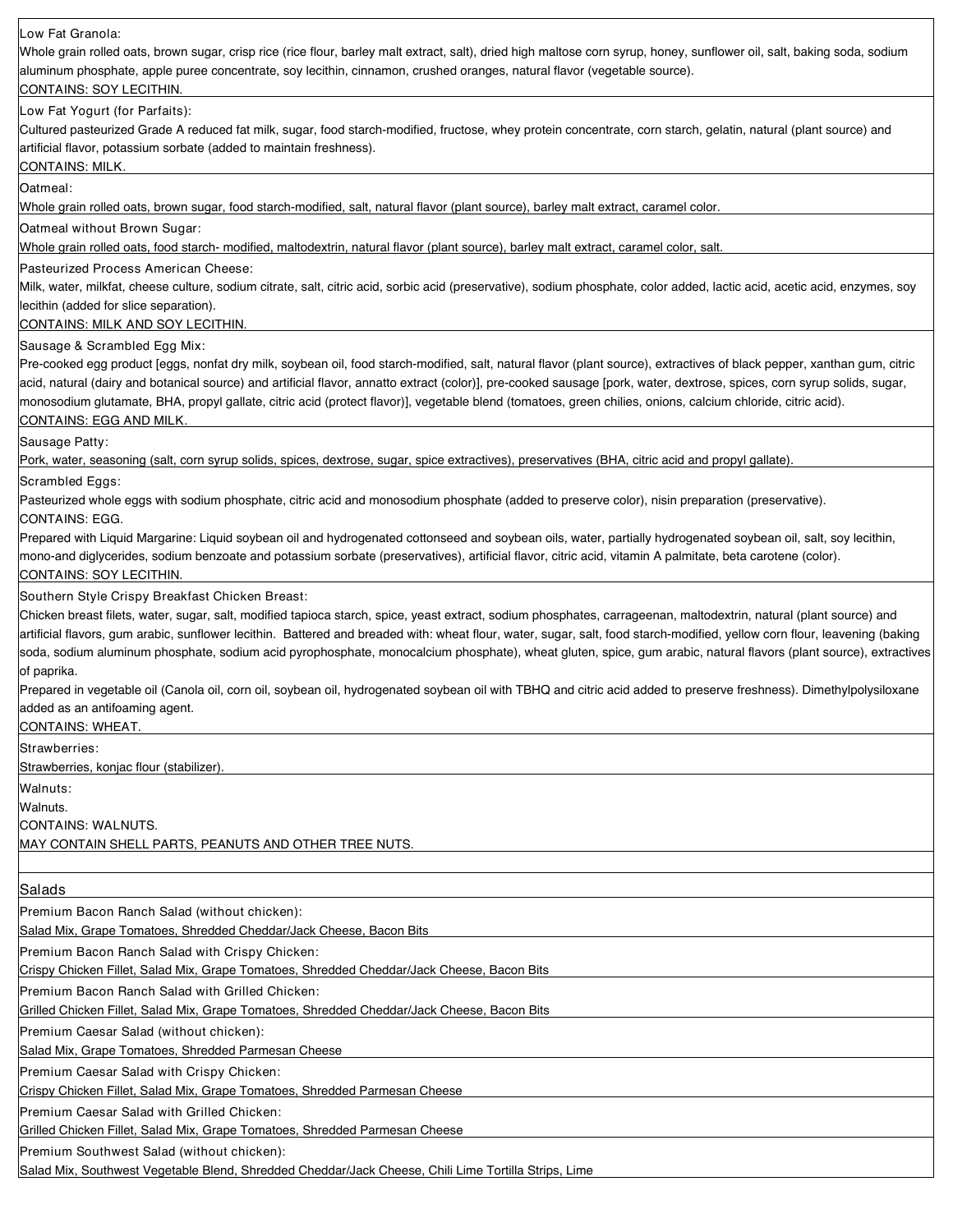Premium Southwest Salad with Crispy Chicken:

Crispy Chicken Fillet, Salad Mix, Southwest Vegetable Blend, Cilantro Lime Glaze, Shredded Cheddar/Jack Cheese, Chili Lime Tortilla Strips, Lime

Premium Southwest Salad with Grilled Chicken:

Grilled Chicken Fillet, Salad Mix, Southwest Vegetable Blend, Shredded Cheddar/Jack Cheese, Cilantro Lime Glaze, Chili Lime Tortilla Strips, Lime

Side Salad:

Side Salad

Snack Size Fruit & Walnuts:

Apple Slices and Red Grapes: Apples, calcium ascorbate (a blend of calcium and vitamin C to maintain color), red grapes. Vanilla Lowfat Yogurt: Cultured pasteurized Grade A reduced fat milk, sugar, food starch-modified, fructose, whey protein concentrate, corn starch, gelatin, natural (plant source) and artificial flavor, potassium sorbate (added to maintain freshness). Candied

Walnuts: Walnuts (TBHQ and BHT added as a preservative), sugar, peanut oil, honey, salt, wheat starch, maltodextrin, xanthan gum, natural (plant source) and artificial flavor.

CONTAINS: MILK, WHEAT AND WALNUTS

.

### MAY CONTAIN SHELL PARTS, PEANUTS AND OTHER TREE NUTS

Bacon Bits:

Pork bellies cured with [water, salt, sugar, natural smoke flavor (plant source), sodium phosphate, sodium erythorbate, sodium nitrite].

Chili Lime Tortilla Strips:

Corn, vegetable oil (corn oil, soybean oil and/or sunflower oil), salt, maltodextrin, sugar, dried tomato, dextrose, spices, onion powder, green bell pepper powder, citric acid, autolyzed yeast extract, malic acid, paprika extract (color), disodium inosinate, disodium guanylate, natural flavor (vegetable source), lemon extract, spice extractive.

Cilantro Lime Glaze:

Water, corn syrup solids, high fructose corn syrup, sugar, distilled vinegar, olive oil, soybean oil, freeze-dried orange juice concentrate, cilantro, salt, freeze-dried lime

Iceberg lettuce, romaine lettuce, spring mix (may contain baby red romaine, baby red leaf, baby green leaf, baby red swiss chard, baby red oak, baby green oak, parella, lolla rosa, tango, totsoi, arugula, mizuna, radicchio, frisee), carrots.

juice concentrate, xanthan gum, sodium benzoate and potassium sorbate (preservatives), garlic powder, propylene glycol alginate, spice, onion powder, citric acid. Crispy Chicken Fillet:

Chicken breast fillet with rib meat, water, seasoning [sugar, salt, sodium phosphates, modified tapioca starch, spice, autolyzed yeast extract, carrageenan, natural (vegetable and botanical source) and artificial flavors, maltodextrin, sunflower lecithin, gum arabic]. Battered and breaded with: bleached wheat flour, water, wheat flour, sugar, salt, food starch-modified, yellow corn flour, leavening (sodium acid pyrophosphate, baking soda, sodium aluminum phosphate, monocalcium phosphate, ammonium bicarbonate), wheat gluten, spices, corn starch, dextrose, xanthan gum, extractives of paprika.

CONTAINS: WHEAT.

Prepared in vegetable oil (Canola oil, corn oil, soybean oil, hydrogenated soybean oil with TBHQ and citric acid added to preserve freshness). Dimethylpolysiloxane added as an antifoaming agent.

Grape Tomatoes

Grilled Chicken Fillet:

Chicken breast fillet with rib meat, water, seasoning (rice starch, salt, sugar, yeast extract, canola oil, onion powder, maltodextrin, chicken skin, paprika, flavor, sunflower oil, chicken, garlic powder, chicken fat, spices), sodium phosphates.

Prepared with Liquid Margarine: Liquid soybean oil and hydrogenated cottonseed and soybean oils, water, partially hydrogenated soybean oil, salt, soy lecithin, mono-and diglycerides, sodium benzoate and potassium sorbate (preservatives), artificial flavor, citric acid, vitamin A palmitate, beta carotene (color). CONTAINS: SOY LECITHIN.

Lime:

Fresh lime wedge.

Salad Mix:

### CURRENTLY, OUR SALADS DO NOT CONTAIN SPINACH.

#### Shredded Cheddar/Jack Cheese:

Cheddar cheese [pasteurized milk, cheese culture, salt, enzymes, annatto (color)], Monterey Jack cheese (pasteurized milk, cheese culture, salt, enzymes), potato starch and corn starch and powdered cellulose (prevent caking), dextrose, enzymes, natamycin (natural mold inhibitor). CONTAINS: MILK.

Shredded Parmesan Cheese:

Parmesan cheese (pasteurized milk, salt, cheese culture, enzymes), powdered cellulose and potato starch (prevent caking), natamycin (natural mold inhibitor). CONTAINS: MILK.

Side Salad:

Salad Mix: Iceberg lettuce, romaine lettuce, spring mix (may contain baby red romaine, baby green romaine, baby red leaf, baby green leaf, baby red swiss chard,

baby red oak, baby green oak, parella, lolla rosa, tango, totsoi, arugula, mizuna, radicchio, frisee), carrots.

CURRENTLY, OUR SALADS DO NOT CONTAIN SPINACH

Southwest Vegetable Blend:

Roasted corn, black beans, roasted tomato, poblano pepper, lime juice (water, lime juice concentrate, lime oil), cilantro.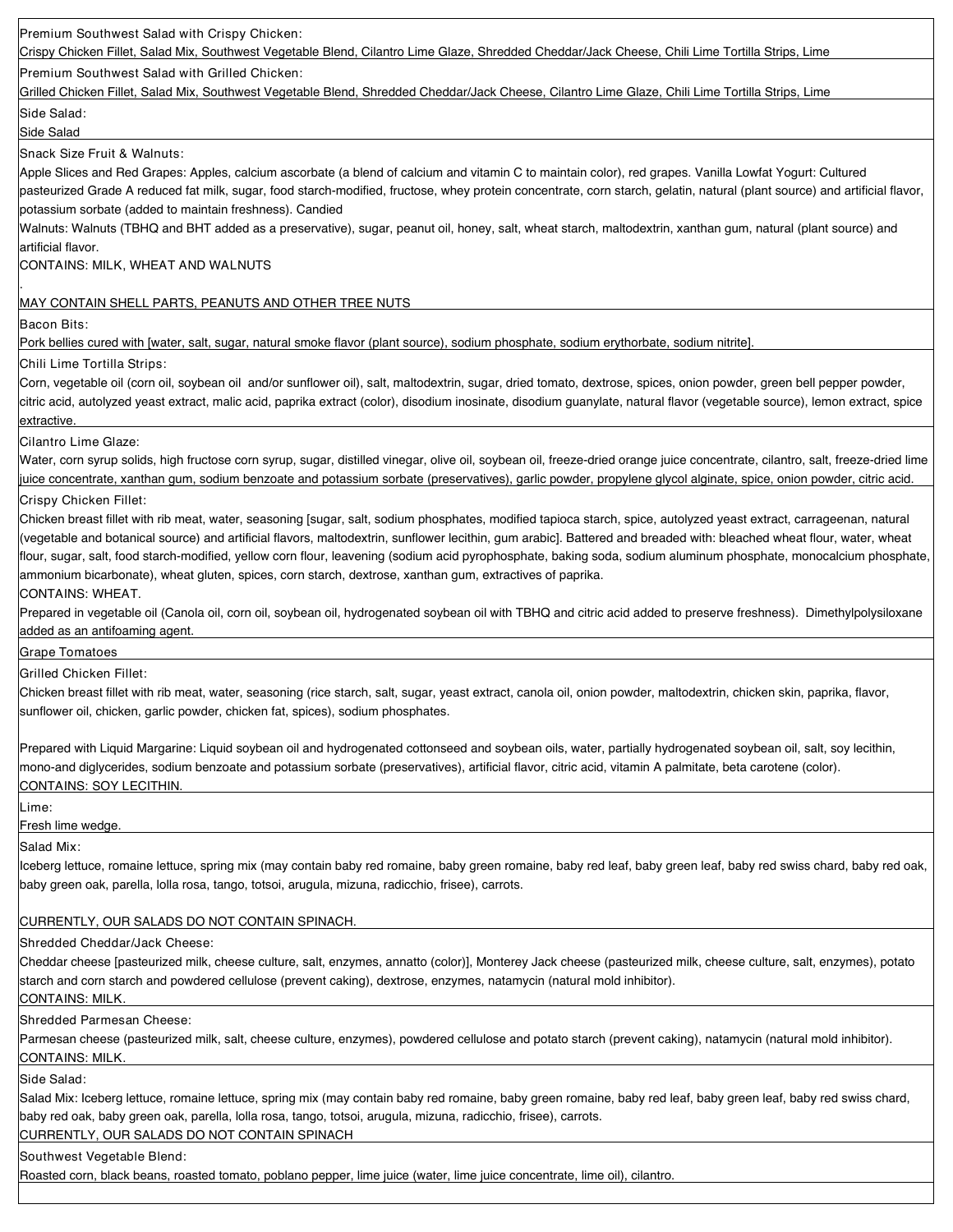# Snacks & Sides

### French Fries:

Apple Slices†:

Apples, calcium ascorbate (a blend of calcium and vitamin C to maintain color).

Side Salad:

Side Salad

Fruit 'n Yogurt Parfait:

Low Fat Yogurt (for Parfaits), Strawberries, Blueberries (for Parfait), Low Fat Granola

Snack Size Fruit & Walnuts:

Apple Slices and Red Grapes: Apples, calcium ascorbate (a blend of calcium and vitamin C to maintain color), red grapes. Vanilla Lowfat Yogurt: Cultured pasteurized Grade A reduced fat milk, sugar, food starch-modified, fructose, whey protein concentrate, corn starch, gelatin, natural (plant source) and artificial flavor, potassium sorbate (added to maintain freshness). Candied

Walnuts: Walnuts (TBHQ and BHT added as a preservative), sugar, peanut oil, honey, salt, wheat starch, maltodextrin, xanthan gum, natural (plant source) and artificial flavor.

CONTAINS: MILK, WHEAT AND WALNUTS

.

# MAY CONTAIN SHELL PARTS, PEANUTS AND OTHER TREE NUTS

Angus Bacon & Cheese Snack Wrap:

Flour Tortilla, 1/2 100% Angus Beef Patty, Angus Seasoning, Pasteurized Process American Cheese, Crinkle Cut Pickle Slices, Red Onions, Bacon, Ketchup, Mustard

Angus Deluxe Snack Wrap:

Flour Tortilla, 1/2 100% Angus Beef Patty, Angus Seasoning, Pasteurized Process American Cheese, Mayonnaise Dressing, Crinkle Cut Pickle Slices, Mustard, Tomato Slice, Red Onions, Leaf Lettuce

|  | TUITIAIU DIICE, TIEU UHIUTIS, LEAT LEIIUCE |
|--|--------------------------------------------|
|  |                                            |

Angus Mushroom & Swiss Snack Wrap:

Flour Tortilla, 1/2 100% Angus Beef Patty, Angus Seasoning, Natural Swiss Cheese, Mayonnaise Dressing, Sauteed Mushrooms

Chipotle BBQ Snack Wrap® (Crispy):

Flour Tortilla, Chicken Selects® Premium Breast Strip, Shredded Cheddar/Jack Cheese, Shredded Lettuce, Chipotle BBQ Sauce

Chipotle BBQ Snack Wrap® (Grilled):

Flour Tortilla, Grilled Chicken Fillet, Shredded Cheddar/Jack Cheese, Shredded Lettuce, Chipotle BBQ Sauce

Honey Mustard Snack Wrap® (Crispy):

Chicken Selects® Premium Breast Strip, Flour Tortilla, Shredded Cheddar/Jack Cheese, Shredded Lettuce, Tangy Honey Mustard Sauce

Honey Mustard Snack Wrap® (Grilled):

Grilled Chicken Fillet, Flour Tortilla, Shredded Cheddar/Jack Cheese, Shredded Lettuce, Tangy Honey Mustard Sauce

Ranch Snack Wrap® (Crispy):

Chicken Selects® Premium Breast Strip, Flour Tortilla, Shredded Cheddar/Jack Cheese, Premium Ranch Sauce, Shredded Lettuce

Ranch Snack Wrap® (Grilled):

Grilled Chicken Fillet, Flour Tortilla, Shredded Cheddar/Jack Cheese, Shredded Lettuce, Premium Ranch Sauce

Mac Snack Wrap†:

1/2 Quarter Pound 100% Beef Patty\*, Flour Tortilla, Shredded Lettuce, Big Mac Sauce, Pickle Slices, Pasteurized Process American Cheese, Onions

Chicken McBites™ Snack Size:

Chicken McBites Snack Size

Spicy Chicken McBites™ Regular Size†:

Spicy Chicken McBites

Kids Fries:

French Fries

1/2 100% Angus Beef Patty:

100% Angus beef.

#### Prepared with Grill Seasoning (salt, black pepper).

Angus Seasoning:

Salt, sugar, onion powder, natural (animal, plant and botanical source) and artificial flavors, spice, maltodextrin, autolyzed yeast extract, dried beef broth, dextrose, garlic powder, worcestershire sauce powder [distilled vinegar, molasses, corn syrup, salt, caramel color, garlic powder, sugar, spices, tamarind, natural flavor (fruit source)], spice extractives, beef fat, caramel color, annatto and turmeric (color).

Bacon:

Pork bellies cured with [water, salt, sugar, natural smoke flavor (plant source), sodium phosphate, sodium erythorbate, sodium nitrite].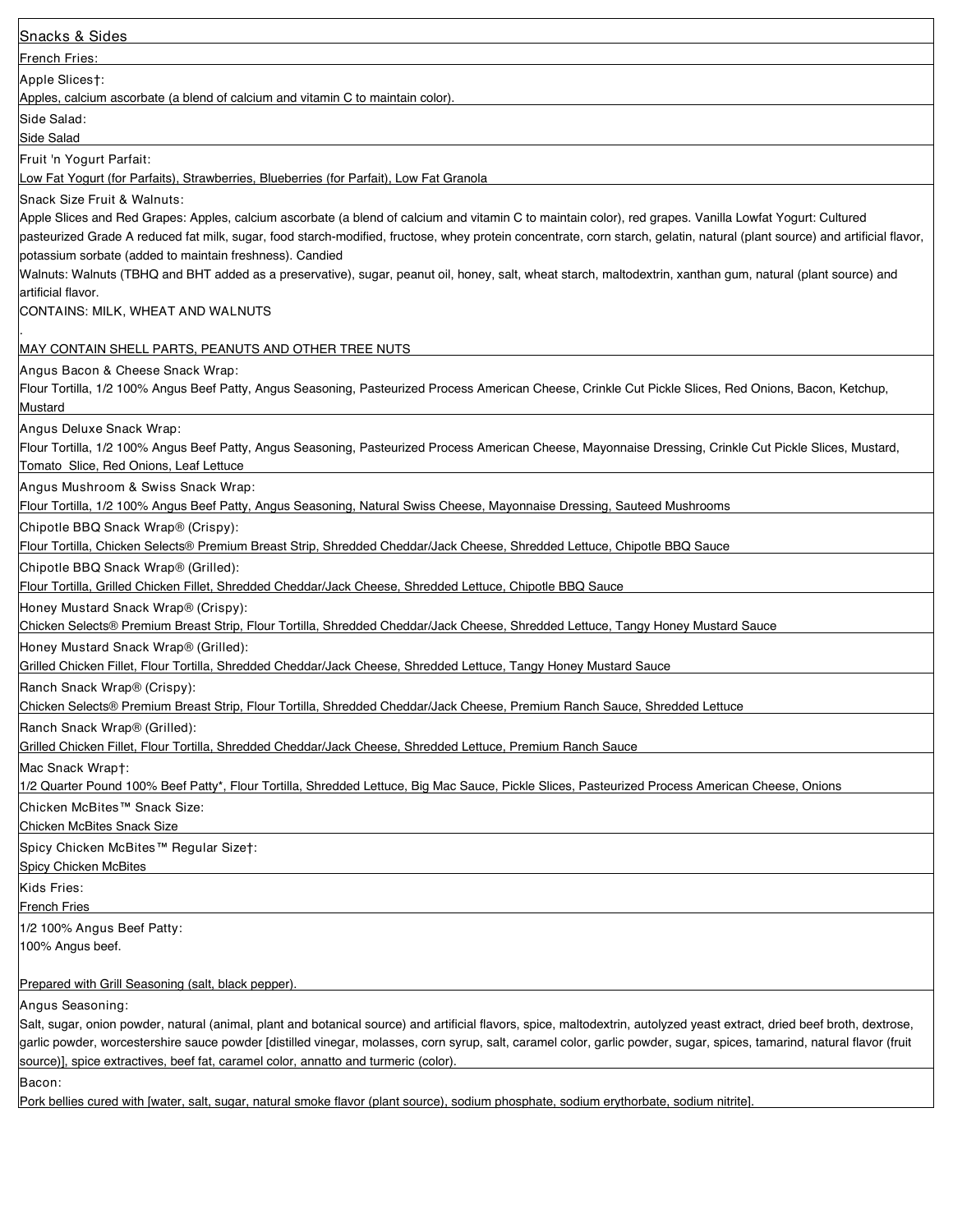#### Big Mac Sauce:

Soybean oil, pickle relish [diced pickles, high fructose corn syrup, sugar, vinegar, corn syrup, salt, calcium chloride, xanthan gum, potassium sorbate (preservative), spice extractives, polysorbate 80], distilled vinegar, water, egg yolks, high fructose corn syrup, onion powder, mustard seed, salt, spices, propylene glycol alginate, sodium benzoate (preservative), mustard bran, sugar, garlic powder, vegetable protein (hydrolyzed corn, soy and wheat), caramel color, extractives of paprika, soy lecithin, turmeric (color), calcium disodium EDTA (protect flavor).

CONTAINS: WHEAT, EGG AND SOY.

Blueberries (for Parfait):

Blueberries.

Chicken McBites Snack Size:

Chicken breast chunks with rib meat, water, maltodextrin, modified rice starch, yeast extract, sodium phosphates, salt, modified tapioca starch, onion powder, garlic powder, sugar, spices, carrageenan, natural (botanical and animal source) and artificial flavors, chicken broth, citric acid, spice extractive, gum arabic, lactic acid, chicken fat. Battered and breaded with: bleached wheat flour, water, wheat flour, food starch-modified, wheat gluten, leavening (baking soda, sodium aluminum phosphate, sodium acid pyrophosphate, monocalcium phosphate), salt, spices, garlic powder, dried onion, dried garlic, maltodextrin, onion powder, citric acid, natural (plant source) and artificial flavors, lactic acid, yellow corn flower, extractives of paprika and turmeric (color). CONTAINS: WHEAT.

High fructose corn syrup, water, tomato paste, honey, distilled vinegar, molasses, food starch-modified, natural (plant source) and artificial flavors, salt, dried chipotle peppers, natural smoke flavor (plant source), dried chili peppers, soybean oil, sodium benzoate and potassium sorbate (preservatives), onion powder, garlic powder, caramel color, propylene glycol alginate, spice.

Prepared in vegetable oil (Canola oil, corn oil, soybean oil, hydrogenated soybean oil with TBHQ and citric acid added to preserve freshness). Dimethylpolysiloxane added as an antifoaming agent.

Chicken Selects® Premium Breast Strip:

Chicken breast strips with rib meat, water, seasoning [potato starch, salt, autolyzed yeast extract, maltodextrin, chicken broth, natural flavors (plant and animal source), spice, chicken fat, sunflower lecithin], sodium phosphates. Battered and breaded with: wheat flour, water, food starch-modified, leavening (baking soda, sodium aluminum phosphate, monocalcium phosphate, sodium acid pyrophosphate), spices, salt, modified cellulose gum, wheat gluten, garlic powder, onion powder, soybean oil, xanthan gum, spice extractives, extractives of paprika (color). CONTAINS: WHEAT.

Prepared in vegetable oil (Canola oil, corn oil, soybean oil, hydrogenated soybean oil with TBHQ and citric acid added to preserve freshness). Dimethylpolysiloxane added as an antifoaming agent.

Chipotle BBQ Sauce:

Crinkle Cut Pickle Slices:

Cucumbers, water, distilled vinegar, salt, calcium chloride, sodium benzoate (preservative), natural flavors (plant source), polysorbate 80, extractives of turmeric (color).

## Flour Tortilla:

Enriched flour (bleached wheat flour, malted barley flour, niacin, reduced iron, thiamin mononitrate, riboflavin, folic acid), water, shortening (interesterified soybean oil and/or hydrogenated soybean oil and/or soybean oil and/or hydrogenated cottonseed oil), contains 2% or less of the following: sugar, leavening (may contain one or more of the following: baking soda, sodium aluminum sulfate, corn starch, sodium acid pyrophosphate, calcium sulfate, monocalcium phosphate), salt, wheat gluten, dough conditioners [sodium metabisulfite (contains sulfites), distilled monoglycerides].

CONTAINS: WHEAT.

# French Fries:

Potatoes, vegetable oil (canola oil, hydrogenated soybean oil, natural beef flavor [wheat and milk derivatives]\*, citric acid [preservative]), dextrose, sodium acid pyrophosphate (maintain color), salt. Prepared in vegetable oil (Canola oil, corn oil, soybean oil, hydrogenated soybean oil with TBHQ and citric acid added to preserve freshness). Dimethylpolysiloxane added as an antifoaming agent.

CONTAINS: WHEAT AND MILK.

\*(Natural beef flavor contains hydrolyzed wheat and hydrolyzed milk as starting ingredients).

Grilled Chicken Fillet:

Chicken breast fillet with rib meat, water, seasoning (rice starch, salt, sugar, yeast extract, canola oil, onion powder, maltodextrin, chicken skin, paprika, flavor, sunflower oil, chicken, garlic powder, chicken fat, spices), sodium phosphates.

Prepared with Liquid Margarine: Liquid soybean oil and hydrogenated cottonseed and soybean oils, water, partially hydrogenated soybean oil, salt, soy lecithin, mono-and diglycerides, sodium benzoate and potassium sorbate (preservatives), artificial flavor, citric acid, vitamin A palmitate, beta carotene (color). CONTAINS: SOY LECITHIN.

#### Ketchup:

Tomato concentrate from red ripe tomatoes, distilled vinegar, high fructose corn syrup, corn syrup, water, salt, natural flavors (vegetable source).

Leaf Lettuce

Low Fat Granola:

Whole grain rolled oats, brown sugar, crisp rice (rice flour, barley malt extract, salt), dried high maltose corn syrup, honey, sunflower oil, salt, baking soda, sodium aluminum phosphate, apple puree concentrate, soy lecithin, cinnamon, crushed oranges, natural flavor (vegetable source). CONTAINS: SOY LECITHIN.

Low Fat Yogurt (for Parfaits):

Cultured pasteurized Grade A reduced fat milk, sugar, food starch-modified, fructose, whey protein concentrate, corn starch, gelatin, natural (plant source) and

artificial flavor, potassium sorbate (added to maintain freshness).

### CONTAINS: MILK.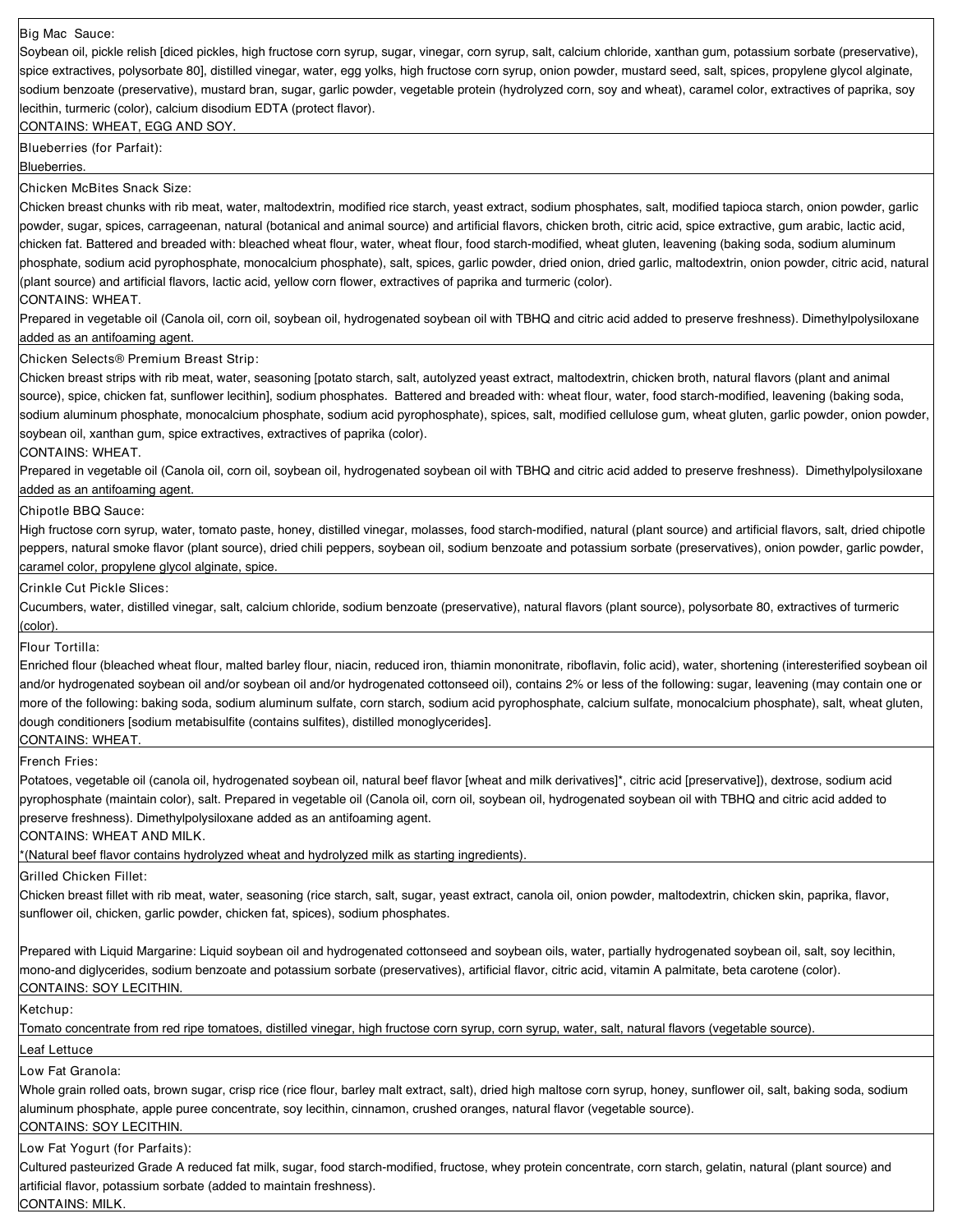#### Mayonnaise Dressing:

Water, soybean oil, distilled vinegar, maltodextrin, food starch-modified, enzyme modified egg yolk, salt, sugar, xanthan gum, mustard flour, potassium sorbate (preservative), lemon juice concentrate, polysorbate 80, natural flavor (animal source), calcium disodium EDTA to protect flavor, beta carotene (color). CONTAINS: EGG.

Mustard:

#### Distilled vinegar, water, mustard seed, salt, turmeric, paprika, spice extractive.

Natural Swiss Cheese:

Swiss cheese (pasteurized milk, cheese culture, salt, enzymes), powdered cellulose and potato starch (prevent caking), natamycin (natural mold inhibitor). CONTAINS: MILK.

Onions:

Chopped onions.

Pasteurized Process American Cheese:

Milk, water, milkfat, cheese culture, sodium citrate, salt, citric acid, sorbic acid (preservative), sodium phosphate, color added, lactic acid, acetic acid, enzymes, soy lecithin (added for slice separation).

CONTAINS: MILK AND SOY LECITHIN.

Pickle Slices:

Cucumbers, water, distilled vinegar, salt, calcium chloride, alum, potassium sorbate (preservative), natural flavors (plant source), polysorbate 80, extractives of turmeric (color).

Premium Ranch Sauce:

Soybean oil, buttermilk, water, sour cream (milk, cream, food starch-modified, guar gum, sodium phosphate, carob bean gum, sodium citrate, carrageenan, dextrose, potassium sorbate),

egg yolks, distilled vinegar, maltodextrin, salt, dextrose, food starch-modified, soy sauce (soybeans, wheat, salt), dried onion, garlic powder, lactic acid, natural flavor (vegetable source), shallots, preservatives (sodium benzoate, potassium sorbate, calcium disodium EDTA), xanthan gum, spice, phosphoric acid, sodium acid

sulfate, propylene glycol alginate, autolyzed yeast extract.

CONTAINS: MILK, EGG, SOY, WHEAT.

Quarter Pound 100% Beef Patty:

100% pure USDA inspected beef; no fillers, no extenders. Prepared with grill seasoning (salt, black pepper). \*Based on the weight before cooking 4 oz. (113.4g).

Red Onions

Sauteed Mushrooms:

Mushrooms. Prepared with Liquid Margarine: Liquid soybean oil and hydrogenated cottonseed and soybean oils, water, partially hydrogenated soybean oil, salt, soy lecithin, mono-and diglycerides, sodium benzoate and potassium sorbate (preservatives), artificial flavor, citric acid, vitamin A palmitate, beta carotene (color). CONTAINS: SOY LECITHIN.

Shredded Cheddar/Jack Cheese:

Cheddar cheese [pasteurized milk, cheese culture, salt, enzymes, annatto (color)], Monterey Jack cheese (pasteurized milk, cheese culture, salt, enzymes), potato starch and corn starch and powdered cellulose (prevent caking), dextrose, enzymes, natamycin (natural mold inhibitor).

# CONTAINS: MILK.

Shredded Lettuce

Side Salad:

Salad Mix: Iceberg lettuce, romaine lettuce, spring mix (may contain baby red romaine, baby green romaine, baby red leaf, baby green leaf, baby red swiss chard, baby red oak, baby green oak, parella, lolla rosa, tango, totsoi, arugula, mizuna, radicchio, frisee), carrots.

CURRENTLY, OUR SALADS DO NOT CONTAIN SPINACH

Spicy Chicken McBites:

Chicken breast chunks with rib meat, water, salt, food starch-modified, yeast extract, sodium phosphates, dried chicken broth, garlic powder, spice, onion powder, chicken fat, natural flavor (botanical source), soybean oil, maltodextrin, citric acid, vinegar. Battered and breaded with: bleached wheat flour, water, wheat flour, palm oil, food starch-modified, leavening (baking soda, sodium aluminum phosphate, monocalcium phosphate), tapioca maltodextrin, salt, extractives of paprika, spice extractives, maltodextrin, garlic powder, onion powder, artificial flavor, lactic acid.

#### CONTAINS: WHEAT.

Prepared in vegetable oil (Canola oil, corn oil, soybean oil, hydrogenated soybean oil with TBHQ and citric acid added to preserve freshness). Dimethylpolysiloxane added as an antifoaming agent.

Strawberries:

Strawberries, konjac flour (stabilizer).

Tangy Honey Mustard Sauce:

Water, sugar, dijon mustard (distilled vinegar, mustard seed, salt, water, white wine, spices), corn syrup solids, honey, soybean oil, distilled vinegar, food starch-

modified, egg yolks, contains 2% or less of the following: mustard seed, turmeric (color), spices, xanthan gum, salt, titanium dioxide, propylene glycol alginate, sodium benzoate (preservative), yellow 5, yellow 6.

CONTAINS: EGG.

Tomato Slice

**Beverages**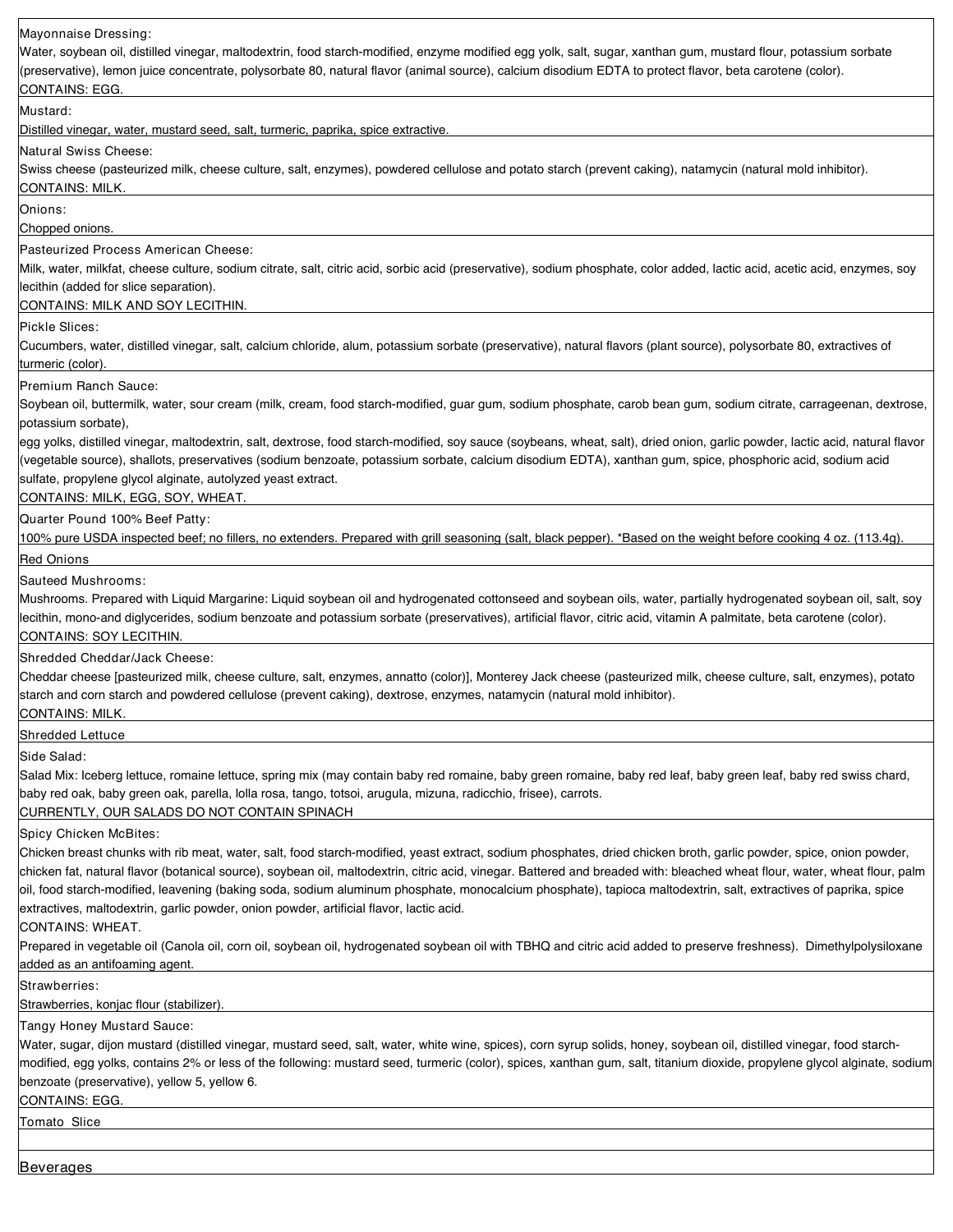### 1% Low Fat Milk Jug:

Low fat milk, vitamin A palmitate, vitamin D3. Contains 25% of the Daily Value of vitamin D.

Fat Free Chocolate Milk Jug†:

Nonfat milk, sugar, fructose, cocoa, cocoa (processed with alkali), natural flavor, salt, carrageenan, vitamin A palmitate, vitamin D3.

# CONTAINS: MILK.

Minute Maid® 100% Apple Juice Box:

Filtered water, concentrated apple juice, less than 0.5% of: calcium citrate, ascorbic acid (vitamin C).

Dasani® Water:

Purified water, magnesium sulfate, potassium chloride, salt.\*

\*Adds a negligible amount of sodium. Minerals added for taste. Purified by reverse osmosis.

Coca-Cola Classic:

Carbonated water, high fructose corn syrup, caramel color, phosphoric acid, natural flavors (vegetable source), caffeine.

Diet Coke :

Carbonated water, caramel color, phosphoric acid, sodium saccharin, natural flavors (vegetable source), citric acid, potassium citrate, potassium benzoate (to protect taste), caffeine, aspartame, dimethylpolysiloxane (antifoaming agent). PHENYLKETONURICS: ASPARTAME CONTAINS PHENYLALANINE

Dr Pepper® (Small):

Carbonated water, high fructose corn syrup, caramel color, phosphoric acid, caffeine, sodium benzoate (preservative), natural (vegetable source) and artificial flavors, dimethylpolysiloxane (antifoaming agent).

Diet Dr Pepper® (Small):

Carbonated water, caramel color, phosphoric acid, aspartame, sodium citrate, sodium benzoate (preservative), caffeine, acesulfame potassium, sucralose, natural (vegetable source) and artificial flavors, dimethylpolysiloxane (antifoaming agent).

PHENYLKETONURICS: ASPARTAME CONTAINS PHENYLALANINE

Sprite :

Carbonated water, high fructose corn syrup, citric acid, natural flavors (vegetable source), sodium citrate, sodium benzoate (to protect taste), dimethylpolysiloxane (antifoaming agent).

Hi-C Orange Lavaburst:

Water, high fructose corn syrup, citric acid, ascorbic acid (vitamin C), potassium benzoate (to protect taste), modified food starch, natural flavors (vegetable source), glycerol ester of wood rosin, yellow 6, brominated vegetable oil, red 40.

Orange Juice: Minute Maid® 100% Orange Juice Filtered water, orange juice concentrate. POWERade Mountain Blast: Water, high fructose corn syrup, citric acid, natural flavors (vegetable source), salt, potassium citrate, potassium benzoate and potassium sorbate (to protect taste), modified food starch, coconut oil, potassium phosphate, sucrose acetate isobutyrate, niacinamide (vitamin B3), blue 1, pyridoxine hydrochloride (vitamin B6), cyanocobalamin (vitamin B12). Iced Tea: Iced Tea (Small) Sweet Tea (Medium)†: Water, sugar, orange pekoe and pekoe cut black tea. Coffee (Small): Coffee (Small) Iced Coffee-- Caramel:

Premium Roast Coffee, Light Cream, Caramel Syrup

Iced Coffee-- Hazelnut:

Premium Roast Coffee, Light Cream, Hazelnut Syrup

Iced Coffee-- Regular (Small):

Iced Coffee-- Vanilla:

Premium Roast Coffee, Light Cream, Vanilla Syrup

Coffee (Large):

Coffee (Large)

Diet Dr Pepper® (Child):

Carbonated water, caramel color, phosphoric acid, aspartame, sodium citrate, sodium benzoate (preservative), caffeine, acesulfame potassium, sucralose, natural (vegetable source) and artificial flavors, dimethylpolysiloxane (antifoaming agent).

PHENYLKETONURICS: ASPARTAME CONTAINS PHENYLALANINE

Diet Dr Pepper® (Large):

Carbonated water, caramel color, phosphoric acid, aspartame, sodium citrate, sodium benzoate (preservative), caffeine, acesulfame potassium, sucralose, natural

(vegetable source) and artificial flavors, dimethylpolysiloxane (antifoaming agent).

PHENYLKETONURICS: ASPARTAME CONTAINS PHENYLALANINE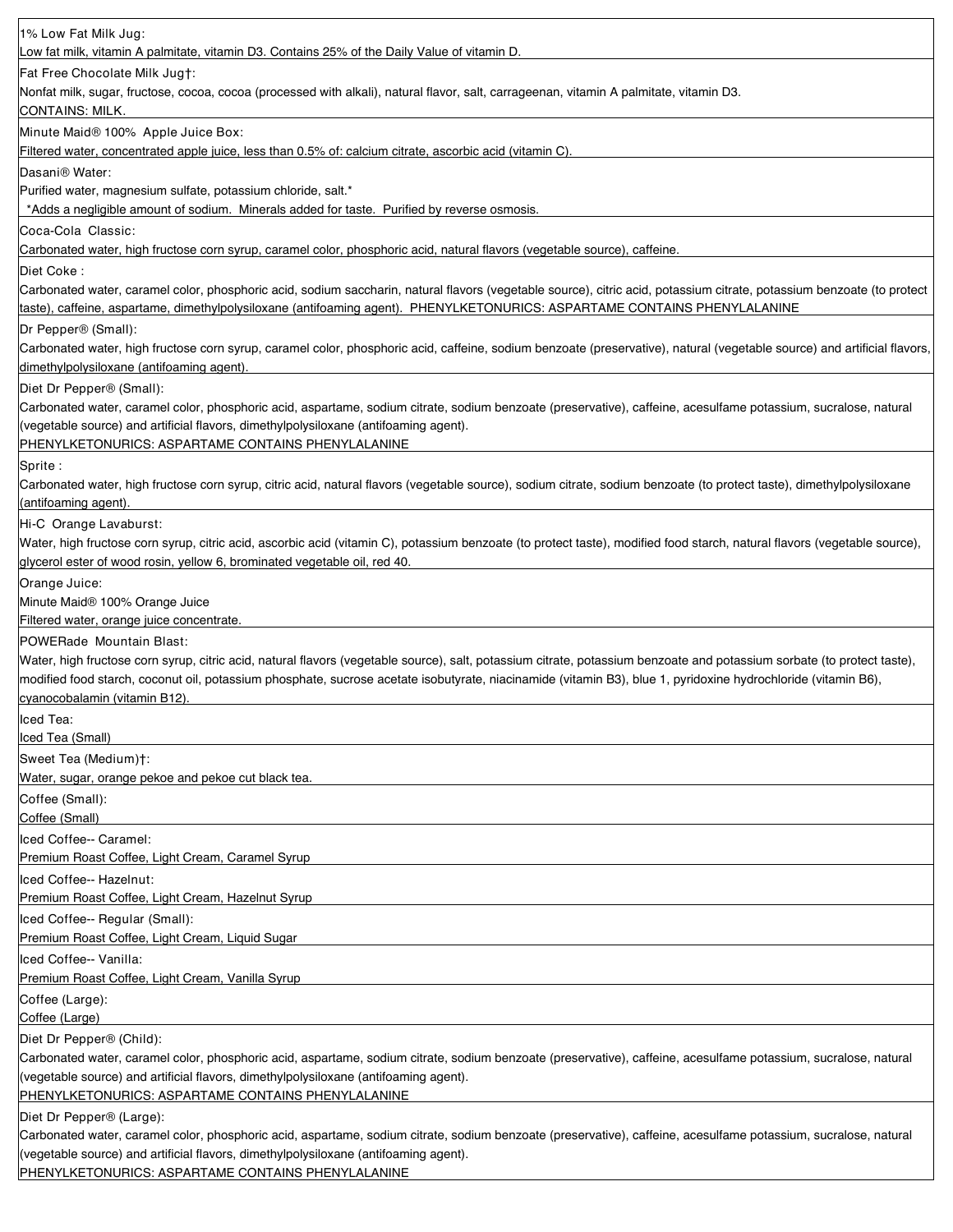Diet Dr Pepper® (Medium):

Carbonated water, caramel color, phosphoric acid, aspartame, sodium citrate, sodium benzoate (preservative), caffeine, acesulfame potassium, sucralose, natural (vegetable source) and artificial flavors, dimethylpolysiloxane (antifoaming agent).

PHENYLKETONURICS: ASPARTAME CONTAINS PHENYLALANINE

Dr Pepper® (Child):

Carbonated water, high fructose corn syrup, caramel color, phosphoric acid, caffeine, sodium benzoate (preservative), natural (vegetable source) and artificial flavors, dimethylpolysiloxane (antifoaming agent).

Dr Pepper® (Large):

Carbonated water, high fructose corn syrup, caramel color, phosphoric acid, caffeine, sodium benzoate (preservative), natural (vegetable source) and artificial flavors, dimethylpolysiloxane (antifoaming agent).

Dr Pepper® (Medium):

Carbonated water, high fructose corn syrup, caramel color, phosphoric acid, caffeine, sodium benzoate (preservative), natural (vegetable source) and artificial flavors, dimethylpolysiloxane (antifoaming agent).

Iced Coffee with Sugar Free Vanilla Syrup (Large):

Premium Roast Coffee, Light Cream, Sugar Free Vanilla Syrup

Iced Coffee with Sugar Free Vanilla Syrup (Medium):

Premium Roast Coffee, Light Cream, Sugar Free Vanilla Syrup

Iced Coffee with Sugar Free Vanilla Syrup (Small):

Premium Roast Coffee, Light Cream, Sugar Free Vanilla Syrup

Iced Coffee-- Regular (Large):

Premium Roast Coffee, Light Cream, Liquid Sugar

Iced Coffee-- Regular (Medium):

Pramium Roast Coffee, Light Cream, Liquid Sugar

| Freihium Roast Conee, Light Cleam, Liguid Sugar                                                                                                                       |
|-----------------------------------------------------------------------------------------------------------------------------------------------------------------------|
| Sweet Tea (Child)†:                                                                                                                                                   |
| Water, sugar, orange pekoe and pekoe cut black tea.                                                                                                                   |
| Sweet Tea (Large)†:                                                                                                                                                   |
| Water, sugar, orange pekoe and pekoe cut black tea.                                                                                                                   |
| Sweet Tea (Small)†:                                                                                                                                                   |
| Water, sugar, orange pekoe and pekoe cut black tea.                                                                                                                   |
| Caramel Syrup:                                                                                                                                                        |
| Sugar, water, fructose, natural (plant source) and artificial flavor, salt, caramel color (with sulfites), potassium sorbate (preservative), citric acid, malic acid. |
| $ Coflee$ (Large):                                                                                                                                                    |
| Brewed coffee.                                                                                                                                                        |
| Coffee (Small):                                                                                                                                                       |
| Brewed coffee.                                                                                                                                                        |
| Hazelnut Syrup:                                                                                                                                                       |
| Sugar, water, fructose, natural (plant source) and artificial flavors, potassium sorbate (preservative), citric acid, caramel color (with sulfites), malic acid.      |
| Iced Tea (Child):                                                                                                                                                     |
| Orange pekoe and pekoe cut black tea.                                                                                                                                 |
| <b>Iced Tea (Large):</b>                                                                                                                                              |
| Orange pekoe and pekoe cut black tea.                                                                                                                                 |
| Iced Tea (Medium):                                                                                                                                                    |
| Orange pekoe and pekoe cut black tea.                                                                                                                                 |
| <b>Iced Tea (Small):</b>                                                                                                                                              |
| Orange pekoe and pekoe cut black tea.                                                                                                                                 |
| Light Cream:                                                                                                                                                          |

Milk, cream, sodium phosphate, datem, sodium stearoyl lactylate, sodium citrate, carrageenan. CONTAINS: MILK.

Liquid Sugar:

Sugar, water, potassium sorbate (preservative), citric acid.

Premium Roast Coffee

Sugar Free Vanilla Syrup:

Water, erythritol, natural (plant source) and artificial flavors, cellulose gum, sucralose, salt, malic acid, potassium sorbate (preservative), acesulfame potassium, caramel color (with sulfites).

Vanilla Syrup:

Sugar, water, fructose, natural (plant source) and artificial flavor, caramel color (with sulfites), potassium sorbate (preservative), citric acid, malic acid.

**McCafe**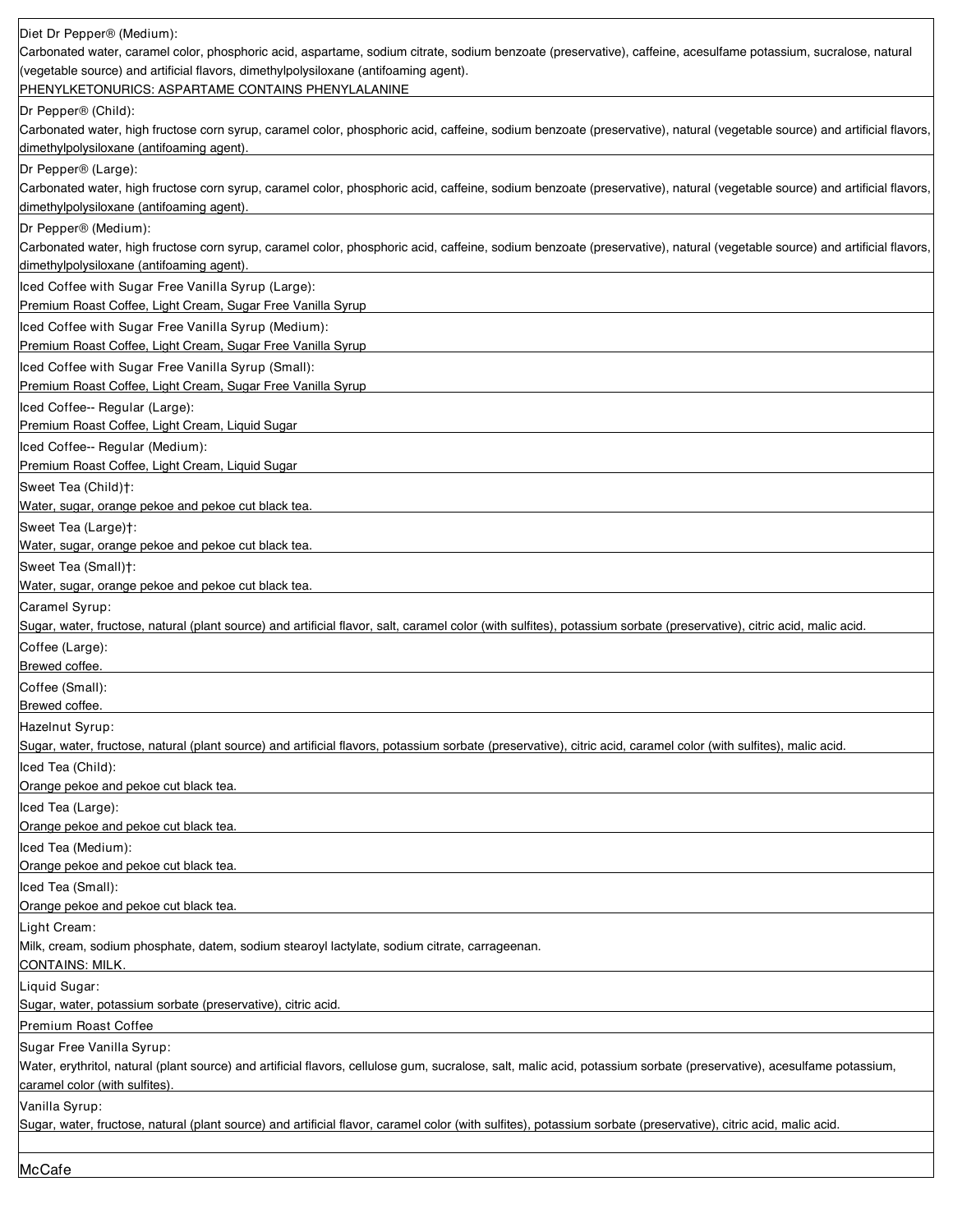| Coffee (Large):                                             |
|-------------------------------------------------------------|
| Coffee (Large)                                              |
| Coffee (Small):                                             |
| Coffee (Small)                                              |
| Iced Coffee with Sugar Free Vanilla Syrup (Large):          |
| Premium Roast Coffee, Light Cream, Sugar Free Vanilla Syrup |
| Iced Coffee with Sugar Free Vanilla Syrup (Medium):         |
| Premium Roast Coffee, Light Cream, Sugar Free Vanilla Syrup |
| Iced Coffee with Sugar Free Vanilla Syrup (Small):          |
| Premium Roast Coffee, Light Cream, Sugar Free Vanilla Syrup |
| <b>Iced Coffee-- Caramel:</b>                               |
| Premium Roast Coffee, Light Cream, Caramel Syrup            |
| <b>Ilced Coffee-- Hazelnut:</b>                             |
| Premium Roast Coffee, Light Cream, Hazelnut Syrup           |
| Iced Coffee-- Regular (Large):                              |
| Premium Roast Coffee, Light Cream, Liquid Sugar             |
| Iced Coffee-- Regular (Medium):                             |
| Premium Roast Coffee, Light Cream, Liquid Sugar             |
| <b>Iced Coffee-- Regular (Small):</b>                       |
| Premium Roast Coffee, Light Cream, Liquid Sugar             |
| <b>Iced Coffee-- Vanillat:</b>                              |
| Premium Roast Coffee, Light Cream, Vanilla Syrup            |

| <b>Iced Mocha (Large):</b>                                                    |
|-------------------------------------------------------------------------------|
| Whole Milk, Espresso, Chocolate Syrup, Whipped Cream, Chocolate Drizzle       |
| Iced Mocha (Small):                                                           |
| Whole Milk, Espresso, Chocolate Syrup, Whipped Cream, Chocolate Drizzle       |
| Iced Mocha with Nonfat Milk (Large):                                          |
| Nonfat Milk, Espresso, Chocolate Syrup, Whipped Cream, Chocolate Drizzle      |
| Iced Mocha with Nonfat Milk (Small):                                          |
| Nonfat Milk, Espresso, Chocolate Syrup, Whipped Cream, Chocolate Drizzle      |
| Mocha (Small):                                                                |
| Whole Milk, Espresso, Chocolate Syrup, Whipped Cream, Chocolate Drizzle       |
| Mocha (Medium):                                                               |
| Whole Milk, Espresso, Chocolate Syrup, Whipped Cream, Chocolate Drizzle       |
| Mocha (Large):                                                                |
| Whole Milk, Espresso, Chocolate Syrup, Whipped Cream, Chocolate Drizzle       |
| Mocha with Nonfat Milk (Small):                                               |
| Nonfat Milk, Espresso, Chocolate Syrup, Whipped Cream, Chocolate Drizzle      |
| Mocha with Nonfat Milk (Medium):                                              |
| Nonfat Milk, Espresso, Chocolate Syrup, Whipped Cream, Chocolate Drizzle      |
| Mocha with Nonfat Milk (Large):                                               |
| Nonfat Milk, Espresso, Chocolate Syrup, Whipped Cream, Chocolate Drizzle      |
| Caramel Mocha (Small):                                                        |
| Whole Milk, Espresso, Chocolate Caramel Syrup, Whipped Cream, Caramel Drizzle |

Caramel Mocha (Medium):

Whole Milk, Espresso, Chocolate Caramel Syrup, Whipped Cream, Caramel Drizzle

Caramel Mocha (Large):

Whole Milk, Espresso, Chocolate Caramel Syrup, Whipped Cream, Caramel Drizzle

NonFat Caramel Mocha (Small):

Nonfat Milk, Espresso, Chocolate Caramel Syrup, Whipped Cream, Caramel Drizzle

NonFat Caramel Mocha (Medium):

Nonfat Milk, Espresso, Chocolate Caramel Syrup, Whipped Cream, Caramel Drizzle

NonFat Caramel Mocha (Large):

Nonfat Milk, Espresso, Chocolate Caramel Syrup, Whipped Cream, Caramel Drizzle

Latte (Small) :

Whole Milk, Espresso

Latte (Medium):

Whole Milk, Espresso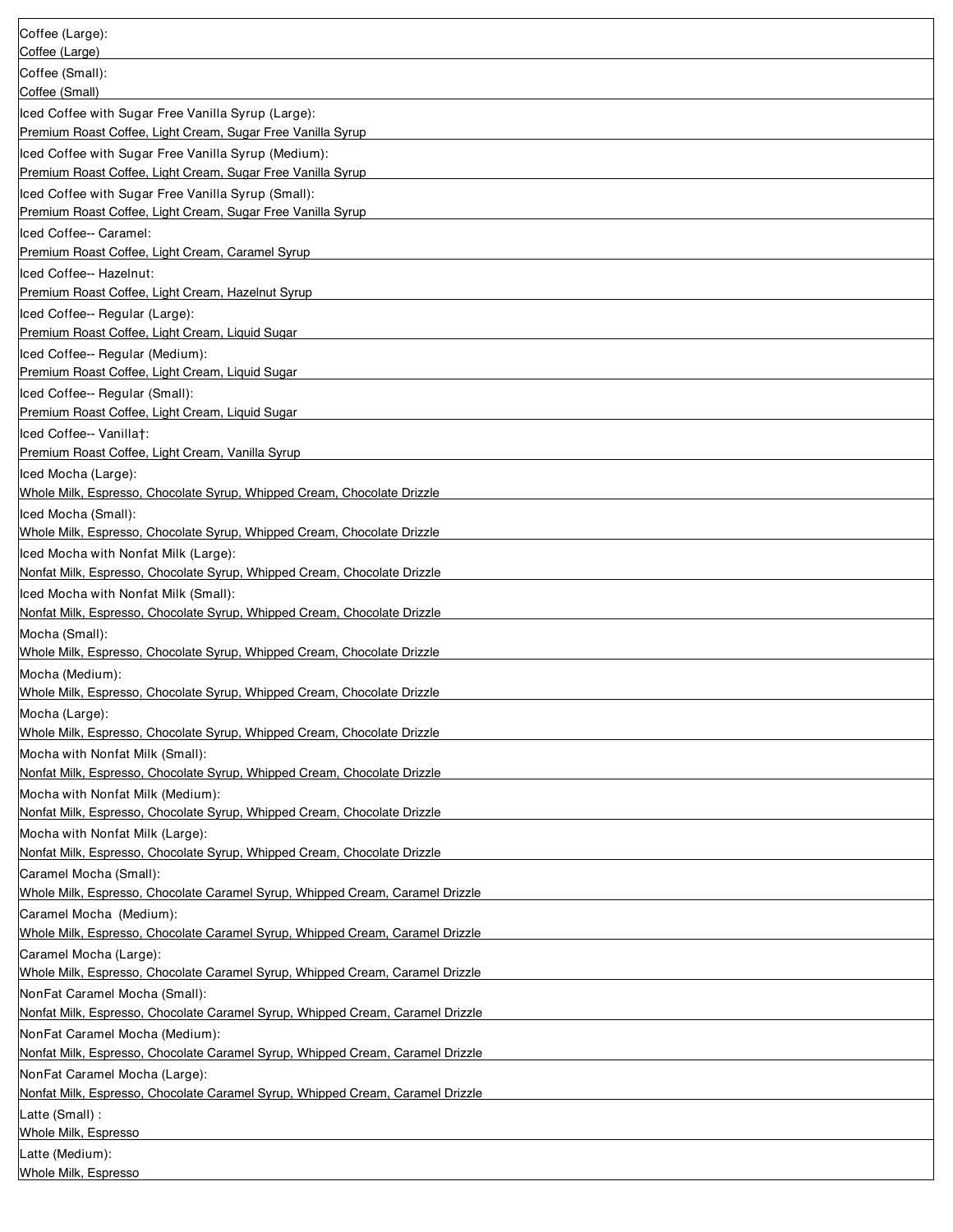| Latte (Large):<br>Whole Milk, Espresso                                                         |
|------------------------------------------------------------------------------------------------|
| Caramel Latte (Large):<br>Whole Milk, Espresso, Caramel Syrup                                  |
| Caramel Latte (Medium):<br>Whole Milk, Espresso, Caramel Syrup                                 |
| Caramel Latte (Small):<br>Whole Milk, Espresso, Caramel Syrup                                  |
| Hazelnut Latte (Small):<br>Whole Milk, Espresso, Hazelnut Syrup                                |
| Hazelnut Latte (Medium):<br>Whole Milk, Espresso, Hazelnut Syrup                               |
| Hazelnut Latte (Large):<br>Whole Milk, Espresso, Hazelnut Syrup                                |
| Vanilla Latte (Small):<br>Whole Milk, Espresso, Vanilla Syrup                                  |
| Vanilla Latte (Medium):<br>Whole Milk, Espresso, Vanilla Syrup                                 |
| Vanilla Latte (Large):<br>Whole Milk, Espresso, Vanilla Syrup                                  |
| Latte with Sugar Free Vanilla Syrup (Small):<br>Whole Milk, Espresso, Sugar Free Vanilla Syrup |

| Latte with Sugar Free Vanilla Syrup (Medium):  |
|------------------------------------------------|
| Whole Milk, Espresso, Sugar Free Vanilla Syrup |
| Latte with Sugar Free Vanilla Syrup (Large):   |
| Whole Milk, Espresso, Sugar Free Vanilla Syrup |
| Nonfat Latte (Small):                          |
| Nonfat Milk, Espresso                          |
| Nonfat Latte (Medium):                         |
| Nonfat Milk, Espresso                          |
| Nonfat Latte (Large):                          |
| Nonfat Milk, Espresso                          |
| Nonfat Caramel Latte (Small):                  |
| Nonfat Milk, Espresso, Caramel Syrup           |
| Nonfat Caramel Latte (Medium):                 |
| Nonfat Milk, Espresso, Caramel Syrup           |
| Nonfat Caramel Latte (Large):                  |
| Nonfat Milk, Espresso, Caramel Syrup           |
| Nonfat Hazelnut Latte (Small):                 |
| Nonfat Milk, Espresso, Hazelnut Syrup          |
| Nonfat Hazelnut Latte (Medium):                |
| Nonfat Milk, Espresso, Hazelnut Syrup          |
| Nonfat Hazelnut Latte (Large):                 |
| Nonfat Milk, Espresso, Hazelnut Syrup          |
| Nonfat Vanilla Latte (Small):                  |
|                                                |

Nonfat Vanilla Latte (Medium):

Nonfat Milk, Espresso, Vanilla Syrup

Nonfat Vanilla Latte (Large):

Nonfat Milk, Espresso, Vanilla Syrup

Nonfat Latte with Sugar Free Vanilla Syrup (Small):

Nonfat Milk, Espresso, Sugar Free Vanilla Syrup

Nonfat Latte with Sugar Free Vanilla Syrup (Medium):

Nonfat Milk, Espresso, Sugar Free Vanilla Syrup

Nonfat Latte with Sugar Free Vanilla Syrup (Large):

Nonfat Milk, Espresso, Sugar Free Vanilla Syrup

Cappuccino (Small):

Whole Milk, Espresso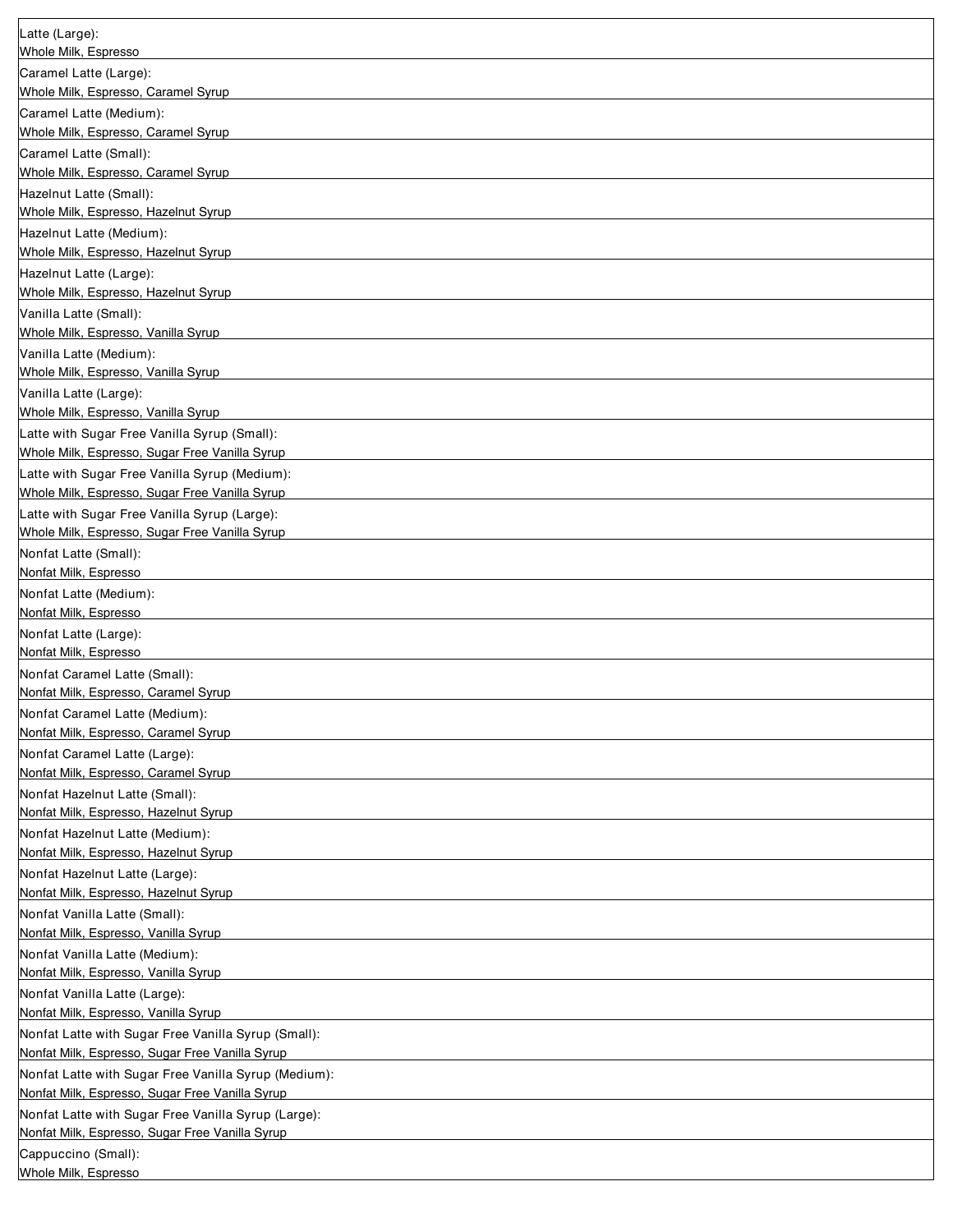| Cappuccino (Medium):<br>Whole Milk, Espresso                                        |
|-------------------------------------------------------------------------------------|
| Cappuccino (Large):                                                                 |
| Whole Milk, Espresso                                                                |
| Caramel Cappuccino (Small):<br>Whole Milk, Espresso, Caramel Syrup                  |
| Caramel Cappuccino (Medium):                                                        |
| Whole Milk, Espresso, Caramel Syrup                                                 |
| Caramel Cappuccino (Large):                                                         |
| Whole Milk, Espresso, Caramel Syrup                                                 |
| Hazelnut Cappuccino (Small):                                                        |
| Whole Milk, Espresso, Hazelnut Syrup                                                |
| Hazelnut Cappuccino (Medium):                                                       |
| Whole Milk, Espresso, Hazelnut Syrup                                                |
| Hazelnut Cappuccino (Large):                                                        |
| Whole Milk, Espresso, Hazelnut Syrup                                                |
| Vanilla Cappuccino (Small):                                                         |
| Whole Milk, Espresso, Vanilla Syrup                                                 |
| Vanilla Cappuccino (Medium):                                                        |
| Whole Milk, Espresso, Vanilla Syrup                                                 |
| Vanilla Cappuccino (Large):                                                         |
| Whole Milk, Espresso, Vanilla Syrup                                                 |
| Cappuccino with Sugar Free Vanilla Syrup (Small):                                   |
| Whole Milk, Espresso, Sugar Free Vanilla Syrup                                      |
| Cappuccino with Sugar Free Vanilla Syrup (Medium):                                  |
| Whole Milk, Espresso, Sugar Free Vanilla Syrup                                      |
| Cappuccino with Sugar Free Vanilla Syrup (Large):                                   |
| Whole Milk, Espresso, Sugar Free Vanilla Syrup                                      |
| Nonfat Cappuccino (Small):                                                          |
| Nonfat Milk, Espresso                                                               |
| Nonfat Cappuccino (Medium):                                                         |
| Nonfat Milk, Espresso                                                               |
| Nonfat Cappuccino (Large):                                                          |
| Nonfat Milk, Espresso                                                               |
| <b>Nonfat Caramel Cappuccino (Small):</b>                                           |
| Nonfat Milk, Espresso, Caramel Syrup                                                |
| Nonfat Caramel Cappuccino (Medium):                                                 |
| Nonfat Milk, Espresso, Caramel Syrup                                                |
| Nonfat Caramel Cappuccino (Large):                                                  |
| Nonfat Milk, Espresso, Caramel Syrup                                                |
| Nonfat Hazelnut Cappuccino (Small):                                                 |
| Nonfat Milk, Espresso, Hazelnut Syrup                                               |
| Nonfat Hazelnut Cappuccino (Medium):                                                |
| Nonfat Milk, Espresso, Hazelnut Syrup                                               |
| Nonfat Hazelnut Cappuccino (Large):<br>Norfot Mills $\Gamma$ onneces Userlaut Cymra |

Nonfat Vanilla Cappuccino (Small):

Nonfat Milk, Espresso, Vanilla Syrup

Nonfat Vanilla Cappuccino (Medium):

Nonfat Milk, Espresso, Vanilla Syrup

Nonfat Vanilla Cappuccino (Large):

Nonfat Milk, Espresso, Vanilla Syrup

Nonfat Cappuccino with Sugar Free Vanilla Syrup (Small):

Nonfat Milk, Espresso, Sugar Free Vanilla Syrup

Nonfat Cappuccino with Sugar Free Vanilla Syrup (Medium):

Nonfat Milk, Espresso, Sugar Free Vanilla Syrup

Nonfat Cappuccino with Sugar Free Vanilla Syrup (Large):

Nonfat Milk, Espresso, Sugar Free Vanilla Syrup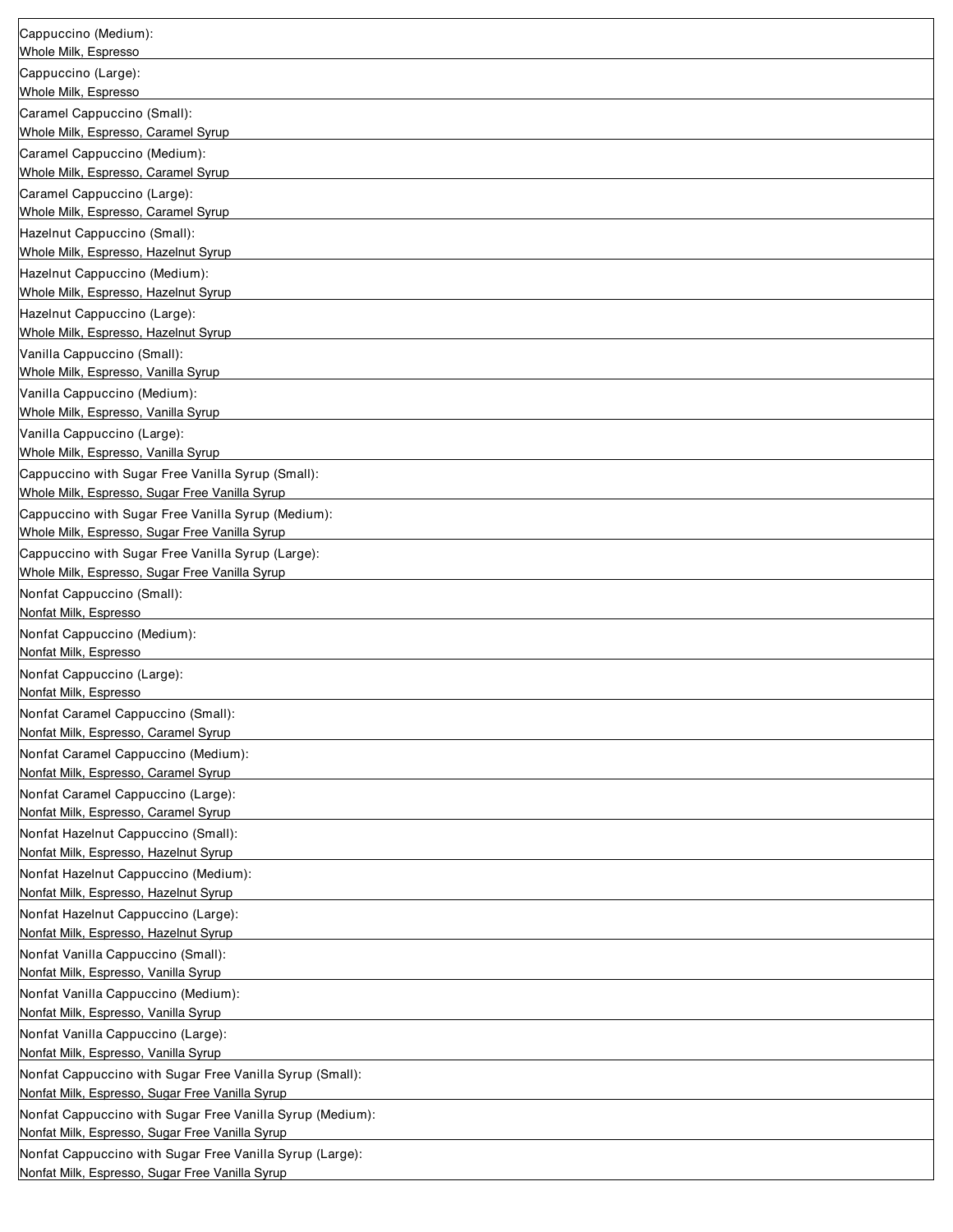| Hot Chocolate (Small):                                                        |
|-------------------------------------------------------------------------------|
| Whole Milk, Chocolate Syrup, Whipped Cream, Chocolate Drizzle                 |
| Hot Chocolate (Medium):                                                       |
| Whole Milk, Chocolate Syrup, Whipped Cream, Chocolate Drizzle                 |
| Hot Chocolate (Large):                                                        |
| Whole Milk, Chocolate Syrup, Whipped Cream, Chocolate Drizzle                 |
| Hot Chocolate with Nonfat Milk (Small):                                       |
| Nonfat Milk, Chocolate Syrup, Whipped Cream, Chocolate Drizzle                |
| Hot Chocolate with Nonfat Milk (Medium):                                      |
| Nonfat Milk, Chocolate Syrup, Whipped Cream, Chocolate Drizzle                |
| Hot Chocolate with Nonfat Milk (Large):                                       |
| Nonfat Milk, Chocolate Syrup, Whipped Cream, Chocolate Drizzle                |
| Iced Mocha (Medium):                                                          |
| Whole Milk, Espresso, Chocolate Syrup, Whipped Cream, Chocolate Drizzle       |
| Iced Mocha with Nonfat Milk (Medium):                                         |
| Nonfat Milk, Espresso, Chocolate Syrup, Whipped Cream, Chocolate Drizzle      |
| Iced Caramel Mocha (Small):                                                   |
| Whole Milk, Espresso, Chocolate Caramel Syrup, Whipped Cream, Caramel Drizzle |
| Iced Caramel Mocha (Medium):                                                  |
| Whole Milk, Espresso, Chocolate Caramel Syrup, Whipped Cream, Caramel Drizzle |
| Iced Caramel Mocha (Large):                                                   |
| Whole Milk, Espresso, Chocolate Caramel Syrup, Whipped Cream, Caramel Drizzle |

| Iced NonFat Caramel Mocha (Small):                                             |
|--------------------------------------------------------------------------------|
| Nonfat Milk, Espresso, Chocolate Caramel Syrup, Whipped Cream, Caramel Drizzle |
| Iced NonFat Caramel Mocha (Medium):                                            |
| Nonfat Milk, Espresso, Chocolate Caramel Syrup, Whipped Cream, Caramel Drizzle |
| Iced NonFat Caramel Mocha (Large):                                             |
| Nonfat Milk, Espresso, Chocolate Caramel Syrup, Whipped Cream, Caramel Drizzle |
| <b>Iced Latte (Small):</b>                                                     |
| Whole Milk, Espresso                                                           |
| <b>Iced Latte (Medium):</b>                                                    |
| Whole Milk, Espresso                                                           |
| <b>Iced Latte (Large):</b>                                                     |
| Whole Milk, Espresso                                                           |
| Iced Caramel Latte (Small):                                                    |
| Whole Milk, Espresso, Caramel Syrup                                            |
| <b>Iced Caramel Latte (Medium):</b>                                            |
| Whole Milk, Espresso, Caramel Syrup                                            |
| <b>Iced Caramel Latte (Large):</b>                                             |
| Whole Milk, Espresso, Caramel Syrup                                            |
| <b>Iced Hazelnut Latte (Small):</b>                                            |
| Whole Milk, Espresso, Hazelnut Syrup                                           |
| <b>Iced Hazelnut Latte (Medium):</b>                                           |
| Whole Milk, Espresso, Hazelnut Syrup                                           |
| <b>Iced Hazelnut Latte (Large):</b>                                            |
|                                                                                |

| <b>Iced Vanilla Latte (Small):</b><br>Whole Milk, Espresso, Vanilla Syrup                            |
|------------------------------------------------------------------------------------------------------|
| <b>Iced Vanilla Latte (Medium):</b><br>Whole Milk, Espresso, Vanilla Syrup                           |
| <b>Iced Vanilla Latte (Large):</b><br>Whole Milk, Espresso, Vanilla Syrup                            |
| Iced Latte with Sugar Free Vanilla Syrup (Small):<br>Whole Milk, Espresso, Sugar Free Vanilla Syrup  |
| Iced Latte with Sugar Free Vanilla Syrup (Medium):<br>Whole Milk, Espresso, Sugar Free Vanilla Syrup |
| Iced Latte with Sugar Free Vanilla Syrup (Large):<br>Whole Milk, Espresso, Sugar Free Vanilla Syrup  |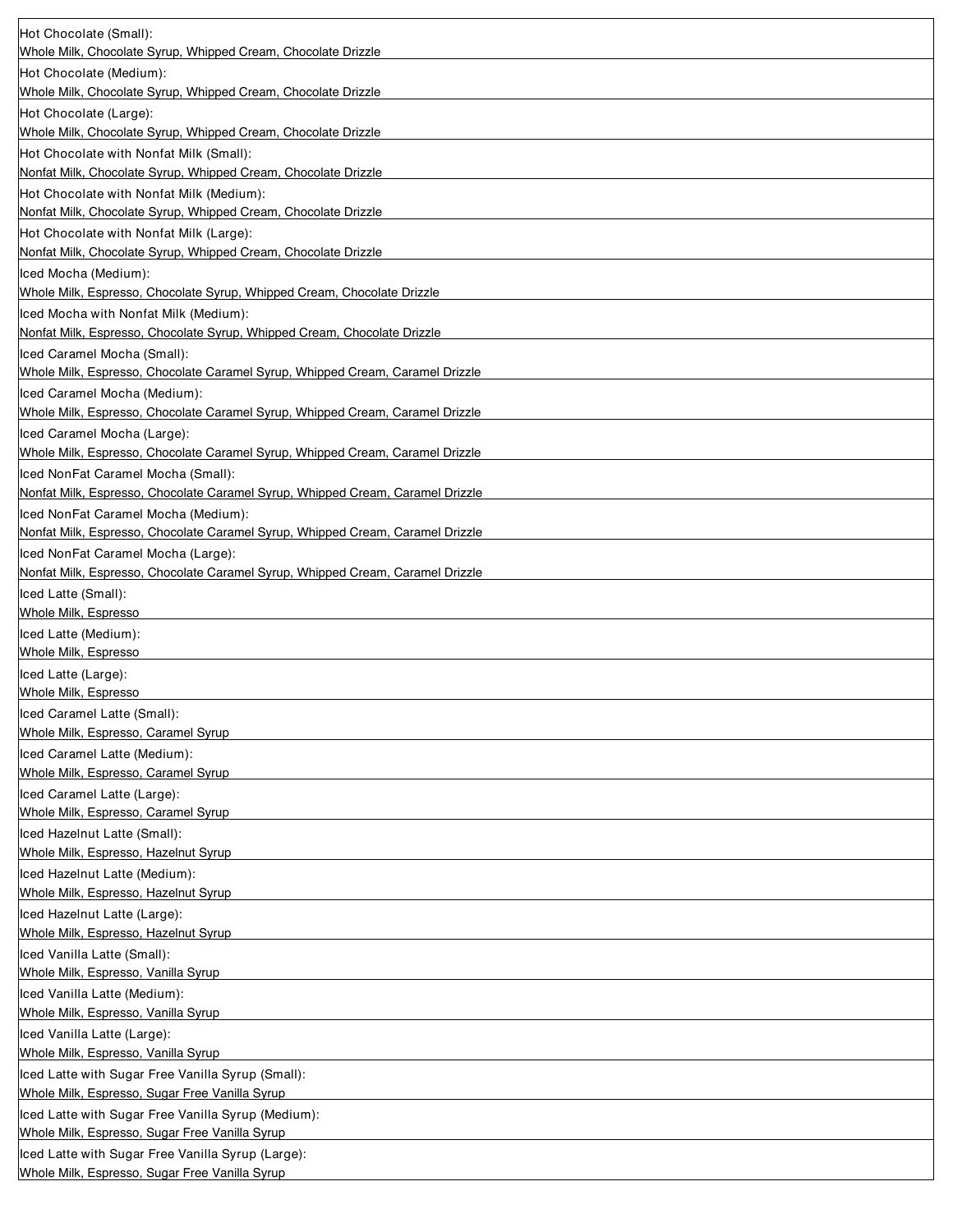| <b>Iced Nonfat Latte (Small):</b>                                                                                             |
|-------------------------------------------------------------------------------------------------------------------------------|
| Nonfat Milk, Espresso                                                                                                         |
| <b>Iced Nonfat Latte (Medium):</b><br>Nonfat Milk, Espresso                                                                   |
|                                                                                                                               |
| <b>Iced Nonfat Latte (Large):</b><br>Nonfat Milk, Espresso                                                                    |
| <b>Iced Nonfat Caramel Latte (Small):</b>                                                                                     |
| Nonfat Milk, Espresso, Caramel Syrup                                                                                          |
| Iced Nonfat Caramel Latte (Medium):                                                                                           |
| Nonfat Milk, Espresso, Caramel Syrup                                                                                          |
| Iced Nonfat Caramel Latte (Large):                                                                                            |
| Nonfat Milk, Espresso, Caramel Syrup                                                                                          |
| Iced Nonfat Hazelnut Latte (Small):                                                                                           |
| Nonfat Milk, Espresso, Hazelnut Syrup                                                                                         |
| Iced Nonfat Hazelnut Latte (Medium):                                                                                          |
| Nonfat Milk, Espresso, Hazelnut Syrup                                                                                         |
| Iced Nonfat Hazelnut Latte (Large):                                                                                           |
| Nonfat Milk, Espresso, Hazelnut Syrup                                                                                         |
| Iced Nonfat Vanilla Latte (Small):                                                                                            |
| Nonfat Milk, Espresso, Vanilla Syrup                                                                                          |
| Iced Nonfat Vanilla Latte (Medium):                                                                                           |
| Nonfat Milk, Espresso, Vanilla Syrup                                                                                          |
| Iced Nonfat Vanilla Latte (Large):                                                                                            |
| Nonfat Milk, Espresso, Vanilla Syrup                                                                                          |
| Iced Nonfat Latte with Sugar Free Vanilla Syrup (Small):                                                                      |
| Nonfat Milk, Espresso, Sugar Free Vanilla Syrup                                                                               |
| Iced Nonfat Latte with Sugar Free Vanilla Syrup (Medium):                                                                     |
| Nonfat Milk, Espresso, Sugar Free Vanilla Syrup                                                                               |
| Iced Nonfat Latte with Sugar Free Vanilla Syrup (Large):                                                                      |
| Nonfat Milk, Espresso, Sugar Free Vanilla Syrup                                                                               |
| Frappe Mocha (Small):                                                                                                         |
| Mocha Coffee Frappe Base, Ice, Whipped Cream, Chocolate Drizzle                                                               |
| Frappe Mocha (Medium):                                                                                                        |
| Mocha Coffee Frappe Base, Ice, Whipped Cream, Chocolate Drizzle                                                               |
| <b> Frappe Mocha (Large):</b>                                                                                                 |
| Mocha Coffee Frappe Base, Ice, Whipped Cream, Chocolate Drizzle                                                               |
| Frappe Caramel (Small):                                                                                                       |
| Caramel Coffee Frappe Base, Ice, Whipped Cream, Caramel Drizzle                                                               |
| Frappe Caramel (Medium):                                                                                                      |
| Caramel Coffee Frappe Base, Ice, Whipped Cream, Caramel Drizzle                                                               |
| Frappe Chocolate Chip (Small)†:                                                                                               |
| Ice, Caramel Coffee Frappe Base, Mocha Coffee Frappe Base, Whipped Cream, Chocolate Chips, Caramel Drizzle, Chocolate Drizzle |
| Strawberry Banana Smoothie (12 fl oz cup):                                                                                    |
| Strawberry Banana Fruit Base, Low Fat Yogurt (for Smoothies), Ice                                                             |
| Strawberry Banana Smoothie (16 fl oz cup):                                                                                    |

Strawberry Banana Fruit Base, Low Fat Yogurt (for Smoothies), Ice

Strawberry Banana Smoothie (22 fl oz cup):

Strawberry Banana Fruit Base, Low Fat Yogurt (for Smoothies), Ice

Wild Berry Smoothie (12 fl oz cup):

Wild Berry Fruit Base, Low Fat Yogurt (for Smoothies), Ice

Mango Pineapple Smoothie (Small):

Mango Pineapple Fruit Base, Ice, Low Fat Yogurt (for Smoothies)

Frozen Strawberry Lemonade (12 fl oz cup)†:

Lemonade Base, Strawberry Flavored Syrup, Ice

Cherry Berry Chiller (12 fl oz cup)†:

Ice, Cherry Berry Flavored Juice Blend Base

Chocolate McCafé Shake (12 fl oz cup):

Vanilla Reduced Fat Ice Cream, Chocolate Shake Syrup, Whipped Cream, Maraschino Cherry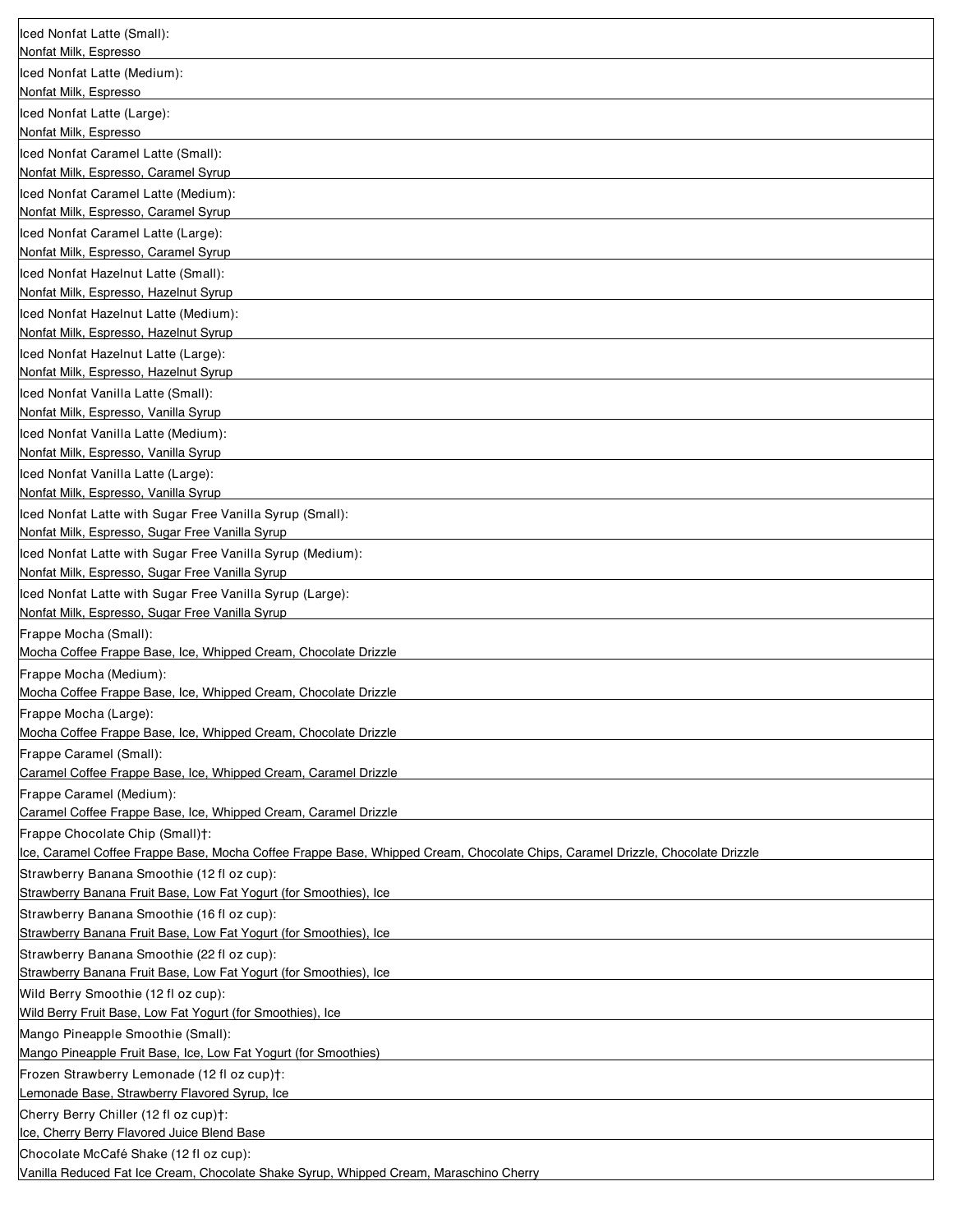| Strawberry McCafé Shake (12 fl oz cup):                                                                                                                                  |
|--------------------------------------------------------------------------------------------------------------------------------------------------------------------------|
| Vanilla Reduced Fat Ice Cream, Strawberry Shake Syrup, Whipped Cream, Maraschino Cherry                                                                                  |
| Vanilla McCafé Shake (12 fl oz cup):                                                                                                                                     |
| Vanilla Reduced Fat Ice Cream, Vanilla Shake Syrup, Whipped Cream, Maraschino Cherry                                                                                     |
| Chocolate McCafé Shake (16 fl oz cup):                                                                                                                                   |
| Vanilla Reduced Fat Ice Cream, Chocolate Shake Syrup, Whipped Cream, Maraschino Cherry                                                                                   |
| Chocolate McCafé Shake (22 fl oz cup):                                                                                                                                   |
| Vanilla Reduced Fat Ice Cream, Chocolate Shake Syrup, Whipped Cream, Maraschino Cherry                                                                                   |
| <b>Frappe Caramel (Large):</b>                                                                                                                                           |
| Caramel Coffee Frappe Base, Ice, Whipped Cream, Caramel Drizzle                                                                                                          |
| Strawberry McCafé Shake (16 fl oz cup):                                                                                                                                  |
| Vanilla Reduced Fat Ice Cream, Strawberry Shake Syrup, Whipped Cream, Maraschino Cherry                                                                                  |
| Strawberry McCafé Shake (22 fl oz cup):                                                                                                                                  |
| Vanilla Reduced Fat Ice Cream, Strawberry Shake Syrup, Whipped Cream, Maraschino Cherry                                                                                  |
| Vanilla McCafé Shake (16 fl oz cup):                                                                                                                                     |
| Vanilla Reduced Fat Ice Cream, Vanilla Shake Syrup, Whipped Cream, Maraschino Cherry                                                                                     |
| Vanilla McCafé Shake (22 fl oz cup):                                                                                                                                     |
| Vanilla Reduced Fat Ice Cream, Vanilla Shake Syrup, Whipped Cream, Maraschino Cherry                                                                                     |
| Wild Berry Smoothie (16 fl oz cup):                                                                                                                                      |
| Wild Berry Fruit Base, Low Fat Yogurt (for Smoothies), Ice                                                                                                               |
| Wild Berry Smoothie (22 fl oz cup):                                                                                                                                      |
| Wild Berry Fruit Base, Low Fat Yogurt (for Smoothies), Ice                                                                                                               |
| Frappe Chocolate Chip (Medium)†:                                                                                                                                         |
| Ice, Caramel Coffee Frappe Base, Mocha Coffee Frappe Base, Whipped Cream, Chocolate Chips, Caramel Drizzle, Chocolate Drizzle                                            |
| Frozen Strawberry Lemonade (16 fl oz cup)   :                                                                                                                            |
| Lemonade Base, Strawberry Flavored Syrup, Ice                                                                                                                            |
| Frozen Strawberry Lemonade (22 fl oz cup)†:                                                                                                                              |
| Lemonade Base, Strawberry Flavored Syrup, Ice                                                                                                                            |
| Mango Pineapple Smoothie (Large):                                                                                                                                        |
| Mango Pineapple Fruit Base, Ice, Low Fat Yogurt (for Smoothies)                                                                                                          |
| Mango Pineapple Smoothie (Medium):                                                                                                                                       |
| Mango Pineapple Fruit Base, Ice, Low Fat Yogurt (for Smoothies)                                                                                                          |
| McCafé Caramel Hot Chocolate with Nonfat Milk (Small):                                                                                                                   |
| Nonfat Milk, Chocolate Caramel Syrup, Whipped Cream, Caramel Drizzle                                                                                                     |
| McCafé Caramel Hot Chocolate with Nonfat Milk (Large):                                                                                                                   |
| Nonfat Milk, Chocolate Caramel Syrup, Whipped Cream, Caramel Drizzle                                                                                                     |
| McCafé Caramel Hot Chocolate with Nonfat Milk (Medium):                                                                                                                  |
| Nonfat Milk, Chocolate Caramel Syrup, Whipped Cream, Caramel Drizzle                                                                                                     |
| Caramel Coffee Frappe Base:                                                                                                                                              |
| Water, cream, sugar, milk, high fructose corn syrup, coffee extract, natural (botanical source) and artificial flavors, mono- and diglycerides, guar gum, potassium      |
| citrate, disodium phosphate, carrageenan, carob bean gum.                                                                                                                |
| <b>CONTAINS: MILK.</b>                                                                                                                                                   |
| Caramel Drizzle:                                                                                                                                                         |
| Corn syrup, sweetened condensed milk (milk, sugar), high fructose corn syrup, water, butter, sugar, salt, pectin, disodium phosphate, artificial flavor (vanillin, ethyl |

vanillin), caramel color (with sulfites), potassium sorbate (preservative).

#### CONTAINS: MILK.

### Caramel Syrup:

Sugar, water, fructose, natural (plant source) and artificial flavor, salt, caramel color (with sulfites), potassium sorbate (preservative), citric acid, malic acid.

Cherry Berry Flavored Juice Blend Base:

Water, apple juice concentrate, grape juice concentrate, natural flavor (botanical source), colored with fruit and vegetable juice, cherry puree, raspberry juice concentrate, citric acid, xanthan gum.

Chocolate Caramel Syrup:

Sugar, water, fructose, natural (plant source) and artificial flavors, chocolate liquor, caramel color, (with sulfites), salt, sucralose, gellan gum, potassium sorbate (preservative), citric acid, malic acid, red 40.

Chocolate Chips:

Semi-sweet chocolate [sugar, chocolate, cocoa butter, milkfat, soy lecithin, vanillin (artificial flavor), milk].

CONTAINS: MILK AND SOY LECITHIN.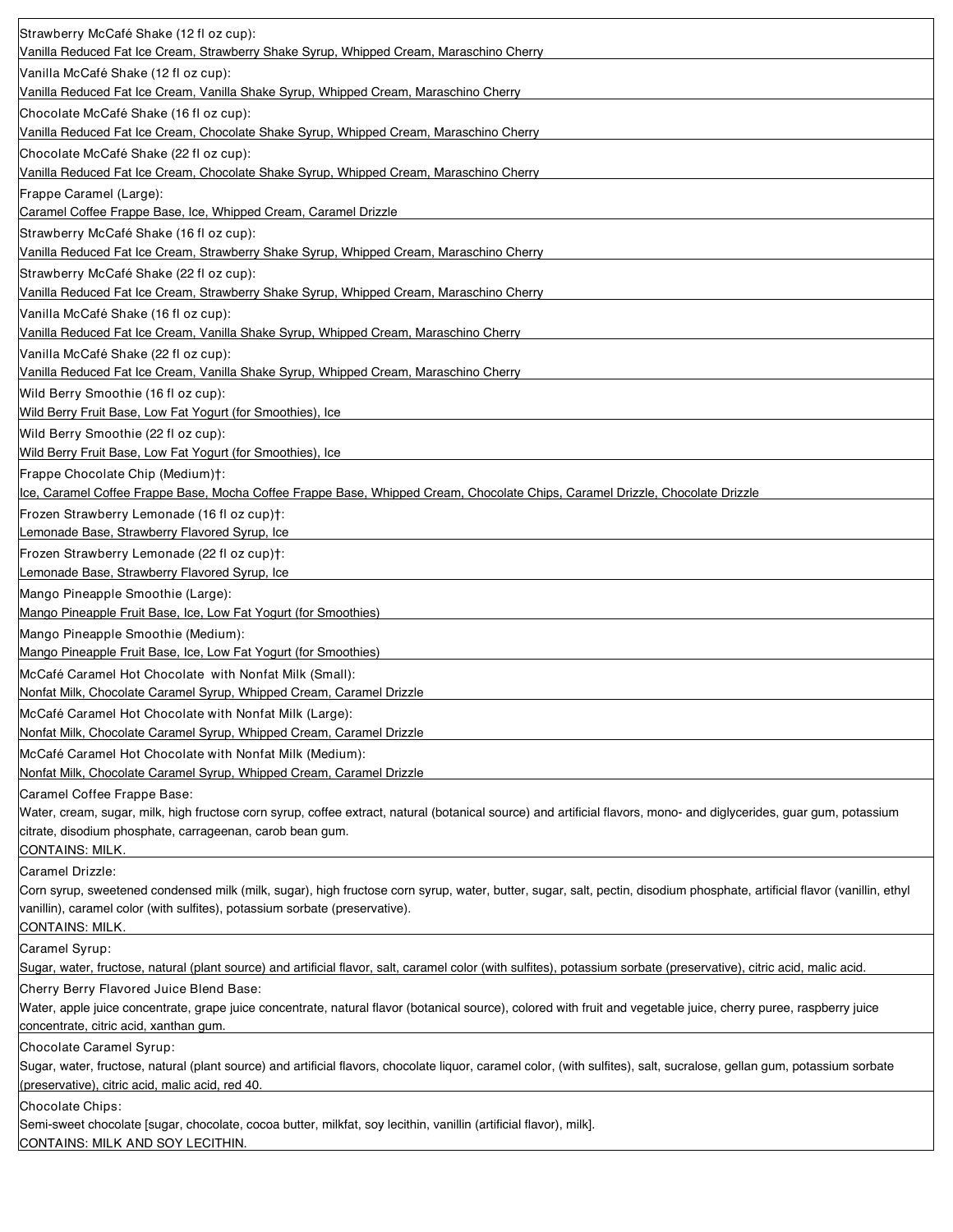#### Chocolate Drizzle:

 $Chocolota$  Syrup:

Corn syrup, dextrose, water, sugar, glycerin, hydrogenated coconut oil, cocoa (processed with alkali), food starch-modified, nonfat milk, natural (plant source) and artificial flavor, salt, gellan gum, disodium phosphate, potassium sorbate (preservative), soy lecithin, artificial flavor (vanillin). CONTAINS: MILK AND SOY LECITHIN.

Chocolate Shake Syrup:

High fructose corn syrup, corn syrup, water, cocoa (processed with alkali), natural (botanical source) and artificial flavors, caramel color, salt, potassium sorbate (preservative), artificial flavor (vanillin), red 40.

May contain small amounts of other shake flavors served at the restaurant, including egg ingredients when Egg Nog Shakes are available.

| $ U $ luuulalt oyi up.                                                                                                                                                      |
|-----------------------------------------------------------------------------------------------------------------------------------------------------------------------------|
| Sugar, water, natural (botanical source) and artificial flavors, chocolate liquor, caramel color (with sulfites), vanilla extract, salt, gellan gum, citric acid, potassium |
| sorbate (preservative), red 40.                                                                                                                                             |
| Coffee (Large):                                                                                                                                                             |
| Brewed coffee.                                                                                                                                                              |
| Coffee (Small):                                                                                                                                                             |
| Brewed coffee.                                                                                                                                                              |
| Espresso                                                                                                                                                                    |
| Hazelnut Syrup:                                                                                                                                                             |
| Sugar, water, fructose, natural (plant source) and artificial flavors, potassium sorbate (preservative), citric acid, caramel color (with sulfites), malic acid.            |
| $ $ Ice:                                                                                                                                                                    |

Ice

Lemonade Base:

Water, sugar, lemon juice concentrate, orange juice concentrate, natural flavors (botanical source), citric acid, colored with fruit juice, ascorbic acid, lemon oil. CONTAINS: MILK.

\*Dispensed from equipment that also dispenses milk ingredients (yogurt).

Light Cream:

Milk, cream, sodium phosphate, datem, sodium stearoyl lactylate, sodium citrate, carrageenan.

CONTAINS: MILK.

Liquid Sugar:

Sugar, water, potassium sorbate (preservative), citric acid.

Low Fat Yogurt (for Smoothies):

Cultured Grade A reduced fat milk, sugar, whey protein concentrate, fructose, corn starch, gelatin. Contains active yogurt cultures.

CONTAINS: MILK.

Mango Pineapple Fruit Base:

Water, clarified demineralized pineapple juice concentrate, mango puree concentrate, pineapple juice concentrate, orange juice concentrate, pineapple puree, passion fruit juice, apple juice concentrate, natural (botanical source) and artificial flavors, contains less than 1% of the following: peach puree, cellulose powder, peach juice concentrate, pear juice concentrate, xanthan gum, pectin, citric acid, colored with fruit and vegetable juice and turmeric extract, ascorbic acid (preservative).

CONTAINS: MILK

\*Dispensed from equipment that also dispenses milk ingredients (yogurt).

Maraschino Cherry:

Cherries, water, corn syrup, high fructose corn syrup, sugar, malic acid, citric acid, natural (plant source) and artificial flavors, sodium benzoate and potassium sorbate (preservatives), red 40, sulfur dioxide as preservative (contains sulfites).

### Mocha Coffee Frappe Base:

Water, cream, sugar, milk, high fructose corn syrup, coffee extract, natural (botanical source) and artificial flavors, cocoa (processed with alkali), mono- and diglycerides, guar gum, potassium citrate, disodium phosphate, carrageenan, carob bean gum, colored with (red 40, yellow 5, blue 1). CONTAINS: MILK.

Nonfat Milk:

Pasteurized, homogenized fat free milk, vitamin A Palmitate, vitamin D3 added.

Premium Roast Coffee

Strawberry Banana Fruit Base:

Strawberry puree, banana puree, water, grape juice concentrate, clarified demineralized pineapple juice concentrate, sugar, contains less than 1% of the following: natural (botanical source) and artificial flavors, cellulose powder, pear juice concentrate, peach juice concentrate, xanthan gum, citric acid, pectin, colored with fruit and vegetable juice, ascorbic acid (preservative).

CONTAINS: MILK.

\*Dispensed from equipment that also dispenses milk ingredients (yogurt)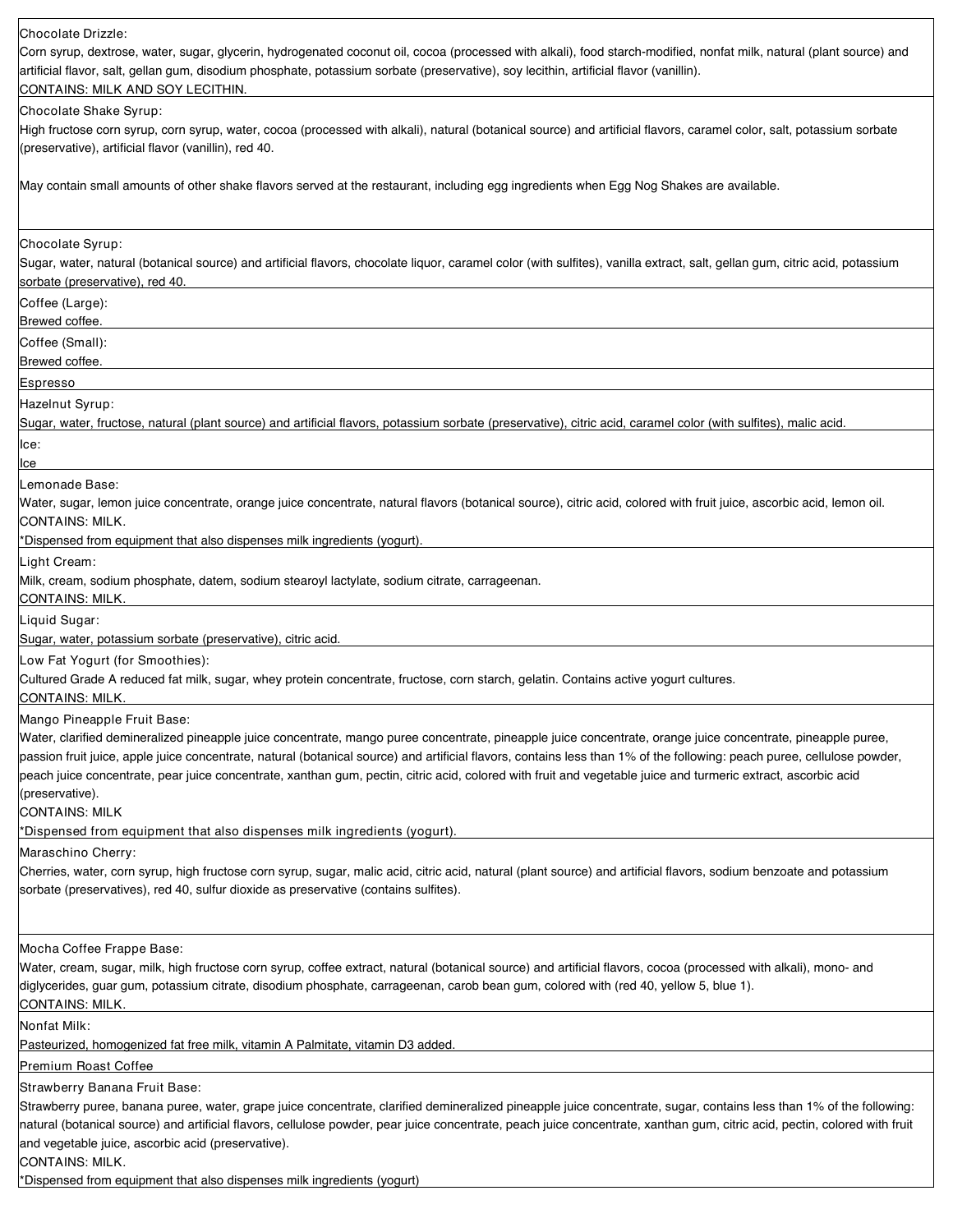### Strawberry Flavored Syrup:

Water, sugar, strawberry puree concentrate, natural (plant source) and artificial flavor, xanthan gum, propylene glycol alginate, citric acid, potassium sorbate (preservative), sodium citrate, red 40.

Strawberry Shake Syrup:

Sugar, water, corn syrup, strawberries, high fructose corn syrup, natural (botanical source) and artificial flavor, pectin, citric acid, potassium sorbate (preservative), caramel color, calcium chloride, red 40.

May contain small amounts of other shake flavors served at the restaurant, including egg ingredients when Egg Nog Shakes are available.

Sugar Free Vanilla Syrup:

Water, erythritol, natural (plant source) and artificial flavors, cellulose gum, sucralose, salt, malic acid, potassium sorbate (preservative), acesulfame potassium, caramel color (with sulfites).

Vanilla Reduced Fat Ice Cream:

Milk, sugar, cream, nonfat milk solids, corn syrup solids, mono- and diglycerides, guar gum, dextrose, sodium citrate, artificial vanilla flavor, sodium phosphate, carrageenan, disodium phosphate, cellulose gum, vitamin A palmitate.

### CONTAINS: MILK.

Vanilla Shake Syrup:

Ingredients: Corn syrup, water, vanilla extract, caramel color, citric acid, pectin, potassium sorbate (preservative), yellow 5, yellow 6.

May contain small amounts of other shake flavors served at the restaurant, including egg ingredients when Egg Nog Shakes are available.

Vanilla Syrup:

Sugar, water, fructose, natural (plant source) and artificial flavor, caramel color (with sulfites), potassium sorbate (preservative), citric acid, malic acid.

Whipped Cream:

Cream, nonfat milk, water, corn syrup, sugar, high fructose corn syrup, mono-and diglycerides, carrageenan, polysorbate 80, beta carotene (color), natural (dairy and

vegetable source) and artificial flavor, mixed tocopherols (vitamin E) to protect flavor. Whipping Propellant (nitrous oxide). CONTAINS: MILK.

Whole Milk:

Milk, vitamin D3 added.

Wild Berry Fruit Base:

Strawberry puree, water, blackberry puree, blueberry puree, grape juice concentrate, clarified demineralized pineapple juice concentrate, sugar, pineapple juice concentrate, contains less than 1% of the following: natural (botanical source) and artificial flavors, cellulose powder, peach juice concentrate, pear juice concentrate, xanthan gum, pectin, colored with fruit and vegetable juice, citric acid.

CONTAINS: MILK.

\*Dispensed from equipment that also dispenses milk ingredients (yogurt)

| Desserts/Shakes                                                       |
|-----------------------------------------------------------------------|
| Dipped Conet:                                                         |
| Vanilla Reduced Fat Ice Cream, Chocolate Cone Coating, Ice Cream Cone |
| Vanilla Reduced Fat Ice Cream Cone:                                   |
| Vanilla Reduced Fat Ice Cream, Ice Cream Cone                         |
| Kiddie Cone:                                                          |
| Vanilla Reduced Fat Ice Cream, Ice Cream Cone                         |
| Hot Fudge Sundae:                                                     |
| Vanilla Reduced Fat Ice Cream, Hot Fudge Topping                      |
| Hot Caramel Sundae:                                                   |
| Vanilla Reduced Fat Ice Cream, Hot Caramel Topping                    |
| <b>Strawberry Sundae:</b>                                             |

Vanilla Reduced Fat Ice Cream, Strawberry Topping

McFlurry® with Rolo® (12 fl oz cup)†:

Vanilla Reduced Fat Ice Cream, Hot Caramel Topping, Rolo® Chopped Shells (Topping)

McFlurry® with M&M'S® Candies:

Vanilla Reduced Fat Ice Cream, M&M® Mini Milk Chocolate Candies

McFlurry® with OREO® Cookies:

Vanilla Reduced Fat Ice Cream, Oreo® Cookie Pieces

McFlurry® with Reese's Peanut Butter Cup® (12 fl oz cup)†:

Vanilla Reduced Fat Ice Cream, Reese's Peanut Butter Cup® Candy Pieces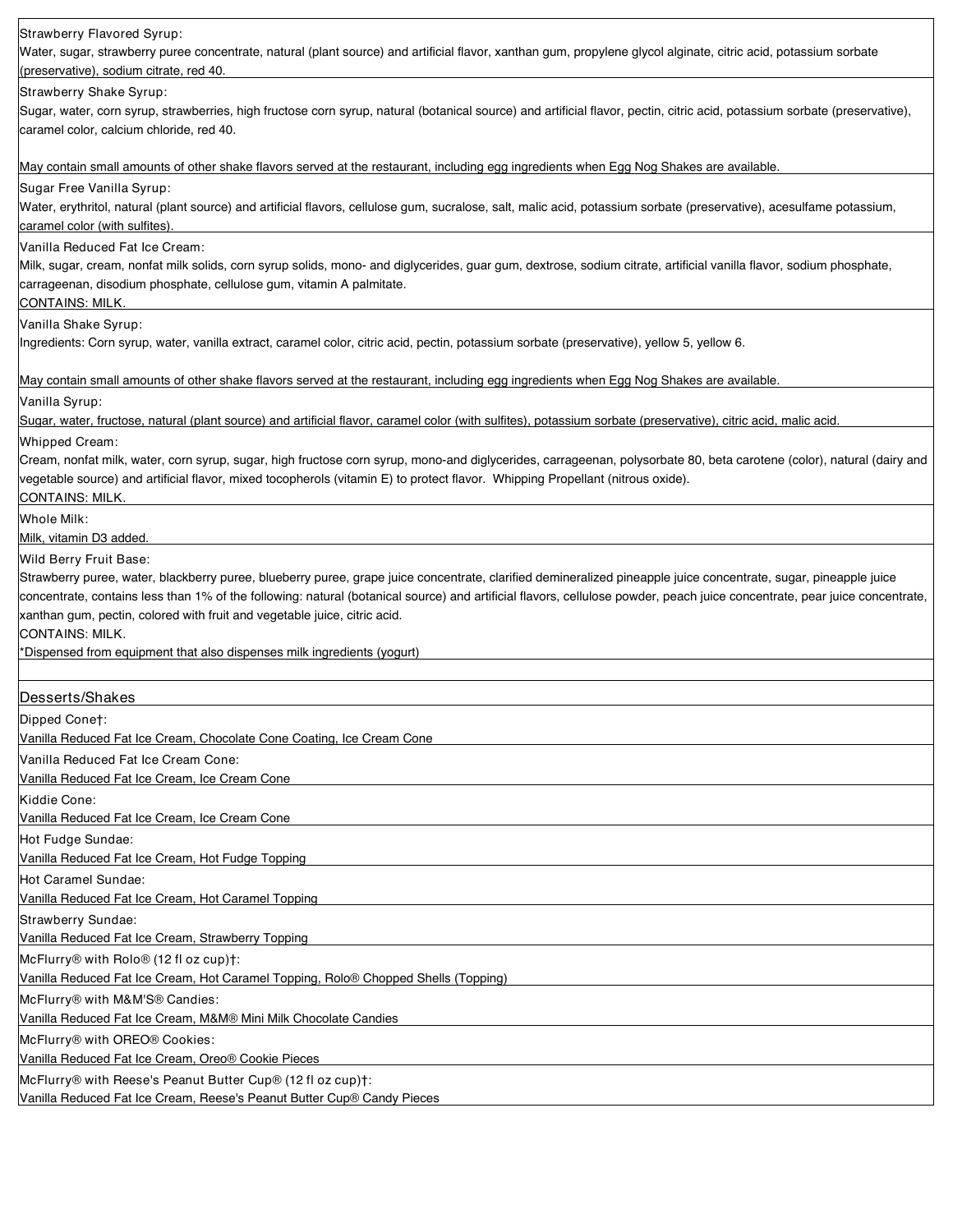#### S'mores Pie†:

Chocolate and Marshmallow Filling: Water, high fructose corn syrup, sugar, food starch-modified, fractionated palm kernel oil, chocolate liquor, mono and diglycerides, natural flavors, rice flour, salt, cocoa (processed with alkali), corn starch, potassium sorbate (preservative), artificial color, soy protein isolate, citrus fiber, carob bean gum, polysorbate 60, palm oil, xanthan gum, carrageenan, pectin. Pastry and Topping: Enriched flour (bleached wheat flour, malted barley flour, niacin, ferrous sulfate, thiamin mononitrate, riboflavin, folic acid), water, shortening [palm oil, soy lecithin, artificial flavor, beta carotene (color)], graham flour (whole grain wheat flour), sugar, contains 2% or less of the following: honey, molasses, high fructose corn syrup, canola, soybean, and/or palm oil, yeast, natural (vegetable source) and artificial flavor, salt, corn syrup solids, sodium citrate, sodium alginate, soy lecithin, dicalcium phosphate, hydroxylated soy lecithin, baking soda, sodium sulfite (sulfiting agent), L-cysteine (dough conditioner).

CONTAINS: MILK, WHEAT AND SOY.

Baked Hot Apple Pie:

Apples, enriched flour (bleached wheat flour, malted barley flour, niacin, reduced iron, thiamin mononitrate, riboflavin, folic acid), water, shortening [palm oil, soy lecithin, artificial flavor, beta carotene (color)], sugar, high fructose corn syrup, contains 2% or less of the following: food starch-modified, sorbitol, dextrose, brown sugar, sodium alginate, sodium citrate, sodium phosphate, dicalcium phosphate, yeast, salt, dehydrated apple powder, natural (plant source) and artificial flavors, nutmeg, preservatives (may contain one of more of the following: ascorbic acid, citric acid, erythorbic acid), enzymes, hydroxylated soy lecithin, L-cysteine (dough conditioner), annatto and turmeric (color), caramel color. Topping: [cinnamon sugar (sugar, cinnamon)].

CONTAINS: WHEAT AND SOY LECITHIN.

Chocolate McCafé Shake (12 fl oz cup):

Vanilla Reduced Fat Ice Cream, Chocolate Shake Syrup, Whipped Cream, Maraschino Cherry

Strawberry McCafé Shake (12 fl oz cup):

Vanilla Reduced Fat Ice Cream, Strawberry Shake Syrup, Whipped Cream, Maraschino Cherry

Vanilla McCafé Shake (12 fl oz cup):

Vanilla Reduced Fat Ice Cream, Vanilla Shake Syrup, Whipped Cream, Maraschino Cherry

Chocolate Chip Cookie:

Semi-sweet chocolate chips [sugar, chocolate liquor, cocoa butter, milkfat, soy lecithin (emulsifier), artificial flavor, vanilla], enriched flour (bleached wheat flour, malted barley flour, niacin, iron, thiamin mononitrate, riboflavin, folic acid), margarine [palm oil, water, soybean oil, salt, natural flavor, whey, mono- and diglycerides, sodium benzoate (preservative), soy lecithin, beta carotene (color), natural flavor (dairy source), artificial flavor, vitamin A palmitate], sugar, brown sugar, eggs, artificial flavor (vanillin, ethyl vanillin), caramel color, leavening (baking soda, sodium acid pyrophosphate, corn starch, monocalcium phosphate), salt. CONTAINS: WHEAT, MILK, EGG AND SOY LECITHIN.

### Oatmeal Raisin Cookie:

Enriched flour (bleached wheat flour, malted barley flour, niacin, iron, thiamin mononitrate, riboflavin, folic acid), sugar, margarine [palm oil, soybean oil, water, salt, natural flavor, whey, mono- and diglycerides, sodium benzoate (preservative), soy lecithin, artificial flavor, beta carotene (color), vitamin A palmitate], rolled oats, brown sugar, raisins, eggs, corn flakes [milled corn, sugar, malt flavoring, salt, high fructose corn syrup, reduced iron, thiamin hydrochloride (vitamin B1), niacinamide, pyridoxine hydrochloride (vitamin B6), folic acid, calcium pantothenate, riboflavin], sweetened coconut [desiccated coconut, sugar, water, propylene glycol and sodium metabisulfite as preservative (contains sulfites)], artificial flavor (vanillin, ethyl vanillin), caramel color, leavening (baking soda, sodium acid pyrophosphate, corn starch, monocalcium phosphate), salt.

CONTAINS: WHEAT, MILK, EGG, TREE NUTS (COCONUT) AND SOY LECITHIN.

Sugar Cookie:

Enriched flour (bleached wheat flour, malted barley flour, niacin, iron, thiamin mononitrate, riboflavin, folic acid), sugar, margarine [palm oil, water, soybean oil, salt, natural flavor, whey, mono- and diglycerides, soy lecithin, beta carotene (color), vitamin A palmitate], eggs, artificial flavor (vanillin, ethyl vanillin), caramel color, leavening (baking soda, sodium acid pyrophosphate, calcium sulfate, monocalcium phosphate, fumaric acid, corn starch).

CONTAINS: WHEAT, MILK, EGG AND SOY LECITHIN.

Fruit 'n Yogurt Parfait:

Low Fat Yogurt (for Parfaits), Strawberries, Blueberries (for Parfait), Low Fat Granola

Chocolate McCafé Shake (16 fl oz cup):

Vanilla Reduced Fat Ice Cream, Chocolate Shake Syrup, Whipped Cream, Maraschino Cherry

Chocolate McCafé Shake (22 fl oz cup):

Vanilla Reduced Fat Ice Cream, Chocolate Shake Syrup, Whipped Cream, Maraschino Cherry

Snack Size McFlurry® with Rolo®†:

Vanilla Reduced Fat Ice Cream, Hot Caramel Topping, Rolo® Chopped Shells (Topping)

Strawberry McCafé Shake (16 fl oz cup):

Vanilla Reduced Fat Ice Cream, Strawberry Shake Syrup, Whipped Cream, Maraschino Cherry

Strawberry McCafé Shake (22 fl oz cup):

Vanilla Reduced Fat Ice Cream, Strawberry Shake Syrup, Whipped Cream, Maraschino Cherry

Vanilla McCafé Shake (16 fl oz cup):

Vanilla Reduced Fat Ice Cream, Vanilla Shake Syrup, Whipped Cream, Maraschino Cherry

Vanilla McCafé Shake (22 fl oz cup):

Vanilla Reduced Fat Ice Cream, Vanilla Shake Syrup, Whipped Cream, Maraschino Cherry

Blueberries (for Parfait):

Blueberries.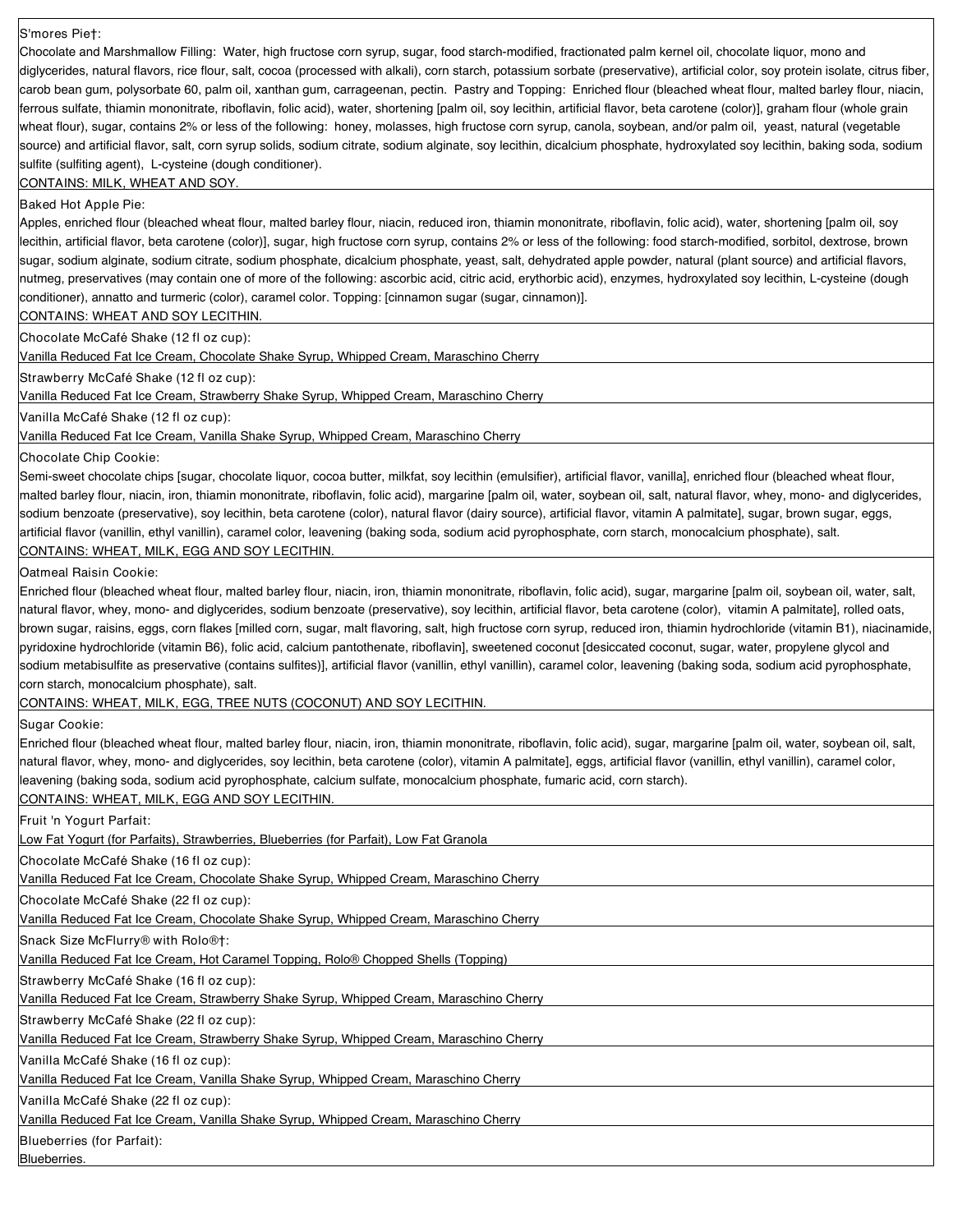Chocolate Cone Coating:

Sugar, coconut oil, hydrogenated coconut oil, cocoa (processed with alkali), soybean oil, cocoa, soy lecithin, salt, natural (botanical source) and artificial flavors, PGPR (emulsifier).

CONTAINS: SOY LECITHIN.

Chocolate Shake Syrup:

High fructose corn syrup, corn syrup, water, cocoa (processed with alkali), natural (botanical source) and artificial flavors, caramel color, salt, potassium sorbate (preservative), artificial flavor (vanillin), red 40.

May contain small amounts of other shake flavors served at the restaurant, including egg ingredients when Egg Nog Shakes are available.

Hot Caramel Topping:

Corn syrup, sweetened condensed milk (milk, sugar), high fructose corn syrup, butter (cream, salt), sugar, water, disodium phosphate, pectin, salt, potassium sorbate (preservative), artificial flavors (vanillin, ethyl vanillin).

Hot Fudge Topping:

Sugar, water, sweetened condensed skim milk (milk, sugar), partially hydrogenated palm kernel oil, nonfat dry milk, cocoa (processed with alkali), corn syrup, salt, disodium phosphate, potassium sorbate (preservative), artificial flavor (vanillin), soy lecithin, polyglycerol esters of fatty acids.

CONTAINS: MILK AND SOY LECITHIN.

Ice Cream Cone:

Enriched flour (wheat flour, niacin, reduced iron, thiamin mononitrate, riboflavin, folic acid), tapioca starch, sugar, shortening [soybean oil, palm oil, soy lecithin (emulsifier)], leavening (baking soda, ammonium bicarbonate), salt, natural flavor (plant source), annatto (color), caramel color, corn syrup (processing aid). CONTAINS: WHEAT AND SOY LECITHIN.

Low Fat Granola:

Whole grain rolled oats, brown sugar, crisp rice (rice flour, barley malt extract, salt), dried high maltose corn syrup, honey, sunflower oil, salt, baking soda, sodium aluminum phosphate, apple puree concentrate, soy lecithin, cinnamon, crushed oranges, natural flavor (vegetable source). CONTAINS: SOY LECITHIN.

Low Fat Yogurt (for Parfaits):

Cultured pasteurized Grade A reduced fat milk, sugar, food starch-modified, fructose, whey protein concentrate, corn starch, gelatin, natural (plant source) and artificial flavor, potassium sorbate (added to maintain freshness).

CONTAINS: MILK.

M&M® Mini Milk Chocolate Candies:

Milk chocolate (sugar, chocolate, skim milk, cocoa butter, lactose, milkfat, soy lecithin, salt, artificial flavors), sugar, contains 2% or less of the following: corn starch, corn syrup, colored with (yellow 5 lake, red 40 lake, blue 1 lake, yellow 6 lake, blue 2 lake, yellow 5, red 40, blue 1, yellow 6, blue 2), dextrin. CONTAINS: MILK AND SOY LECITHIN.

M&M® CANDIES MAY CONTAIN PEANUTS

Maraschino Cherry:

Cherries, water, corn syrup, high fructose corn syrup, sugar, malic acid, citric acid, natural (plant source) and artificial flavors, sodium benzoate and potassium sorbate (preservatives), red 40, sulfur dioxide as preservative (contains sulfites).

Oreo® Cookie Pieces:

Sugar, enriched flour (wheat flour, niacin, reduced iron, thiamin mononitrate, riboflavin, folic acid), vegetable oil (may contain one or more of the following: high oleic canola oil, palm oil, canola oil and/or soybean oil), cocoa (processed with alkali), high fructose corn syrup, corn starch, leavening (baking soda, calcium phosphate), salt, soy lecithin (emulsifier), artificial flavor (vanillin), chocolate.

CONTAINS: WHEAT AND SOY LECITHIN.

Reese's Peanut Butter Cup® Candy Pieces:

Milk chocolate [sugar, cocoa butter, chocolate, nonfat milk, milkfat, lactose, soy lecithin and PGPR (emulsifiers)], peanuts, sugar, dextrose, chocolate, nonfat milk,

contains 2% or less of the following: tapioca maltodextrin, salt, vegetable oil (cocoa butter, palm, shea, sunflower and/or safflower oil), whey, milkfat, soy lecithin, TBHQ (preservative), artificial flavor (vanillin).

# CONTAINS: MILK, PEANUTS AND SOY LECITHIN.

Rolo® Chopped Shells (Topping):

Milk chocolate [sugar, nonfat milk, cocoa butter, chocolate, lactose, milkfat, soy lecithin, PGRP (emulsifier), vanillin, artificial flavor].

CONTAINS: MILK AND SOY LECITHIN.

MANUFACTURED ON EQUIPMENT THAT PROCESSES ALMONDS

Strawberries:

Strawberries, konjac flour (stabilizer).

Strawberry Shake Syrup:

Sugar, water, corn syrup, strawberries, high fructose corn syrup, natural (botanical source) and artificial flavor, pectin, citric acid, potassium sorbate (preservative), caramel color, calcium chloride, red 40.

May contain small amounts of other shake flavors served at the restaurant, including egg ingredients when Egg Nog Shakes are available.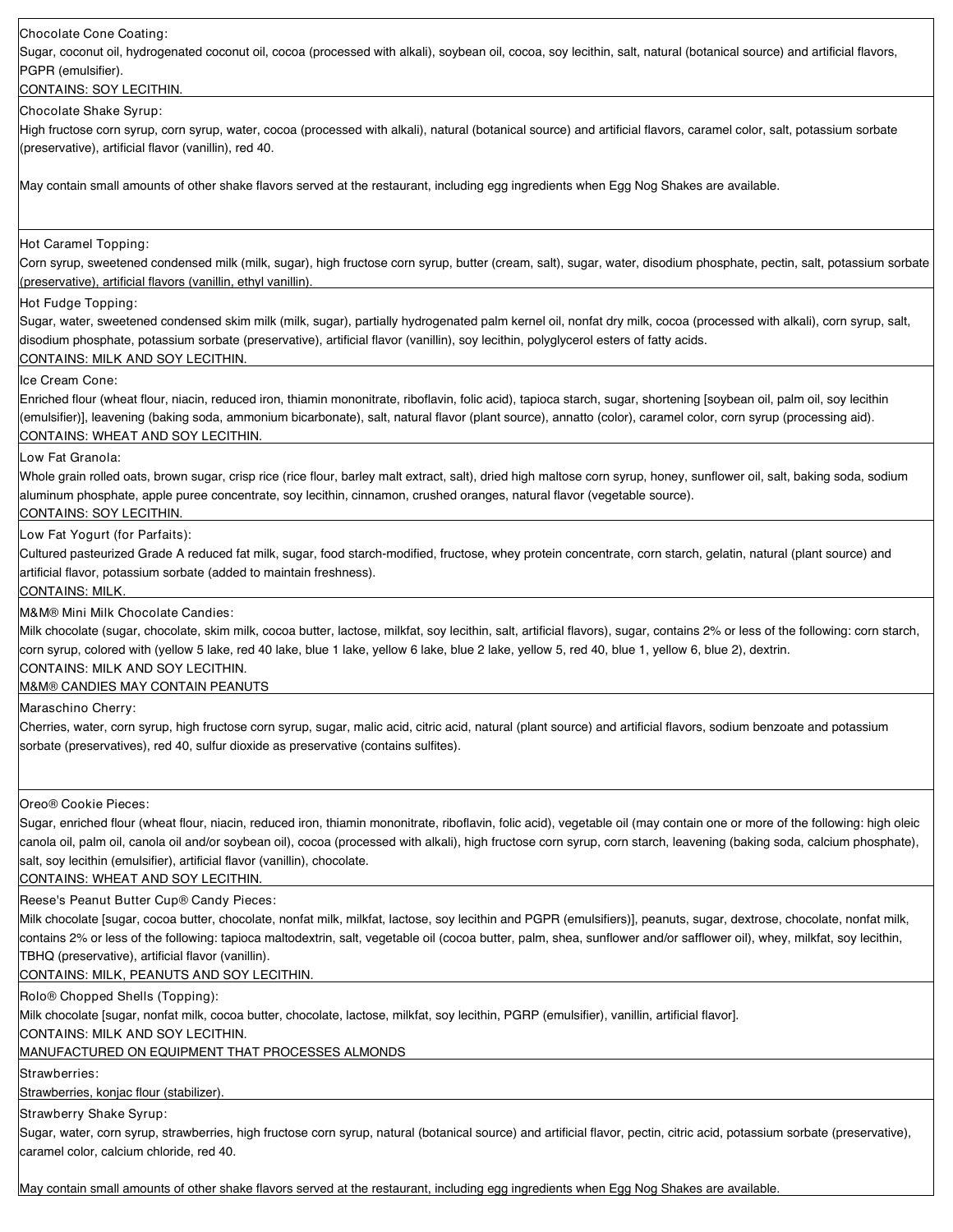#### Strawberry Topping:

Strawberries, sugar, water, high fructose corn syrup, natural strawberry flavor with other natural flavors (fruit source), citric acid, pectin, sodium benzoate (preservative), carob bean gum, red 40, calcium chloride.

### Vanilla Reduced Fat Ice Cream:

Milk, sugar, cream, nonfat milk solids, corn syrup solids, mono- and diglycerides, guar gum, dextrose, sodium citrate, artificial vanilla flavor, sodium phosphate, carrageenan, disodium phosphate, cellulose gum, vitamin A palmitate.

### CONTAINS: MILK.

Vanilla Shake Syrup:

Ingredients: Corn syrup, water, vanilla extract, caramel color, citric acid, pectin, potassium sorbate (preservative), yellow 5, yellow 6.

May contain small amounts of other shake flavors served at the restaurant, including egg ingredients when Egg Nog Shakes are available.

#### Whipped Cream:

Cream, nonfat milk, water, corn syrup, sugar, high fructose corn syrup, mono-and diglycerides, carrageenan, polysorbate 80, beta carotene (color), natural (dairy and vegetable source) and artificial flavor, mixed tocopherols (vitamin E) to protect flavor. Whipping Propellant (nitrous oxide). CONTAINS: MILK.

Water, soybean oil, distilled vinegar, parmesan, romano and granular cheeses (pasteurized milk, cheese cultures, salt, enzymes), fructose, egg yolks, corn starch, salt, anchovy powder (dextrin, anchovy extract, salt), olive oil, spices, lactic acid, worcestershire sauce [distilled vinegar, molasses, corn syrup, water, salt, caramel color, garlic powder, sugar, spices, tamarind, natural flavor (fruit source)], xanthan gum, garlic powder, whey, onion powder.

# Condiments

Newman's Own® Creamy Southwest Dressing:

Water, corn syrup solids, soybean oil, distilled vinegar, egg yolks, corn vinegar, corn starch, whey, salt, cilantro, sugar, spices, onion powder, garlic powder, apple cider vinegar, sour cream powder (cultured sour cream, skim milk solids, whey, sugar, citric acid, lactic acid), natural flavors (animal and vegetable source), xanthan gum, lactic acid, paprika, parsley.

## CONTAINS: EGG AND MILK.

Newman's Own® Creamy Caesar Dressing:

## CONTAINS: MILK, EGG AND FISH (ANCHOVY).

Newman's Own® Low Fat Balsamic Vinaigrette:

Water, balsamic vinegar [wine vinegar, grape must, caramel color, sulfur dioxide to protect flavor (contains sulfites)], sugar, soybean oil, distilled vinegar, olive oil, sea salt, garlic juice, salt, spices, xanthan gum, onion, red bell pepper flakes, dried green onion, parsley, oleoresin paprika (color).

Ketchup Packet:

Tomato concentrate from red ripe tomatoes, distilled vinegar, high fructose corn syrup, corn syrup, water, salt, natural flavors (vegetable source).

Low Fat Caramel Dip:

Corn syrup, sweetened condensed milk (milk, sugar), high fructose corn syrup, water, butter (cream, salt), sugar, salt, disodium phosphate, artificial flavors (vanillin, ethyl vanillin), caramel color, pectin, potassium sorbate (preservative).

### CONTAINS: MILK.

Newman's Own® Low Fat Family Recipe Italian Dressing:

Water, corn syrup solids, distilled vinegar, Romano cheese (pasteurized milk, cheese cultures, salt, enzymes), soybean oil, sea salt, sugar, worcestershire sauce [distilled vinegar, molasses, corn syrup, water, salt, caramel color, garlic powder, sugar, spices, tamarind, natural flavor (fruit source)], anchovy paste (cured anchovies, salt, water), dried onion, dried garlic, spices, xanthan gum, barley malt extract (contains barley gluten), citric acid, paprika (color), hydrolyzed soy protein. CONTAINS: MILK, SOY AND FISH (ANCHOVY).

Salt Packet:

Table salt.

Tangy Barbeque Sauce:

High fructose corn syrup, water, tomato paste, grape vinegar, distilled vinegar, salt, soy sauce (water, wheat, soybeans, salt), food starch-modified, spices, dextrose, soybean oil, natural smoke flavor (plant source), xanthan gum, caramel color, garlic powder, cellulose gum, dried chili peppers, malic acid, natural flavor (fruit and vegetable source), onion powder, sodium benzoate (preservative), succinic acid.

### CONTAINS: WHEAT AND SOY.

Honey :

Grade A pure honey.

Newman's Own® Ranch Dressing:

Water, soybean oil, corn syrup solids, buttermilk, distilled vinegar, egg yolks, salt, sugar, corn starch, chives, garlic powder, onion powder, natural flavors (dairy and animal source), lactic acid, parsley, xanthan gum, lemon juice concentrate.

# CONTAINS: MILK AND EGG.

Hot Mustard Sauce:

Water, high fructose corn syrup, distilled vinegar, soybean oil, mustard seed, salt, spices, egg yolks, food starch-modified, turmeric, xanthan gum, annatto extract, sodium benzoate (preservative), caramel color, calcium disodium EDTA (protect flavor), spice extractives, paprika. CONTAINS: EGG.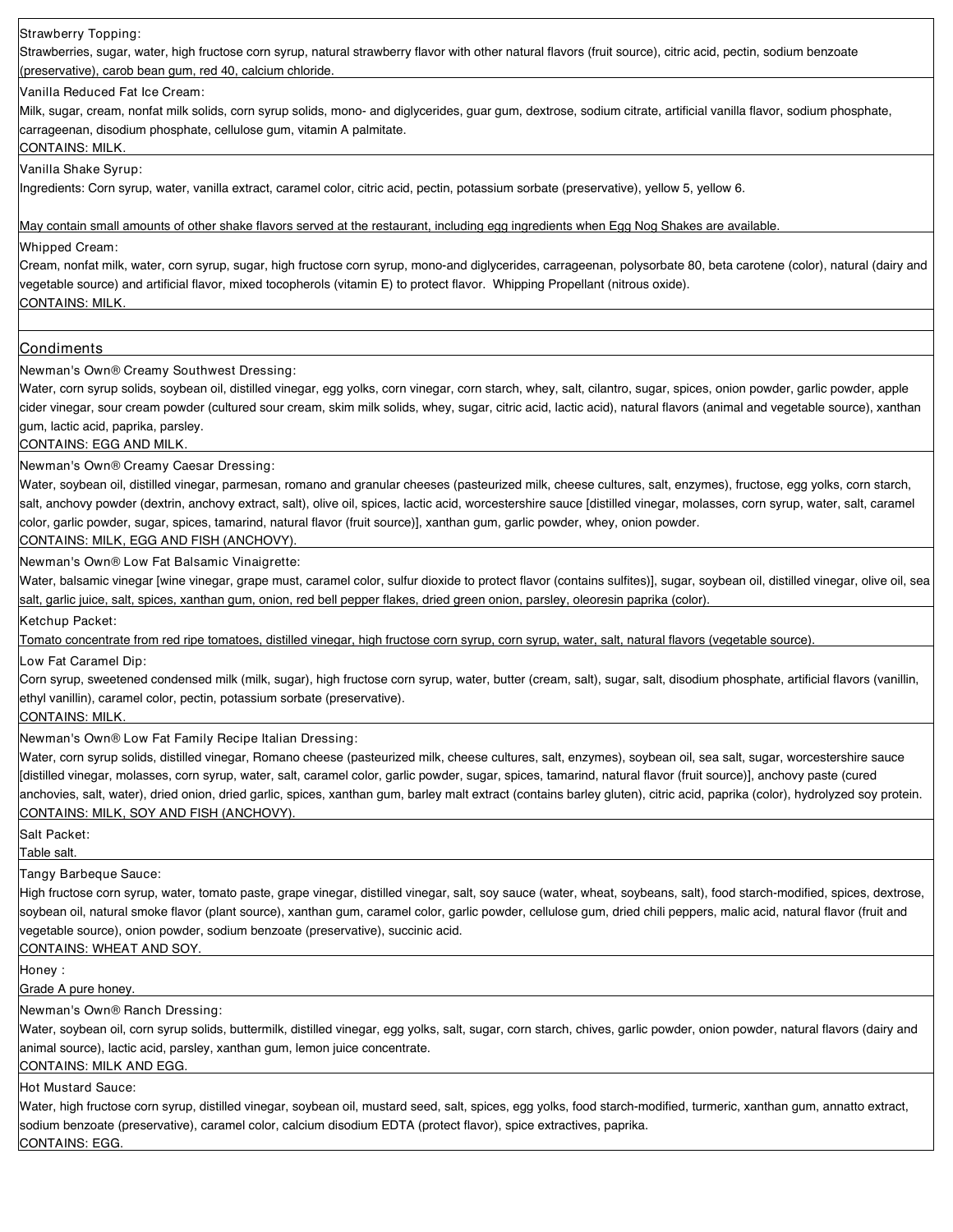#### Sweet 'N Sour Sauce:

High fructose corn syrup, water, apricot puree concentrate and/or peach puree concentrate, distilled vinegar, soy sauce (water, wheat, soybeans, salt), salt, food starch-modified, dextrose, soybean oil, xanthan gum, spices, sodium benzoate (preservative), natural flavors (fruit, vegetable and plant source), garlic powder, cellulose gum, dried chili peppers, malic acid, onion powder, caramel color, extractives of paprika, succinic acid. CONTAINS: WHEAT AND SOY.

Peanuts (for Sundaes):

Peanuts, dry roasted.

CONTAINS: PEANUTS.

MAY CONTAIN TREE NUTS.

Spicy Buffalo Sauce:

Cayenne pepper sauce (cayenne red peppers, vinegar, salt, garlic), water, soybean oil, food starch-modified, xanthan gum, beet juice (color), natural flavor (dairy and vegetable source), garlic, citric acid, calcium disodium EDTA (protect flavor).

CONTAINS: MILK.

Creamy Ranch Sauce:

Soybean oil, water, cultured lowfat buttermilk, distilled vinegar, sugar, egg yolks, sea salt, garlic juice, xanthan gum, salt, lactic acid, spices, modified guar gum, onion powder, natural flavor (botanical source), potassium sorbate (preservative), autolyzed torula yeast extract, parsley, calcium disodium EDTA (protect flavor). CONTAINS: EGG AND MILK.

Butter Garlic Croutons:

Enriched flour (wheat flour, malted barley flour, niacin, reduced iron, thiamin mononitrate, riboflavin, folic acid), partially hydrogenated soybean oil, yeast, salt, sugar, high fructose corn syrup, contains 2% or less of the following: dough conditioners (wheat gluten, calcium sulfate, ascorbic acid, azodicarbonamide, calcium peroxide), whey, maltodextrin, garlic powder, annatto (color), butter oil, natural (dairy, botanical and vegetable source) and artificial flavors, parsley, disodium inosinate, disodium guanylate, natural (plant source) and artificial smoke flavors, beta carotene (color), alpha-tocopherol (antioxidant), soy lecithin, calcium propionate (preservative).

#### CONTAINS: WHEAT, MILK AND SOY LECITHIN.

Honey Mustard Sauce:

Water, sugar, soybean oil, dijon mustard (distilled vinegar, mustard seed, salt, water, white wine, spices), mustard (water, distilled vinegar, mustard seed, salt, turmeric, paprika), honey, corn syrup solids, distilled vinegar, egg yolks, cellulose gel, xanthan gum, salt, cellulose gum, sodium benzoate (preservative), autolyzed torula yeast extract, spice, natural (animal and botanical source) and artificial flavor, oleoresin turmeric (color).

CONTAINS: EGG.

Chipotle Barbeque Sauce:

High fructose corn syrup, water, tomato paste, honey, distilled vinegar, molasses, food starch-modified, salt, dried chipotle peppers, natural smoke flavor (plant source), dried chili peppers, soybean oil, onion powder, sodium benzoate and potassium sorbate (preservatives), garlic powder, propylene glycol alginate, caramel color, spice.

Hotcake Syrup:

Corn syrup, sugar, water, artificial maple flavor, potassium sorbate as a preservative, caramel color.

Whipped Margarine (1 pat):

Soybean oil, palm oil, palm kernel oil, partially hydrogenated soybean oil, whey, salt, hydrogenated cottonseed oil, vegetable mono- and diglycerides and soy lecithin (emulsifiers), sodium benzoate and potassium sorbate (preservatives), artificial flavor, vitamin A palmitate, beta carotene (color).

CONTAINS: MILK AND SOY LECITHIN.

Grape Jam:

Concord grape puree, corn syrup, sugar, grape juice concentrate, fruit pectin, malic acid, sodium citrate.

Coffee Cream:

Milk, cream, sodium phosphate, datem, sodium stearoyl lactylate, sodium citrate, carrageenan.

CONTAINS: MILK.

Strawberry Preserves:

Sugar, strawberries, strawberry puree concentrate, fruit pectin, citric acid, sodium citrate.

Sugar Packet:

#### White granulated sugar.

EQUAL® 0 Calorie Sweetener:

Dextrose with maltodextrin, aspartame. PHENYLKETONURICS: ASPARTAME CONTAINS PHENYLALANINE

SPLENDA® No Calorie Sweetener:

Dextrose, maltodextrin, sucralose.

Hot Habanero Sauce†:

Soybean oil, water, corn syrup solids, distilled vinegar, buttermilk powder, egg yolks, maltodextrin, cayenne red peppers, sugar, food starch-modified, salt, onion powder, garlic powder, spice and spice extractives, natural flavor (dairy and animal source), lemon juice concentrate, lactic acid, habanero pepper, red bell pepper powder, ground chili pepper, sodium benzoate and potassium sorbate (preservatives), xanthan gum, propylene glycol alginate, apple cider vinegar. CONTAINS: MILK AND EGG.